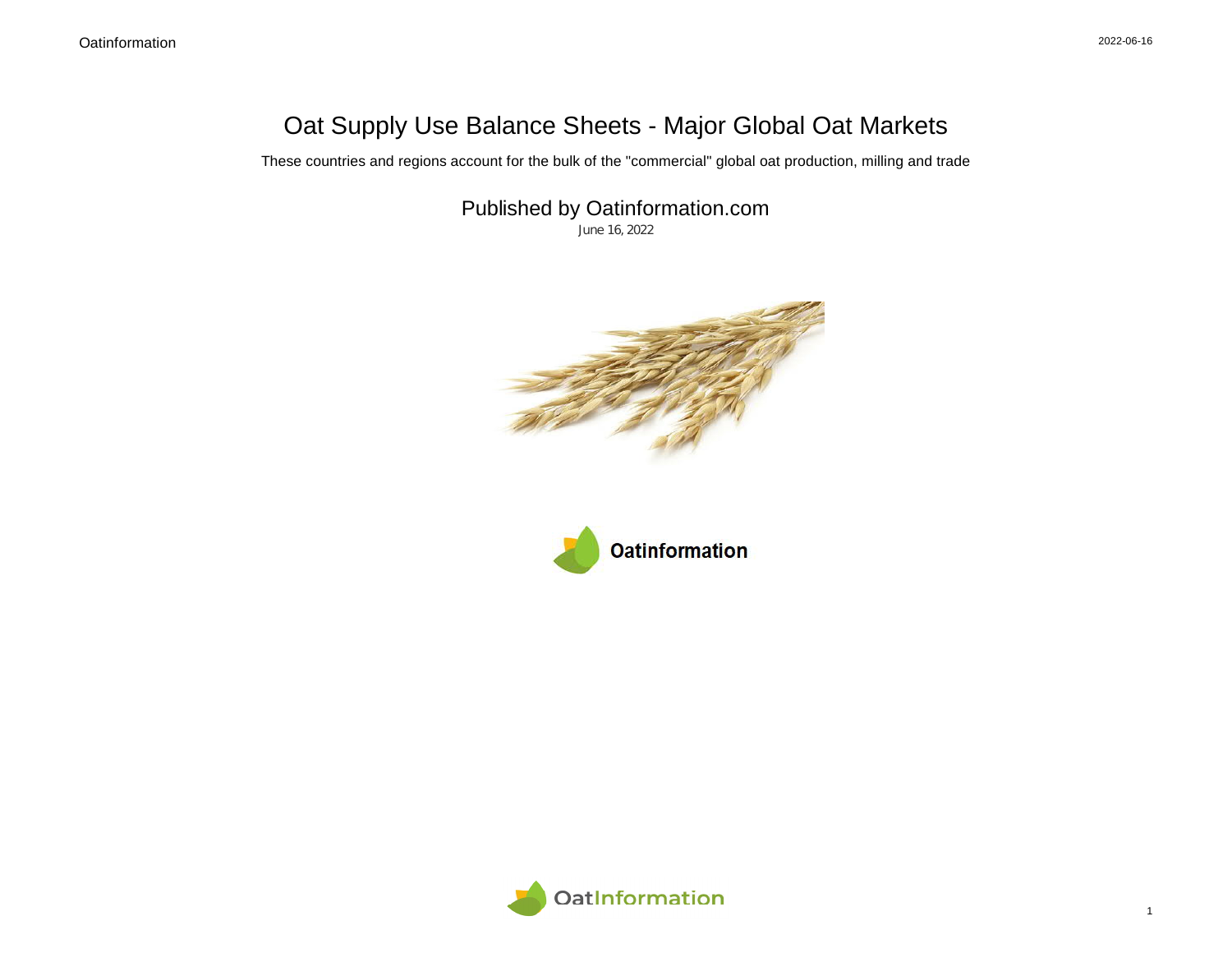# Canada Oat Supply & Usage

|                       |                        |       |       |       |       |       |        |        |        | 21/22 vs | 22/23 vs |          |
|-----------------------|------------------------|-------|-------|-------|-------|-------|--------|--------|--------|----------|----------|----------|
|                       | $(000 \text{ mt})$     | 16/17 | 17/18 | 18/19 | 19/20 | 20/21 | 21/22F | 21/22F | 22/23F | 20/21    | 21/22    | 5 yr avg |
|                       |                        |       |       |       |       |       | May    | Jun    | Jun    |          |          |          |
| Harvested             | ha. (000)              | 925   | 1,052 | 1,005 | 1,167 | 1,314 | 1,128  | 1,112  | 1,316  | $-15.4%$ | 18.4%    | 1,130    |
|                       | ac. (000)              | 2,285 | 2,599 | 2,483 | 2,884 | 3,248 | 2,787  | 2,747  | 3,252  | $-15.4%$ | 18.4%    | 2,792    |
| Yield                 | mt/ha                  | 3.49  | 3.55  | 3.42  | 3.62  | 3.48  | 2.29   | 2.34   | 2.95   | $-32.6%$ | 25.9%    | 3.28     |
|                       | bu/ac                  | 91.7  | 93.1  | 89.7  | 95.1  | 91.3  | 60.0   | 61.5   | 77.4   | $-32.6%$ | 25.9%    | 86.1     |
| <b>Opening Stocks</b> |                        | 967   | 704   | 777   | 397   | 425   | 656    | 656    | 75     | 54.1%    | $-88.6%$ | 592      |
| Production            |                        | 3,231 | 3,732 | 3,435 | 4,227 | 4,573 | 2,579  | 2,605  | 3,882  | $-43.0%$ | 49.0%    | 3,715    |
| <b>Imports</b>        |                        | 21    | 14    | 11    | 14    | 16    | 14     | 14     | 15     | $-14.6%$ | 7.1%     | 15       |
| <b>Total Supply</b>   |                        | 4,219 | 4,449 | 4,223 | 4,638 | 5,015 | 3,249  | 3,275  | 3,971  | $-34.7%$ | 21.3%    | 4,509    |
|                       | Food, Seed, Enrg/Other | 897   | 952   | 974   | 1,093 | 1,177 | 1,220  | 1,150  | 1,200  | $-2.3%$  | 4.3%     | 1,019    |
| Seed                  |                        | 108   | 103   | 121   | 129   | 115   | 130    | 130    | 150    | 12.7%    | 15.4%    | 115      |
| Milling               |                        | 790   | 849   | 852   | 964   | 1,062 | 1,090  | 1,020  | 1,050  | $-4.0%$  | 2.9%     | 903      |
| Energy/Others         |                        |       |       |       |       |       |        |        |        |          | 0.0%     |          |
| Feed, waste, d'kge    |                        | 977   | 1,088 | 1,110 | 1,328 | 1,175 | 350    | 650    | 700    | $-44.7%$ | 7.7%     | 1,136    |
| Exports               |                        | 1,642 | 1,631 | 1,743 | 1,791 | 2,007 | 1,400  | 1,400  | 1,700  | $-30.2%$ | 21.4%    | 1,763    |
| Total Usage           |                        | 3,516 | 3,672 | 3,826 | 4,212 | 4,360 | 2,970  | 3,200  | 3,600  | $-26.6%$ | 12.5%    | 3,917    |
| <b>Ending Stocks</b>  |                        | 704   | 777   | 397   | 425   | 656   | 279    | 75     | 371    | $-88.6%$ | 397.3%   | 592      |
| Stocks to Usage %     |                        | 20%   | 21%   | 10%   | 10%   | 15%   | 9%     | 2%     | 10%    | $-84.5%$ | 342.0%   | 15%      |

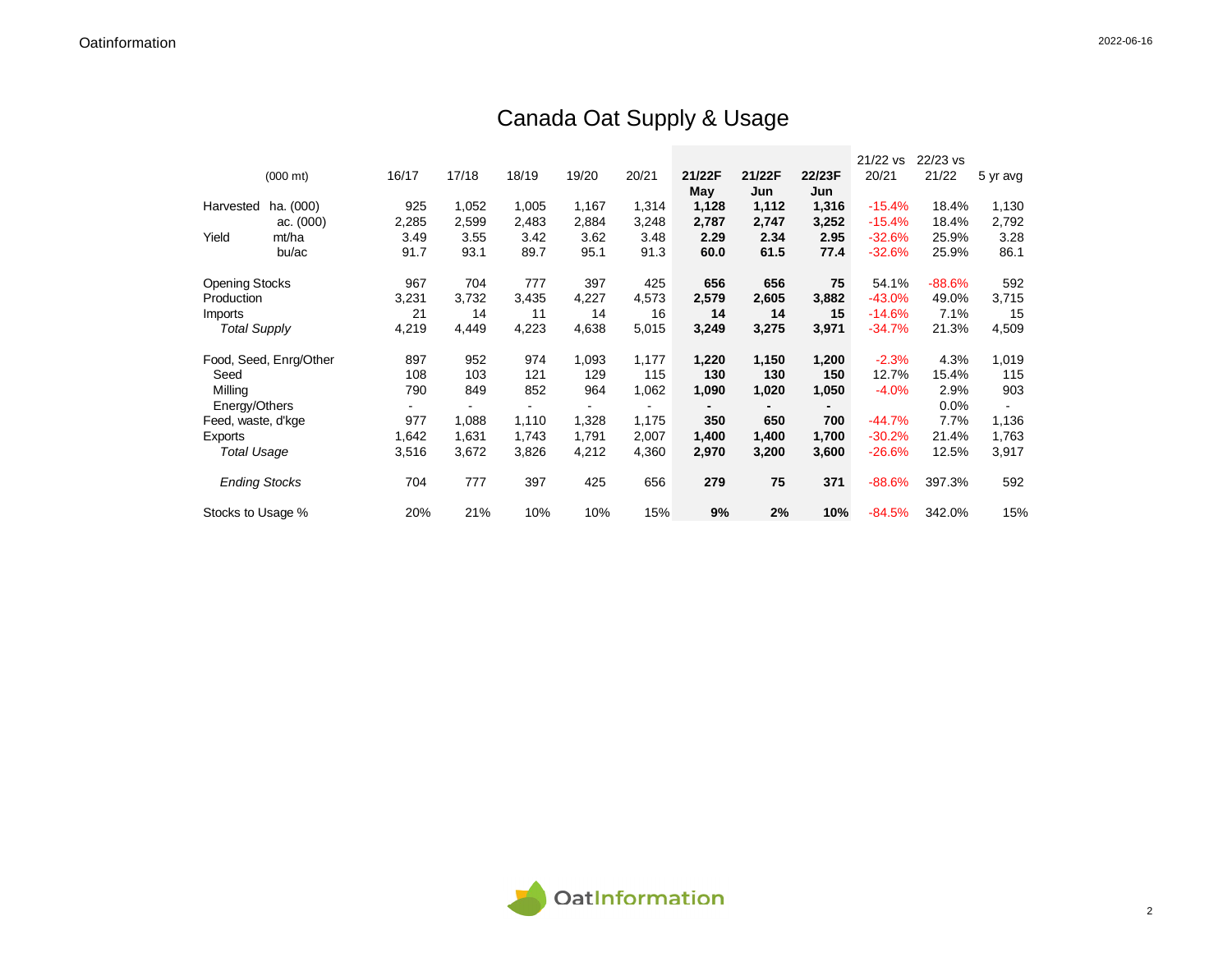## USA Oat Supply & Usage

|                       |                        |       |       |       |       |       |        |        |        | 21/22 vs | 22/23 vs |          |
|-----------------------|------------------------|-------|-------|-------|-------|-------|--------|--------|--------|----------|----------|----------|
|                       | $(000 \text{ mt})$     | 16/17 | 17/18 | 18/19 | 19/20 | 20/21 | 21/22F | 21/22F | 22/23F | 20/21    | 21/22    | 5 yr avg |
|                       |                        |       |       |       |       |       | May    | Jun    | Jun    |          |          |          |
| Harvested             | ha. (000)              | 397   | 324   | 350   | 322   | 406   | 283    | 263    | 311    | $-35.3%$ | 18.3%    | 333      |
|                       | ac. (000)              | 981   | 801   | 865   | 796   | 1,004 | 700    | 650    | 769    | $-35.3%$ | 18.3%    | 823      |
| Yield                 | mt/ha                  | 2.37  | 2.22  | 2.33  | 2.31  | 2.33  | 2.05   | 2.20   | 2.15   | $-5.8%$  | $-2.1%$  | 2.28     |
|                       | bu/ac                  | 66.0  | 61.7  | 64.9  | 64.4  | 65.1  | 57.2   | 61.3   | 60.0   | $-5.8%$  | $-2.1%$  | 63.5     |
| <b>Opening Stocks</b> |                        | 824   | 731   | 595   | 549   | 534   | 552    | 552    | 413    | 3.5%     | $-25.3%$ | 592      |
| Production            |                        | 940   | 720   | 815   | 744   | 949   | 581    | 578    | 670    | $-39.0%$ | 15.8%    | 761      |
| Imports               |                        | 1,556 | 1,537 | 1,490 | 1,586 | 1,473 | 1,400  | 1,344  | 1,500  | $-8.8%$  | 11.6%    | 1,528    |
| <b>Total Supply</b>   |                        | 3,319 | 2,988 | 2,900 | 2,879 | 2,955 | 2,534  | 2,475  | 2,583  | $-16.3%$ | 4.4%     | 3,008    |
|                       | Food, Seed, Enrg/Other | 1,282 | 1,301 | 1,330 | 1,357 | 1,388 | 1,412  | 1,372  | 1,417  | $-1.2%$  | 3.3%     | 1,332    |
| Seed                  |                        | 82    | 75    | 80    | 82    | 88    | 82     | 82     | 82     | $-6.8%$  | 0.0%     | 81       |
| Milling               |                        | 1,200 | 1,226 | 1,250 | 1,275 | 1,300 | 1,330  | 1,290  | 1,335  | $-0.8%$  | 3.5%     | 1,250    |
| Energy/Others         |                        |       |       |       |       |       |        |        |        | 0.0%     | 0.0%     |          |
| Feed, waste, d'kge    |                        | 1,256 | 1,057 | 996   | 958   | 969   | 550    | 660    | 875    | $-31.9%$ | 32.6%    | 1,047    |
| Exports               |                        | 50    | 35    | 25    | 30    | 46    | 30     | 30     | 30     | $-34.8%$ | 0.0%     | 37       |
| <b>Total Usage</b>    |                        | 2,588 | 2,393 | 2,351 | 2,345 | 2,403 | 1,992  | 2,062  | 2,322  | $-14.2%$ | 12.6%    | 2,416    |
| <b>Ending Stocks</b>  |                        | 731   | 595   | 549   | 534   | 552   | 542    | 413    | 261    | $-25.3%$ | $-36.9%$ | 592      |
| Stocks to Usage %     |                        | 28%   | 25%   | 23%   | 23%   | 23%   | 27%    | 20%    | 11%    | $-12.9%$ | $-44.0%$ | 24%      |

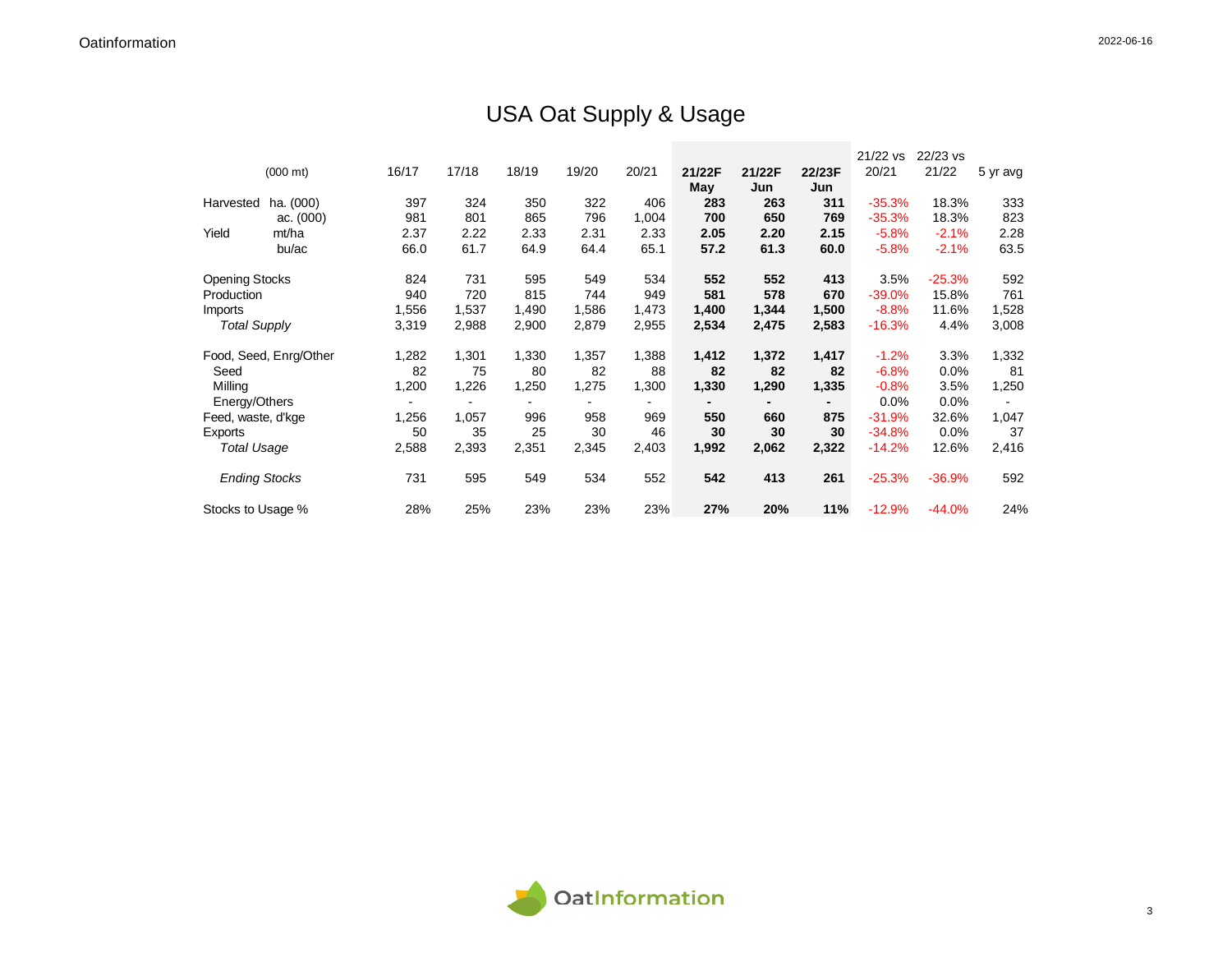## Sweden Oat Supply & Usage

|                       |                        |       |       |       |       |       |        |        |                | 21/22 vs | 22/23 vs |          |
|-----------------------|------------------------|-------|-------|-------|-------|-------|--------|--------|----------------|----------|----------|----------|
|                       | $(000 \text{ mt})$     | 16/17 | 17/18 | 18/19 | 19/20 | 20/21 | 21/22F | 21/22F | 22/23F         | 20/21    | 21/22    | 5 yr avg |
|                       |                        |       |       |       |       |       | May    | Jun    | Jun            |          |          |          |
| Harvested             | ha. (000)              | 173   | 151   | 142   | 141   | 178   | 177    | 167    | 158            | $-6.2%$  | $-5.4%$  | 156      |
|                       | ac. (000)              | 428   | 372   | 350   | 349   | 440   | 438    | 413    | 390            | $-6.2%$  | $-5.4%$  | 385      |
| Yield                 | mt/ha                  | 4.45  | 4.49  | 2.57  | 4.53  | 4.52  | 3.95   | 3.95   | 4.01           | $-12.6%$ | 1.6%     | 4.01     |
|                       | bu/ac                  | 116.8 | 117.8 | 67.4  | 118.9 | 118.6 | 103.7  | 103.7  | 105.3          | $-12.6%$ | 1.6%     | 105.3    |
| <b>Opening Stocks</b> |                        | 68    | 68    | 66    | 64    | 27    | 43     | 43     | 59             | 59.6%    | 35.9%    | 54       |
| Production            |                        | 771   | 676   | 364   | 639   | 805   | 700    | 660    | 634            | $-18.0%$ | $-3.9%$  | 629      |
| Imports               |                        | 0     | 4     | 78    | 12    | 3     | 3      | 1      | $\overline{2}$ | $-74.5%$ | 133.6%   | 19       |
| <b>Total Supply</b>   |                        | 840   | 748   | 509   | 714   | 834   | 746    | 704    | 694            | $-15.7%$ | $-1.3%$  | 729      |
|                       | Food, Seed, Enrg/Other | 152   | 150   | 155   | 160   | 167   | 172    | 172    | 175            | 3.0%     | 1.7%     | 157      |
| Seed                  |                        | 32    | 28    | 30    | 32    | 32    | 32     | 32     | 32             | 0.0%     | 0.0%     | 31       |
| Milling               |                        | 110   | 112   | 115   | 118   | 125   | 130    | 130    | 133            | 4.0%     | 2.3%     | 116      |
| Energy/Others         |                        | 10    | 10    | 10    | 10    | 10    | 10     | 10     | 10             | 0.0%     | 0.0%     | 10       |
| Feed, waste, d'kge    |                        | 370   | 295   | 200   | 330   | 425   | 335    | 280    | 250            | $-34.1%$ | $-10.7%$ | 324      |
| Exports               |                        | 249   | 236   | 90    | 197   | 199   | 200    | 193    | 200            | $-3.1%$  | 3.8%     | 194      |
| <b>Total Usage</b>    |                        | 771   | 681   | 445   | 687   | 791   | 707    | 645    | 625            | $-18.5%$ | $-3.1%$  | 675      |
| <b>Ending Stocks</b>  |                        | 68    | 66    | 64    | 27    | 43    | 39     | 59     | 69             | 35.9%    | 17.6%    | 54       |
| Stocks to Usage %     |                        | 9%    | 10%   | 14%   | 4%    | 5%    | 6%     | 9%     | 11%            | 66.7%    | 21.4%    | 8%       |

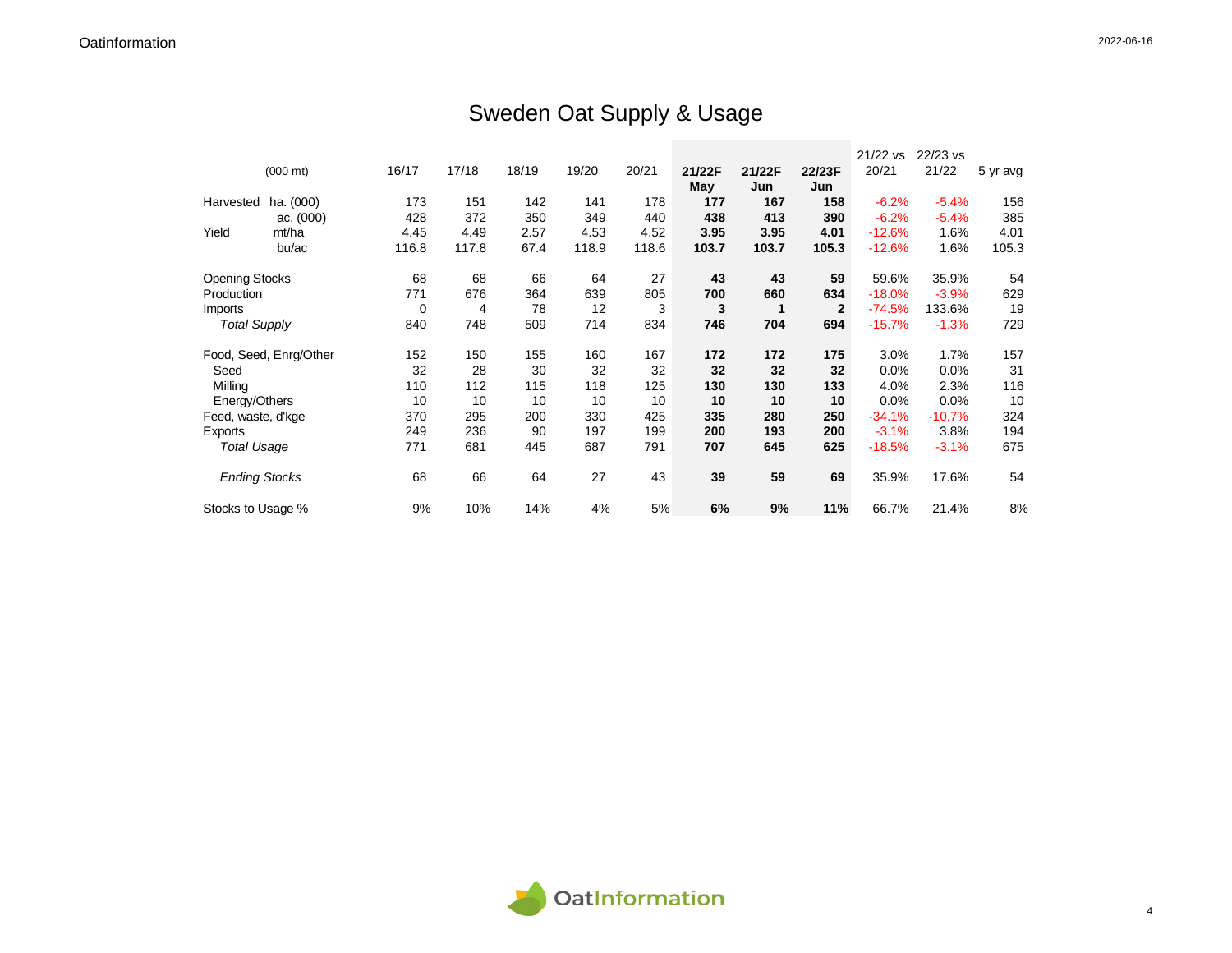## Finland Oat Supply & Usage

|                       |                        |       |       |       |       |       |        |        |        | 21/22 vs | 22/23 vs  |          |
|-----------------------|------------------------|-------|-------|-------|-------|-------|--------|--------|--------|----------|-----------|----------|
|                       | $(000 \text{ mt})$     | 16/17 | 17/18 | 18/19 | 19/20 | 20/21 | 21/22F | 21/22F | 22/23F | 20/21    | 21/22     | 5 yr avg |
|                       |                        |       |       |       |       |       | May    | Jun    | Jun    |          |           |          |
| Harvested             | ha. (000)              | 305   | 270   | 289   | 298   | 325   | 315    | 316    | 300    | $-2.7%$  | $-5.0%$   | 299      |
|                       | ac. (000)              | 755   | 666   | 714   | 735   | 802   | 778    | 780    | 741    | $-2.7%$  | $-5.0%$   | 739      |
| Yield                 | mt/ha                  | 3.39  | 3.76  | 2.83  | 3.93  | 3.68  | 2.92   | 2.48   | 3.34   | $-32.6%$ | 34.5%     | 3.34     |
|                       | bu/ac                  | 89.0  | 98.7  | 74.3  | 103.1 | 96.6  | 76.6   | 65.1   | 87.5   | $-32.6%$ | 34.5%     | 87.5     |
| <b>Opening Stocks</b> |                        | 405   | 306   | 346   | 257   | 332   | 541    | 541    | 231    | 62.9%    | $-57.3%$  | 356      |
| Production            |                        | 1,035 | 1,013 | 818   | 1,170 | 1,194 | 920    | 783    | 1,001  | $-34.4%$ | 27.8%     | 996      |
| Imports               |                        | 8     | 14    | 11    | 8     | 0     | 5      | 4      | 5      | 681.1%   | 34.2%     | 8        |
| <b>Total Supply</b>   |                        | 1,448 | 1,333 | 1,174 | 1,435 | 1,527 | 1,465  | 1,327  | 1,237  | $-13.1%$ | $-6.8%$   | 1,383    |
|                       | Food, Seed, Enrg/Other | 199   | 179   | 183   | 229   | 230   | 245    | 247    | 252    | 7.4%     | 2.0%      | 204      |
| Seed                  |                        | 78    | 76    | 70    | 78    | 74    | 75     | 72     | 72     | $-3.1%$  | 0.0%      | 75       |
| Milling               |                        | 92    | 94    | 110   | 139   | 144   | 160    | 165    | 170    | 14.6%    | 3.0%      | 116      |
| Energy/Others         |                        | 29    | 9     | 3     | 12    | 12    | 10     | 10     | 10     | $-14.5%$ | 0.0%      | 13       |
| Feed, waste, d'kge    |                        | 611   | 476   | 433   | 440   | 402   | 500    | 500    | 400    | 24.4%    | $-20.0\%$ | 472      |
| Exports               |                        | 333   | 332   | 301   | 433   | 354   | 350    | 350    | 375    | $-1.2%$  | 7.1%      | 351      |
| <b>Total Usage</b>    |                        | 1,143 | 987   | 917   | 1,103 | 986   | 1,095  | 1,097  | 1,027  | 11.2%    | $-6.4%$   | 1,027    |
| <b>Ending Stocks</b>  |                        | 306   | 346   | 257   | 332   | 541   | 370    | 231    | 210    | $-57.3%$ | $-9.1%$   | 356      |
| Stocks to Usage %     |                        | 27%   | 35%   | 28%   | 30%   | 55%   | 34%    | 21%    | 20%    | $-61.6%$ | $-2.9%$   | 35%      |

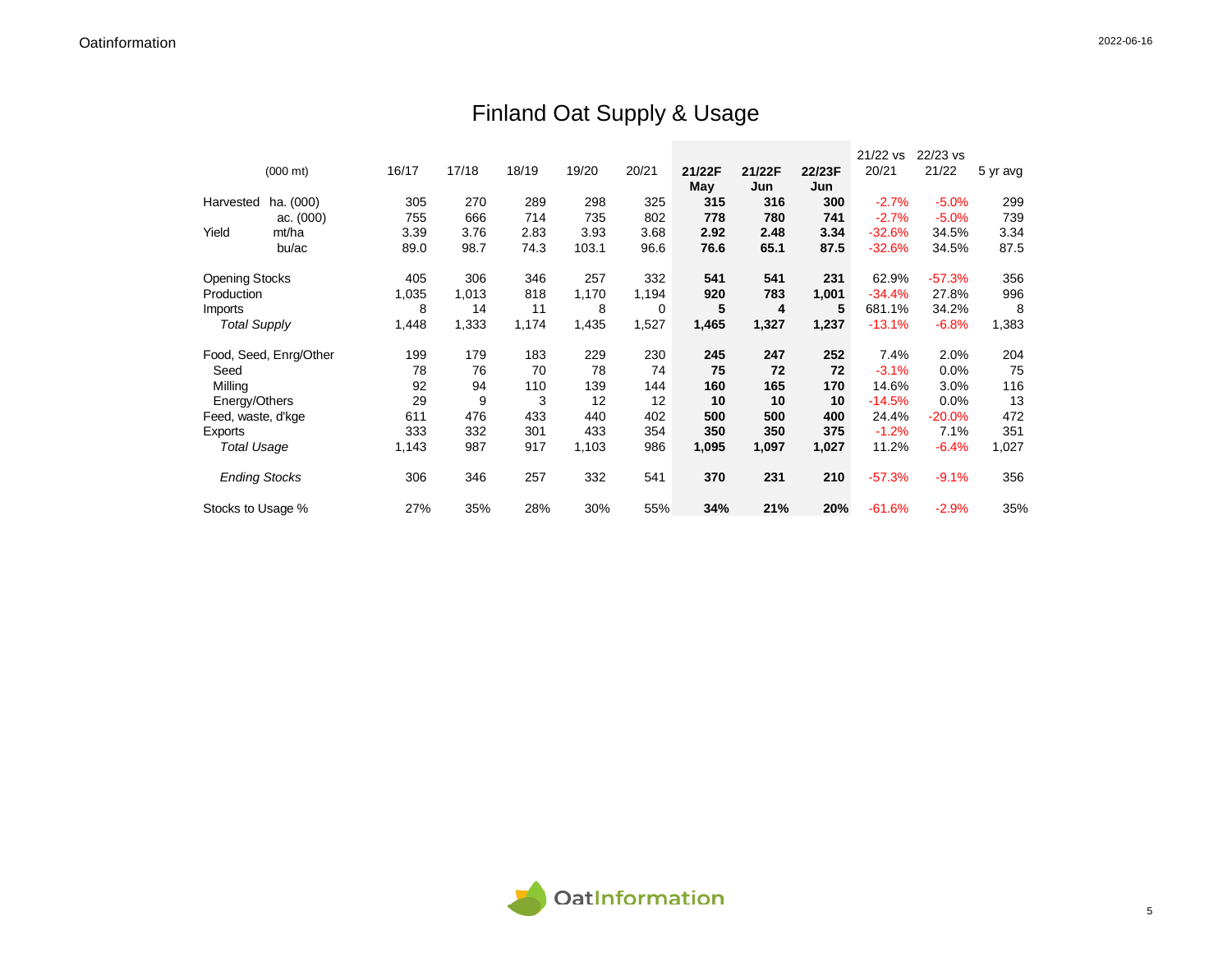## German Oat Supply & Usage

|                       |                        |       |       |       |       |       |        |        |        | 21/22 vs | 22/23 vs |          |
|-----------------------|------------------------|-------|-------|-------|-------|-------|--------|--------|--------|----------|----------|----------|
|                       | $(000 \text{ mt})$     | 16/17 | 17/18 | 18/19 | 19/20 | 20/21 | 21/22F | 21/22F | 22/23F | 20/21    | 21/22    | 5 yr avg |
|                       |                        |       |       |       |       |       | May    | Jun    | Jun    |          |          |          |
| Harvested             | ha. (000)              | 116   | 128   | 140   | 126   | 157   | 177    | 177    | 168    | 12.6%    | $-5.0%$  | 146      |
|                       | ac. (000)              | 285   | 316   | 347   | 312   | 388   | 437    | 437    | 415    | 12.6%    | $-5.0%$  | 360      |
| Yield                 | mt/ha                  | 4.64  | 4.50  | 4.11  | 4.11  | 4.62  | 4.37   | 4.37   | 4.34   | $-5.4%$  | $-0.6%$  | 4.34     |
|                       | bu/ac                  | 121.8 | 118.1 | 107.9 | 107.9 | 121.2 | 114.7  | 114.7  | 113.9  | $-5.4%$  | $-0.6%$  | 113.9    |
| <b>Opening Stocks</b> |                        | 221   | 219   | 257   | 226   | 234   | 266    | 266    | 105    | 14.0%    | $-60.7%$ | 240      |
| Production            |                        | 536   | 576   | 577   | 519   | 725   | 773    | 773    | 729    | 6.5%     | $-5.6%$  | 634      |
| Imports               |                        | 501   | 529   | 502   | 544   | 599   | 560    | 533    | 560    | $-10.9%$ | 5.0%     | 535      |
| <b>Total Supply</b>   |                        | 1,258 | 1,324 | 1,336 | 1,289 | 1,558 | 1,599  | 1,572  | 1,394  | 0.9%     | $-11.3%$ | 1,353    |
|                       | Food, Seed, Enrg/Other | 434   | 473   | 445   | 480   | 495   | 495    | 507    | 518    | 2.4%     | 2.2%     | 466      |
| Seed                  |                        | 20    | 22    | 24    | 20    | 25    | 25     | 25     | 25     | 0.0%     | 0.0%     | 22       |
| Milling               |                        | 381   | 394   | 371   | 410   | 420   | 420    | 432    | 443    | 2.9%     | 2.5%     | 395      |
| Energy/Others         |                        | 33    | 57    | 50    | 50    | 50    | 50     | 50     | 50     | 0.0%     | 0.0%     | 48       |
| Feed, waste, d'kge    |                        | 566   | 560   | 615   | 535   | 750   | 900    | 900    | 600    | 20.0%    | $-33.3%$ | 605      |
| Exports               |                        | 38    | 34    | 50    | 40    | 46    | 35     | 61     | 35     | 31.3%    | $-42.5%$ | 42       |
| <b>Total Usage</b>    |                        | 1,039 | 1,067 | 1,110 | 1,055 | 1,291 | 1,430  | 1,468  | 1,153  | 13.7%    | $-21.4%$ | 1,113    |
| <b>Ending Stocks</b>  |                        | 219   | 257   | 226   | 234   | 266   | 169    | 105    | 241    | $-60.7%$ | 130.5%   | 240      |
| Stocks to Usage %     |                        | 21%   | 24%   | 20%   | 22%   | 21%   | 12%    | 7%     | 21%    | $-65.5%$ | 193.5%   | 22%      |

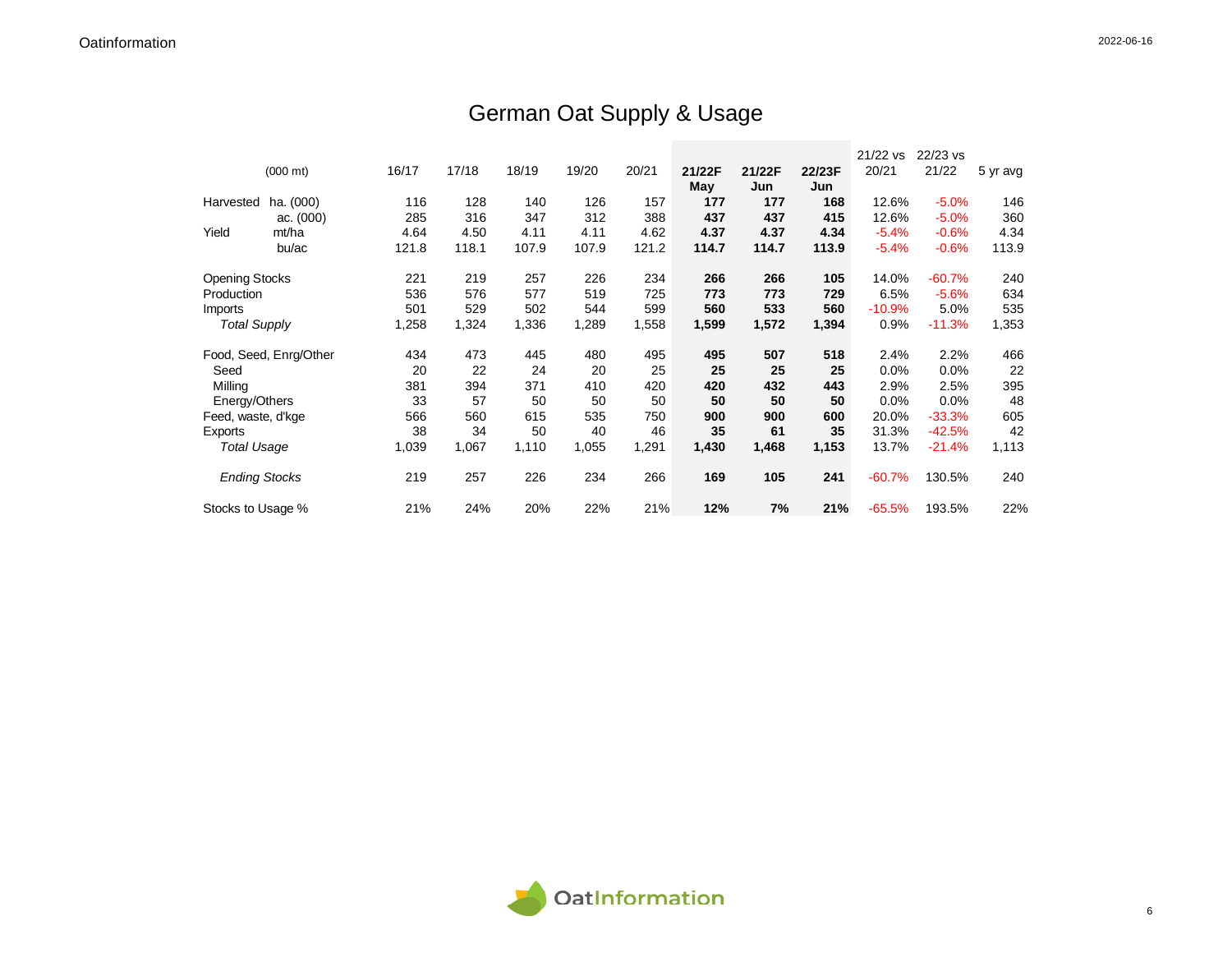# United Kingdom Oat Supply & Usage

|                       |                        |       |       |       |       |       |        |        |        | 21/22 vs | 22/23 vs |                |
|-----------------------|------------------------|-------|-------|-------|-------|-------|--------|--------|--------|----------|----------|----------------|
|                       | $(000 \text{ mt})$     | 16/17 | 17/18 | 18/19 | 19/20 | 20/21 | 21/22F | 21/22F | 22/23F | 20/21    | 21/22    | 5 yr avg       |
|                       |                        |       |       |       |       |       | May    | Jun    | Jun    |          |          |                |
| Harvested             | ha. (000)              | 141   | 161   | 171   | 182   | 210   | 199    | 200    | 187    | $-4.8%$  | $-6.5%$  | 185            |
|                       | ac. (000)              | 348   | 398   | 423   | 450   | 519   | 493    | 494    | 462    | $-4.8%$  | $-6.5%$  | 457            |
| Yield                 | mt/ha                  | 5.79  | 5.43  | 4.97  | 5.91  | 4.91  | 5.76   | 5.62   | 5.40   | 14.4%    | $-3.8%$  | 5.37           |
|                       | bu/ac                  | 151.9 | 142.5 | 130.4 | 155.1 | 128.8 | 151.2  | 147.3  | 141.7  | 14.4%    | $-3.8%$  | 140.8          |
| <b>Opening Stocks</b> |                        | 93    | 110   | 138   | 116   | 106   | 147    | 147    | 182    | 38.7%    | 23.9%    | 123            |
| Production            |                        | 816   | 875   | 850   | 1,076 | 1,031 | 1,149  | 1,123  | 1,010  | 8.9%     | $-10.1%$ | 991            |
| Imports               |                        | 32    | 19    | 32    | 18    | 20    | 18     | 17     | 20     | $-15.0%$ | 17.6%    | 24             |
| <b>Total Supply</b>   |                        | 942   | 1,004 | 1,020 | 1,210 | 1,157 | 1,313  | 1,287  | 1,211  | 11.2%    | $-5.8%$  | 1,066          |
|                       | Food, Seed, Enrg/Other | 548   | 565   | 565   | 588   | 565   | 567    | 562    | 568    | $-0.5%$  | 1.1%     | 566            |
| Seed                  |                        | 23    | 24    | 25    | 30    | 29    | 29     | 28     | 27     | $-3.4%$  | $-3.6%$  | 26             |
| Milling               |                        | 521   | 537   | 536   | 553   | 531   | 532    | 528    | 535    | $-0.6%$  | 1.3%     | 536            |
| Energy/Others         |                        | 4     | 4     | 4     | 5     | 5     | 6      | 6      | 6      | 20.0%    | 0.0%     | $\overline{4}$ |
| Feed, waste, d'kge    |                        | 263   | 273   | 302   | 391   | 404   | 407    | 453    | 400    | 12.1%    | $-11.7%$ | 327            |
| Exports               |                        | 21    | 28    | 37    | 125   | 41    | 55     | 90     | 50     | 119.5%   | $-44.4%$ | 50             |
| <b>Total Usage</b>    |                        | 831   | 865   | 904   | 1,104 | 1,010 | 1,029  | 1,105  | 1,018  | 9.4%     | $-7.9%$  | 943            |
| <b>Ending Stocks</b>  |                        | 110   | 138   | 116   | 106   | 147   | 284    | 182    | 193    | 23.9%    | 6.5%     | 123            |
| Stocks to Usage %     |                        | 13%   | 16%   | 13%   | 10%   | 15%   | 28%    | 16%    | 19%    | 13.2%    | 15.6%    | 13%            |

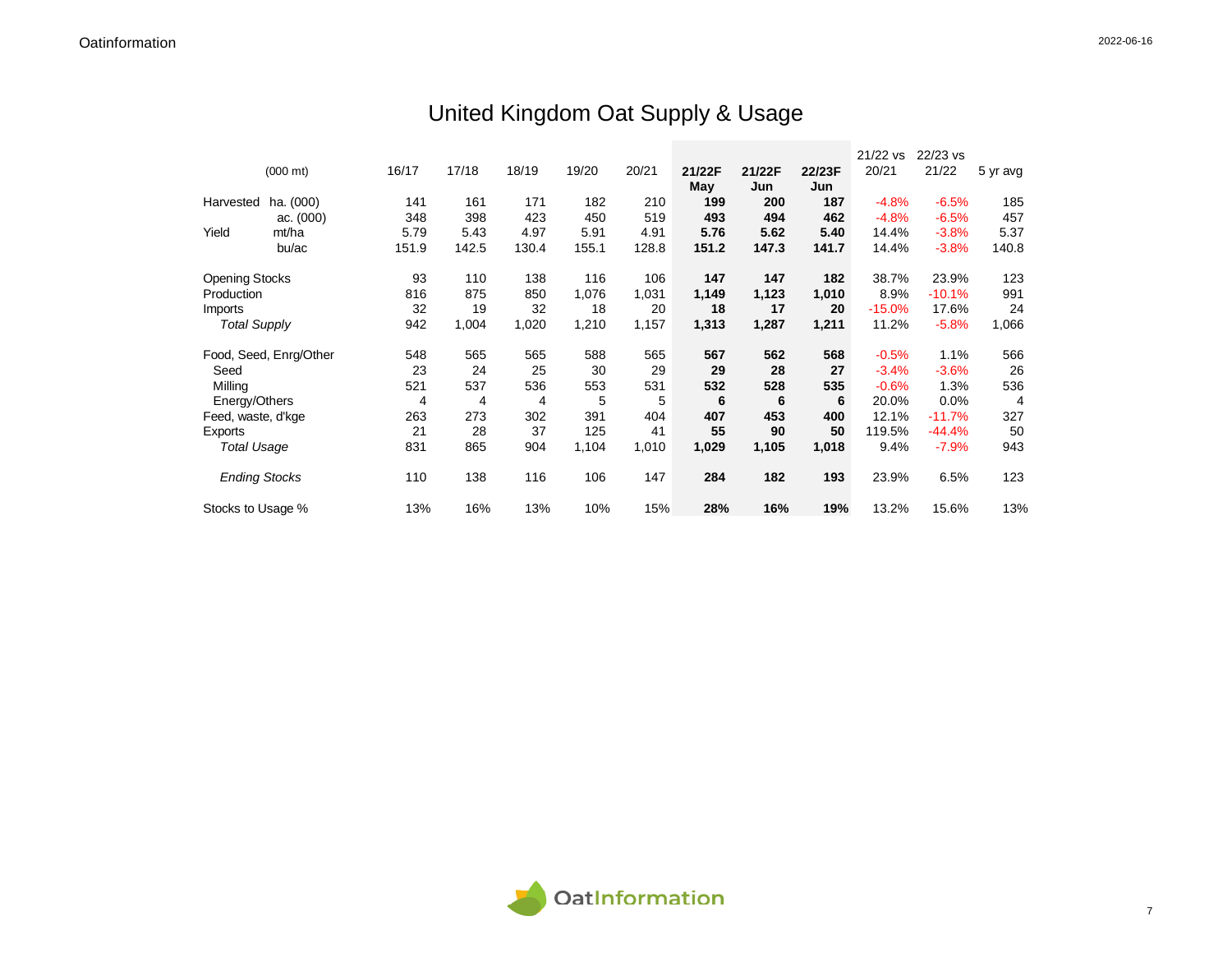## Poland Oat Supply & Usage

|                       |                        |       |       |       |       |       |        |        |                | 21/22 vs | 22/23 vs |          |
|-----------------------|------------------------|-------|-------|-------|-------|-------|--------|--------|----------------|----------|----------|----------|
|                       | $(000 \text{ mt})$     | 16/17 | 17/18 | 18/19 | 19/20 | 20/21 | 21/22F | 21/22F | 22/23F         | 20/21    | 21/22    | 5 yr avg |
|                       |                        |       |       |       |       |       | May    | Jun    | Jun            |          |          |          |
| Harvested             | ha. (000)              | 473   | 491   | 497   | 496   | 500   | 500    | 527    | 498            | 5.4%     | $-5.5%$  | 502      |
|                       | ac. (000)              | 1,168 | 1,214 | 1,229 | 1,224 | 1,236 | 1,236  | 1,302  | 1,231          | 5.4%     | $-5.5%$  | 1,241    |
| Yield                 | mt/ha                  | 2.79  | 2.92  | 2.35  | 2.49  | 3.07  | 2.79   | 2.79   | 2.80           | $-9.2%$  | 0.4%     | 2.72     |
|                       | bu/ac                  | 73.2  | 76.6  | 61.5  | 65.3  | 80.6  | 73.2   | 73.2   | 73.5           | $-9.2%$  | 0.4%     | 71.5     |
| <b>Opening Stocks</b> |                        |       |       |       |       |       |        |        |                | 0.0%     | 0.0%     |          |
| Production            |                        | 1,318 | 1,434 | 1,166 | 1,232 | 1,537 | 1,395  | 1,470  | 1,394          | $-4.3%$  | $-5.2%$  | 1,368    |
| Imports               |                        | 6     | 11    | 8     | 13    | 10    | 10     | 8      | 10             | $-20.7%$ | 28.5%    | 9        |
| <b>Total Supply</b>   |                        | 1,324 | 1,445 | 1,174 | 1,245 | 1,546 | 1,405  | 1,478  | 1,404          | $-4.4%$  | $-5.0%$  | 1,347    |
|                       | Food, Seed, Enrg/Other | 97    | 101   | 107   | 107   | 108   | 112    | 115    | 112            | 6.9%     | $-2.3%$  | 104      |
| Seed                  |                        | 59    | 61    | 62    | 62    | 63    | 63     | 66     | 62             | 5.4%     | $-5.5%$  | 61       |
| Milling               |                        | 38    | 40    | 45    | 45    | 45    | 49     | 49     | 50             | 8.9%     | 2.0%     | 43       |
| Energy/Others         |                        |       |       |       |       |       |        |        |                | 0.0%     | 0.0%     |          |
| Feed, waste, d'kge    |                        | 1,143 | 1,227 | 947   | 1,046 | 1,221 | 1,094  | 1,170  | 1,092          | $-4.2%$  | $-6.7%$  | 1,117    |
| Exports               |                        | 84    | 116   | 120   | 92    | 218   | 200    | 193    | 200            | $-11.4%$ | 3.6%     | 126      |
| <b>Total Usage</b>    |                        | 1,324 | 1,445 | 1,174 | 1,245 | 1,546 | 1,405  | 1,478  | 1,404          | $-4.4%$  | $-5.0%$  | 1,347    |
| <b>Ending Stocks</b>  |                        |       |       |       |       |       |        |        | $\blacksquare$ | 0.0%     | 0.0%     |          |
| Stocks to Usage %     |                        | 0%    | 0%    | 0%    | 0%    | 0%    | 0%     | 0%     | 0%             | 0.0%     | 0.0%     | 0%       |

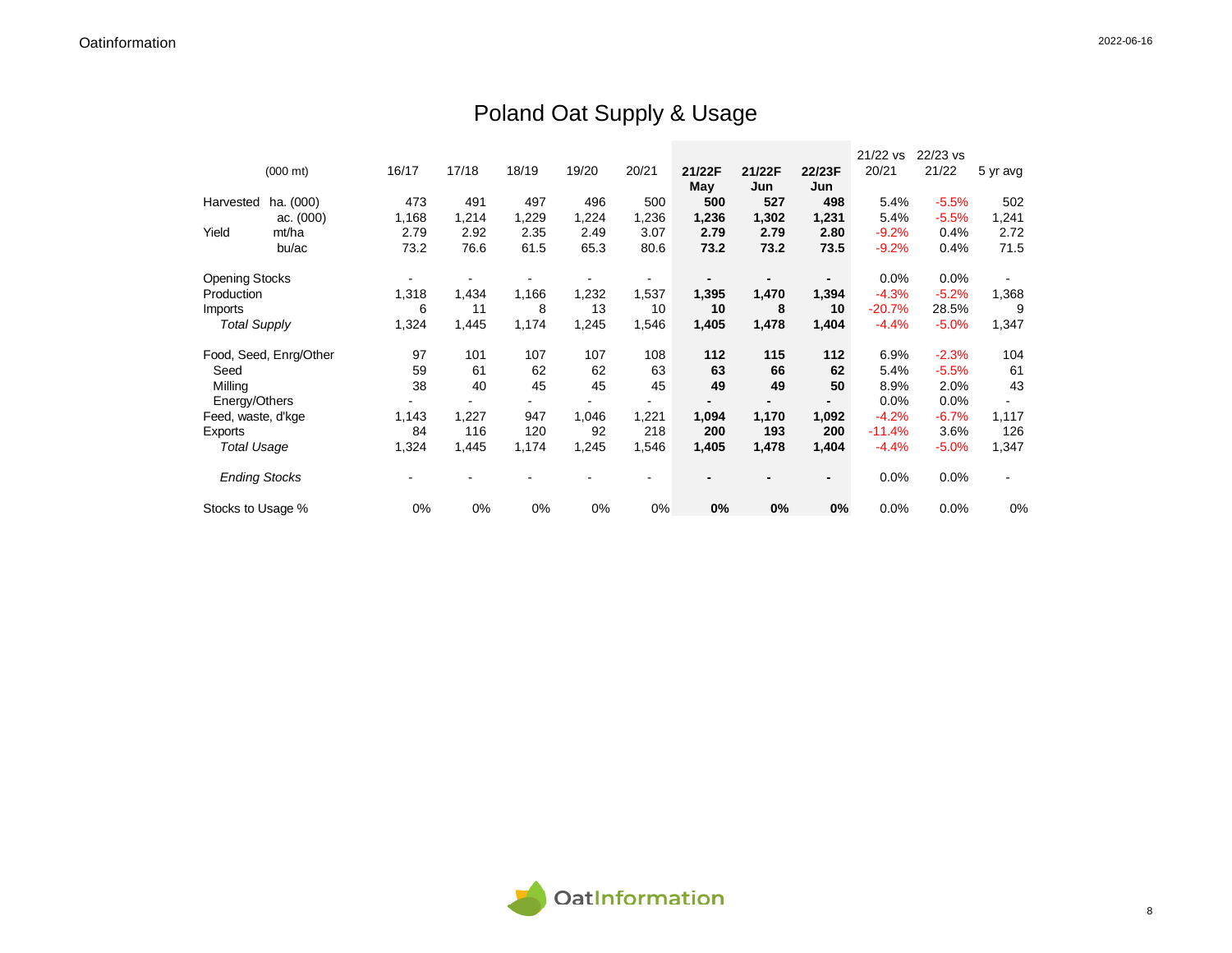## Belgium Oat Supply & Usage

|                       |                        |       |       |                     |             |       |              |        |                | 21/22 vs | 22/23 vs |          |
|-----------------------|------------------------|-------|-------|---------------------|-------------|-------|--------------|--------|----------------|----------|----------|----------|
|                       | $(000 \text{ mt})$     | 16/17 | 17/18 | 18/19               | 19/20       | 20/21 | 21/22F       | 21/22F | 22/23F         | 20/21    | 21/22    | 5 yr avg |
|                       |                        |       |       |                     |             |       | May          | Jun    | Jun            |          |          |          |
| Harvested             | ha. (000)              | 4     | 4     | 3                   | 4           | 4     | 4            | 4      | 4              | 0.0%     | 0.0%     | 4        |
|                       | ac. $(000)$            | 9     | 10    | 9                   | 10          | 10    | 10           | 10     | 10             | 0.0%     | 0.0%     | 10       |
| Yield                 | mt/ha                  | 4.49  | 4.11  | 5.25                | 5.15        | 4.65  | 4.79         | 4.79   | 4.79           | 3.0%     | $-0.0%$  | 4.79     |
|                       | bu/ac                  | 117.8 | 107.9 | 137.6               | 135.2       | 122.0 | 125.7        | 125.7  | 125.7          | 3.0%     | $-0.0%$  | 125.7    |
| <b>Opening Stocks</b> |                        |       |       |                     |             |       |              |        |                | 0.0%     | 0.0%     |          |
| Production            |                        | 16    | 16    | 18                  | 20          | 19    | 19           | 19     | 19             | 3.0%     | $-0.0%$  | 18       |
| Imports               |                        | 93    | 104   | 129                 | 133         | 178   | 170          | 228    | 230            | 27.9%    | 0.8%     | 128      |
| <b>Total Supply</b>   |                        | 110   | 120   | 147                 | 153         | 197   | 189          | 247    | 249            | 25.5%    | 0.8%     | 145      |
|                       | Food, Seed, Enrg/Other | 84    | 94    | 116                 | 120         | 126   | 131          | 131    | 141            | 4.0%     | 7.7%     | 108      |
| Seed                  |                        | 0     | 0     | 0                   | $\mathbf 0$ | 1     | $\mathbf{1}$ | 1      | 1              | 0.0%     | $0.0\%$  | 0        |
| Milling               |                        | 84    | 94    | 116                 | 120         | 125   | 130          | 130    | 140            | 4.0%     | 7.7%     | 108      |
| Energy/Others         |                        |       |       |                     |             |       |              |        |                | 0.0%     | 0.0%     |          |
| Feed, waste, d'kge    |                        | 24    | 15    | 5<br>$\blacksquare$ | 2           | 30    | 49           | 75     | 74             | 148.5%   | $-2.1%$  | 14       |
| Exports               |                        | 2     | 11    | 26                  | 35          | 41    | 10           | 42     | 35             | 0.9%     | $-15.8%$ | 23       |
| <b>Total Usage</b>    |                        | 110   | 120   | 147                 | 153         | 197   | 189          | 247    | 249            | 25.5%    | 0.8%     | 145      |
| <b>Ending Stocks</b>  |                        |       |       |                     |             |       |              |        | $\blacksquare$ | 0.0%     | 0.0%     |          |
| Stocks to Usage %     |                        | 0%    | 0%    | 0%                  | 0%          | 0%    | 0%           | 0%     | 0%             | 0.0%     | 0.0%     | 0%       |

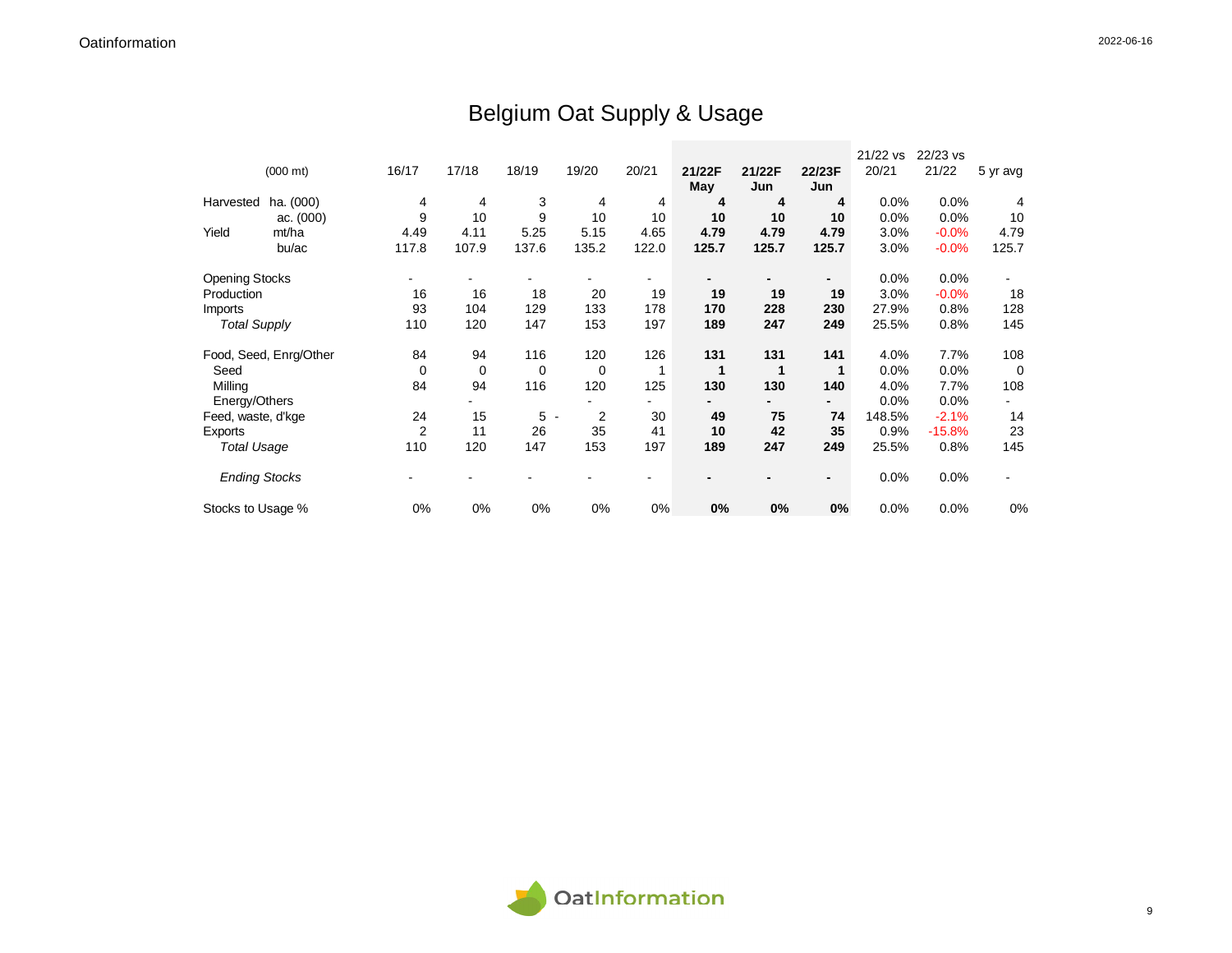## Denmark Oat Supply & Usage

|                       |                        |                |                |       |       |       |        |        |                | 21/22 vs | 22/23 vs |          |
|-----------------------|------------------------|----------------|----------------|-------|-------|-------|--------|--------|----------------|----------|----------|----------|
|                       | $(000 \text{ mt})$     | 16/17          | 17/18          | 18/19 | 19/20 | 20/21 | 21/22F | 21/22F | 22/23F         | 20/21    | 21/22    | 5 yr avg |
|                       |                        |                |                |       |       |       | May    | Jun    | Jun            |          |          |          |
| Harvested             | ha. (000)              | 53             | 58             | 83    | 49    | 75    | 75     | 68     | 67             | $-9.1%$  | $-1.5%$  | 67       |
|                       | ac. $(000)$            | 131            | 144            | 205   | 122   | 185   | 185    | 168    | 166            | $-9.1%$  | $-1.5%$  | 165      |
| Yield                 | mt/ha                  | 5.18           | 5.48           | 3.50  | 5.08  | 5.76  | 5.11   | 5.11   | 5.00           | $-11.3%$ | $-2.2%$  | 4.98     |
|                       | bu/ac                  | 135.9          | 143.8          | 91.8  | 133.2 | 151.1 | 134.1  | 134.1  | 131.2          | $-11.3%$ | $-2.2%$  | 130.8    |
| <b>Opening Stocks</b> |                        |                |                |       |       |       |        |        | $\blacksquare$ | 0.0%     | 0.0%     |          |
| Production            |                        | 275            | 319            | 290   | 250   | 431   | 383    | 347    | 335            | $-19.3%$ | $-3.6%$  | 327      |
| Imports               |                        | 31             | 25             | 26    | 52    | 20    | 35     | 7      | 30             | $-61.9%$ | 302.3%   | 31       |
| <b>Total Supply</b>   |                        | 306            | 343            | 316   | 302   | 450   | 418    | 355    | 365            | $-21.2%$ | 2.8%     | 344      |
|                       | Food, Seed, Enrg/Other | 32             | 32             | 39    | 36    | 44    | 46     | 46     | 48             | 2.6%     | 6.3%     | 37       |
| Seed                  |                        | $\overline{7}$ | $\overline{7}$ | 10    | 6     | 9     | 9      | 9      | 8              | $-9.1%$  | $-1.5%$  | 8        |
| Milling               |                        | 25             | 25             | 29    | 30    | 35    | 37     | 37     | 40             | 5.7%     | 8.1%     | 29       |
| Energy/Others         |                        |                |                |       |       |       |        |        |                | 0.0%     | 0.0%     |          |
| Feed, waste, d'kge    |                        | 231            | 267            | 245   | 252   | 358   | 342    | 291    | 282            | $-18.6%$ | $-3.4%$  | 271      |
| Exports               |                        | 44             | 44             | 32    | 14    | 48    | 30     | 18     | 35             | $-62.7%$ | 94.4%    | 36       |
| <b>Total Usage</b>    |                        | 306            | 343            | 316   | 302   | 450   | 418    | 355    | 365            | $-21.2%$ | 2.8%     | 344      |
| <b>Ending Stocks</b>  |                        |                |                |       |       |       |        |        | $\blacksquare$ | 0.0%     | 0.0%     |          |
| Stocks to Usage %     |                        | 0%             | 0%             | 0%    | 0%    | 0%    | 0%     | 0%     | 0%             | 0.0%     | 0.0%     | 0%       |

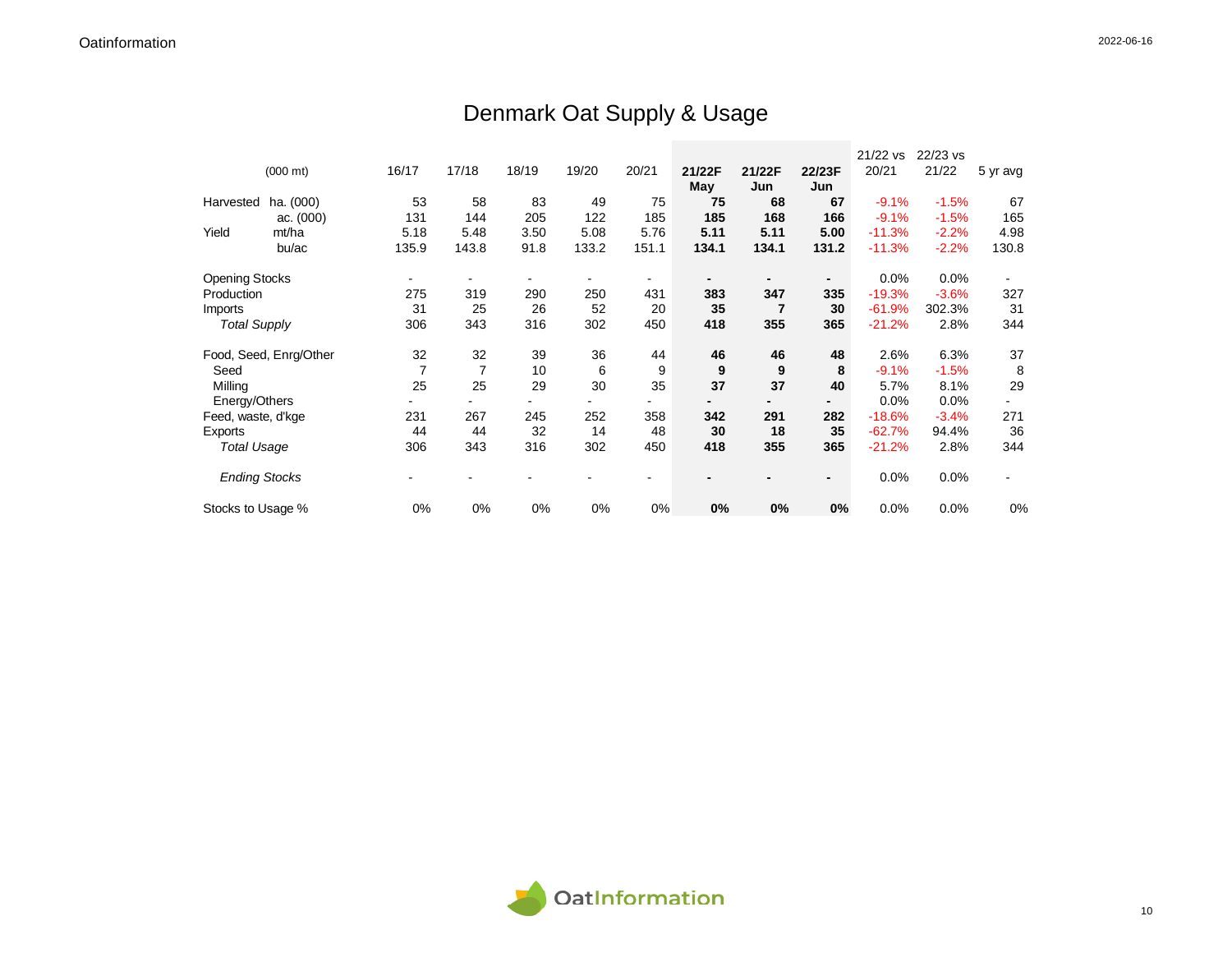## Ireland Oat Supply & Usage

|                       |                        |       |       |                |       |       |              |              |              | 21/22 vs | 22/23 vs |          |
|-----------------------|------------------------|-------|-------|----------------|-------|-------|--------------|--------------|--------------|----------|----------|----------|
|                       | $(000 \text{ mt})$     | 16/17 | 17/18 | 18/19          | 19/20 | 20/21 | 21/22F       | 21/22F       | 22/23F       | 20/21    | 21/22    | 5 yr avg |
|                       |                        |       |       |                |       |       | May          | Jun          | Jun          |          |          |          |
| Harvested             | ha. (000)              | 23    | 24    | 18             | 24    | 25    | 28           | 28           | 25           | 12.0%    | $-10.7%$ | 24       |
|                       | ac. (000)              | 57    | 60    | 44             | 59    | 62    | 69           | 69           | 62           | 12.0%    | $-10.7%$ | 59       |
| Yield                 | mt/ha                  | 7.50  | 7.93  | 6.88           | 8.51  | 7.49  | 8.01         | 8.01         | 8.25         | 6.9%     | 3.0%     | 7.76     |
|                       | bu/ac                  | 196.8 | 208.1 | 180.4          | 223.3 | 196.6 | 210.2        | 210.2        | 216.5        | 6.9%     | $3.0\%$  | 203.7    |
| <b>Opening Stocks</b> |                        |       |       |                |       |       |              |              | -            | 0.0%     | 0.0%     |          |
| Production            |                        | 174   | 194   | 122            | 202   | 187   | 224          | 224          | 206          | 19.7%    | $-8.0%$  | 186      |
| Imports               |                        | 2     | 2     | 3              | 3     | 3     | $\mathbf{2}$ | $\mathbf{2}$ | $\mathbf{2}$ | $-29.9%$ | $-6.6%$  | 3        |
| <b>Total Supply</b>   |                        | 176   | 196   | 125            | 205   | 190   | 226          | 226          | 208          | 18.9%    | $-8.0%$  | 179      |
|                       | Food, Seed, Enrg/Other | 32    | 33    | 35             | 38    | 43    | 47           | 47           | 48           | 7.8%     | 3.5%     | 36       |
| Seed                  |                        | 3     | 3     | $\overline{2}$ | 3     | 3     | 4            | 4            | 3            | 12.0%    | $-10.7%$ | 3        |
| Milling               |                        | 29    | 30    | 33             | 35    | 40    | 43           | 43           | 45           | 7.5%     | 4.7%     | 33       |
| Energy/Others         |                        |       |       |                |       |       |              |              |              | $0.0\%$  | 0.0%     |          |
| Feed, waste, d'kge    |                        | 116   | 141   | 73             | 152   | 135   | 172          | 179          | 145          | 32.3%    | $-18.7%$ | 123      |
| Exports               |                        | 28    | 22    | 17             | 15    | 12    | 8            | 1            | 15           | $-88.8%$ | 987.4%   | 19       |
| <b>Total Usage</b>    |                        | 176   | 196   | 125            | 205   | 190   | 226          | 226          | 208          | 18.9%    | $-8.0%$  | 179      |
| <b>Ending Stocks</b>  |                        |       |       |                |       |       |              |              | -            | 0.0%     | 0.0%     |          |
| Stocks to Usage %     |                        | 0%    | 0%    | 0%             | 0%    | 0%    | 0%           | 0%           | 0%           | 0.0%     | 0.0%     | 0%       |

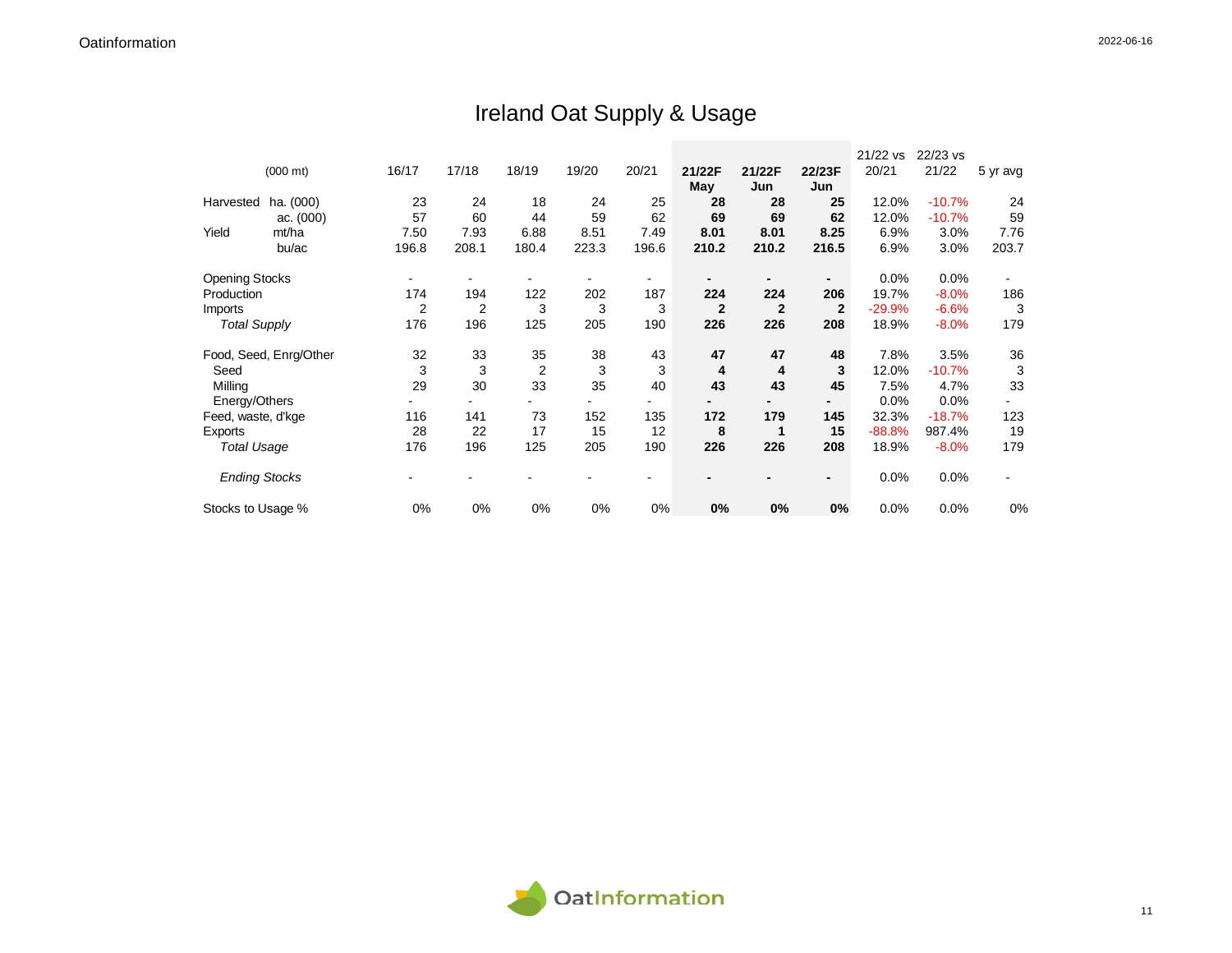## Spain Oat Supply & Usage

|                       |                        |       |       |       |                |       |        |        |        | 21/22 vs | 22/23 vs |          |
|-----------------------|------------------------|-------|-------|-------|----------------|-------|--------|--------|--------|----------|----------|----------|
|                       | $(000 \text{ mt})$     | 16/17 | 17/18 | 18/19 | 19/20          | 20/21 | 21/22F | 21/22F | 22/23F | 20/21    | 21/22    | 5 yr avg |
|                       |                        |       |       |       |                |       | May    | Jun    | Jun    |          |          |          |
| Harvested             | ha. (000)              | 510   | 558   | 557   | 453            | 506   | 502    | 507    | 495    | 0.2%     | $-2.4%$  | 516      |
|                       | ac. (000)              | 1,260 | 1,379 | 1,375 | 1,120          | 1,250 | 1,240  | 1,253  | 1,223  | 0.2%     | $-2.4%$  | 1,276    |
| Yield                 | mt/ha                  | 2.18  | 1.51  | 2.67  | 1.78           | 2.60  | 2.00   | 2.36   | 2.35   | $-9.2%$  | $-0.4%$  | 2.18     |
|                       | bu/ac                  | 57.1  | 39.6  | 70.1  | 46.8           | 68.2  | 52.5   | 61.9   | 61.7   | $-9.2%$  | $-0.4%$  | 57.3     |
| <b>Opening Stocks</b> |                        | 44    | 54    | 49    | 44             | 69    | 92     | 92     | 35     | 33.8%    | $-62.5%$ | 62       |
| Production            |                        | 1,110 | 842   | 1,487 | 808            | 1,316 | 1,004  | 1,197  | 1,163  | $-9.1%$  | $-2.8%$  | 1,130    |
| Imports               |                        | 108   | 90    | 66    | 126            | 142   | 150    | 80     | 100    | $-43.7%$ | 25.2%    | 107      |
| <b>Total Supply</b>   |                        | 1,263 | 987   | 1,603 | 978            | 1,526 | 1,246  | 1,369  | 1,298  | $-10.3%$ | $-5.2%$  | 1,271    |
|                       | Food, Seed, Enrg/Other | 131   | 135   | 99    | 104            | 116   | 117    | 114    | 122    | $-1.7%$  | 7.0%     | 117      |
| Seed                  |                        | 95    | 100   | 65    | 67             | 72    | 72     | 69     | 72     | $-4.2%$  | 4.3%     | 80       |
| Milling               |                        | 25    | 25    | 27    | 30             | 34    | 35     | 35     | 40     | 2.9%     | 14.3%    | 28       |
| Energy/Others         |                        | 11    | 10    | 7     | $\overline{7}$ | 10    | 10     | 10     | 10     | 0.0%     | 0.0%     | 9        |
| Feed, waste, d'kge    |                        | 1,020 | 790   | 1,385 | 790            | 1,275 | 1,000  | 1,170  | 1,070  | $-8.2%$  | $-8.5%$  | 1,052    |
| Exports               |                        | 57    | 12    | 75    | 16             | 43    | 45     | 50     | 45     | 15.7%    | $-10.0%$ | 41       |
| <b>Total Usage</b>    |                        | 1,208 | 937   | 1,559 | 910            | 1,434 | 1,162  | 1,334  | 1,237  | $-7.0%$  | $-7.3%$  | 1,210    |
| <b>Ending Stocks</b>  |                        | 54    | 49    | 44    | 69             | 92    | 84     | 35     | 61     | $-62.5%$ | 76.0%    | 62       |
| Stocks to Usage %     |                        | 5%    | 5%    | 3%    | 8%             | 6%    | 7%     | 3%     | 5%     | $-59.7%$ | 89.8%    | 5%       |

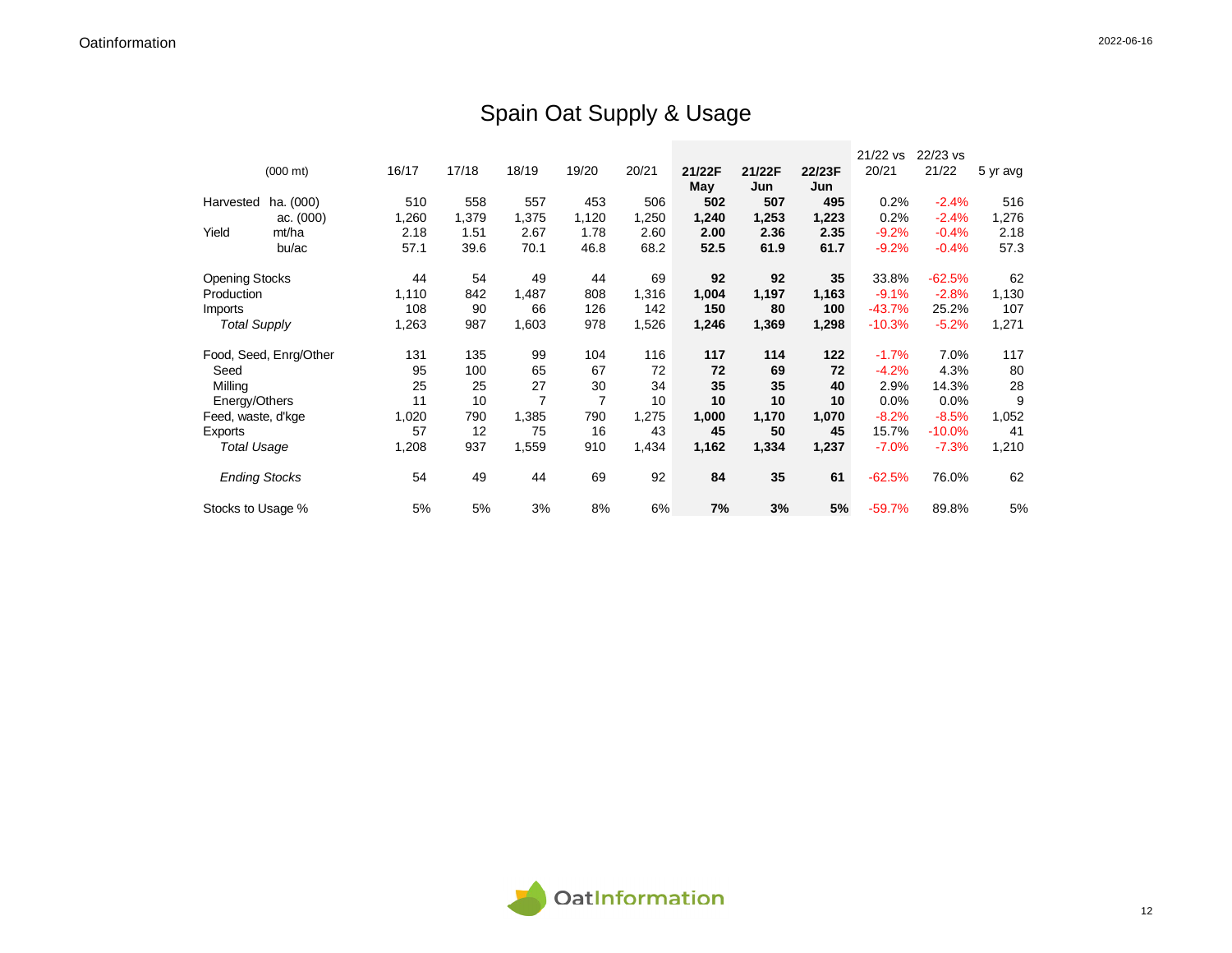## France Oat Supply & Usage

|                       |                        |       |                          |       |       |       |        |        |                          | 21/22 vs | 22/23 vs |          |
|-----------------------|------------------------|-------|--------------------------|-------|-------|-------|--------|--------|--------------------------|----------|----------|----------|
|                       | $(000 \text{ mt})$     | 16/17 | 17/18                    | 18/19 | 19/20 | 20/21 | 21/22F | 21/22F | 22/23F                   | 20/21    | 21/22    | 5 yr avg |
|                       |                        |       |                          |       |       |       | May    | Jun    | Jun                      |          |          |          |
| Harvested             | ha. (000)              | 85    | 113                      | 92    | 87    | 98    | 106    | 107    | 103                      | 9.2%     | $-3.7%$  | 100      |
|                       | ac. (000)              | 211   | 280                      | 227   | 216   | 242   | 262    | 264    | 255                      | 9.2%     | $-3.7%$  | 246      |
| Yield                 | mt/ha                  | 4.05  | 4.74                     | 4.66  | 4.65  | 3.91  | 4.41   | 4.41   | 4.45                     | 12.7%    | 0.9%     | 4.48     |
|                       | bu/ac                  | 106.4 | 124.5                    | 122.4 | 122.1 | 102.7 | 115.6  | 115.7  | 116.8                    | 12.7%    | 0.9%     | 117.5    |
| <b>Opening Stocks</b> |                        |       |                          |       |       | ۰     |        |        | $\overline{\phantom{a}}$ | 0.0%     | 0.0%     |          |
| Production            |                        | 346   | 537                      | 428   | 407   | 383   | 467    | 472    | 458                      | 23.1%    | $-2.9%$  | 446      |
| Imports               |                        |       | 12                       | 12    | 14    | 15    | 13     | 16     | 15                       | 2.7%     | $-5.0%$  | 14       |
| <b>Total Supply</b>   |                        | 365   | 549                      | 440   | 421   | 399   | 480    | 488    | 473                      | 22.3%    | $-2.9%$  | 435      |
|                       | Food, Seed, Enrg/Other | 11    | 14                       | 11    | 11    | 12    | 13     | 13     | 13                       | 9.2%     | $-3.7%$  | 12       |
| Seed                  |                        | 11    | 14                       | 11    | 11    | 12    | 13     | 13     | 13                       | 9.2%     | $-3.7%$  | 12       |
| Milling               |                        |       |                          |       |       |       |        |        | $\blacksquare$           | 0.0%     | 0.0%     |          |
| Energy/Others         |                        |       |                          |       |       |       |        |        |                          | 0.0%     | 0.0%     |          |
| Feed, waste, d'kge    |                        | 311   | 448                      | 328   | 315   | 323   | 387    | 363    | 380                      | 12.3%    | 4.9%     | 345      |
| Exports               |                        | 43    | 86                       | 100   | 95    | 64    | 80     | 112    | 80                       | 75.7%    | $-28.3%$ | 78       |
| <b>Total Usage</b>    |                        | 365   | 549                      | 440   | 421   | 399   | 480    | 488    | 473                      | 22.3%    | $-2.9%$  | 435      |
| <b>Ending Stocks</b>  |                        |       | $\overline{\phantom{a}}$ |       |       |       |        |        | $\blacksquare$           | 0.0%     | 0.0%     |          |
| Stocks to Usage %     |                        | 0%    | 0%                       | 0%    | 0%    | 0%    | 0%     | 0%     | 0%                       | 0.0%     | 0.0%     | 0%       |

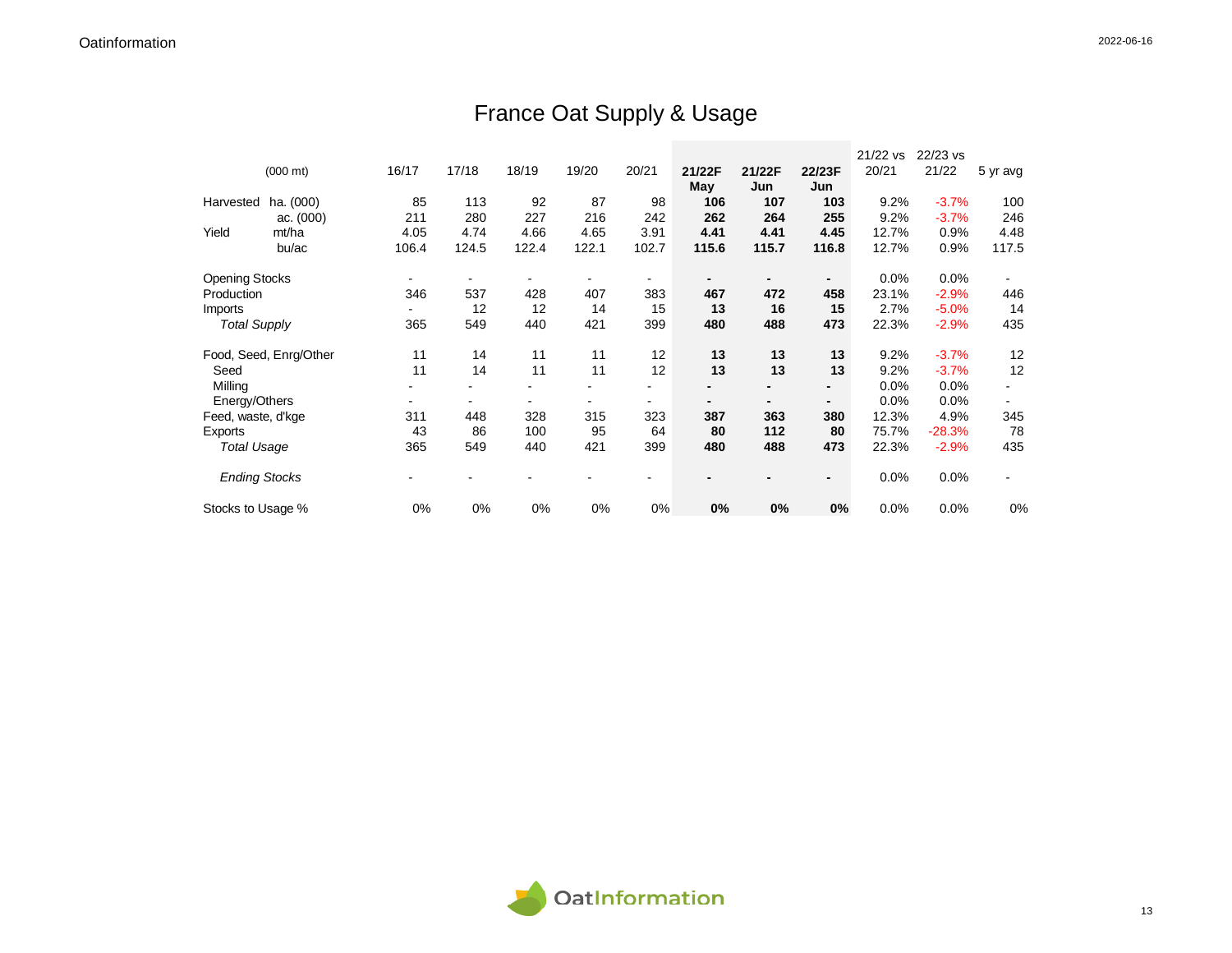## Estonia Oat Supply & Usage

|                       |                        |       |                |       |       |       |              |                         |                | 21/22 vs | 22/23 vs |                |
|-----------------------|------------------------|-------|----------------|-------|-------|-------|--------------|-------------------------|----------------|----------|----------|----------------|
|                       | $(000 \text{ mt})$     | 16/17 | 17/18          | 18/19 | 19/20 | 20/21 | 21/22F       | 21/22F                  | 22/23F         | 20/21    | 21/22    | 5 yr avg       |
|                       |                        |       |                |       |       |       | May          | Jun                     | Jun            |          |          |                |
| Harvested             | ha. (000)              | 29    | 34             | 40    | 37    | 41    | 37           | 40                      | 39             | $-2.5%$  | $-2.5%$  | 38             |
|                       | ac. (000)              | 72    | 83             | 98    | 92    | 101   | 91           | 99                      | 96             | $-2.5%$  | $-2.5%$  | 95             |
| Yield                 | mt/ha                  | 2.20  | 2.66           | 1.98  | 2.61  | 2.87  | 2.72         | 2.72                    | 2.57           | $-5.4%$  | $-5.6%$  | 2.57           |
|                       | bu/ac                  | 57.8  | 69.7           | 51.9  | 68.5  | 75.4  | 71.2         | 71.4                    | 67.4           | $-5.4%$  | $-5.6%$  | 67.4           |
| <b>Opening Stocks</b> |                        |       |                |       |       |       |              |                         | ٠              | 0.0%     | 0.0%     |                |
| Production            |                        | 65    | 89             | 78    | 97    | 118   | 100          | 109                     | 100            | $-7.8%$  | $-8.0%$  | 98             |
| Imports               |                        | 2     | 2              | 2     |       | 2     | $\mathbf{2}$ | 4                       | $\mathbf{2}$   | 143.0%   | $-46.4%$ | $\overline{c}$ |
| <b>Total Supply</b>   |                        | 66    | 92             | 80    | 98    | 119   | 102          | 113                     | 102            | $-5.8%$  | $-9.2%$  | 91             |
|                       |                        |       |                |       |       |       |              |                         |                |          |          |                |
|                       | Food, Seed, Enrg/Other | 4     | 4              | 5     | 5     | 5     | 5            | 5                       | 5              | $-2.5%$  | $-2.5%$  | 5              |
| Seed                  |                        | 4     | $\overline{4}$ | 5     | 5     | 5     | 5            | $\overline{\mathbf{5}}$ | 5              | $-2.5%$  | $-2.5%$  | 5              |
| Milling               |                        |       |                |       |       |       |              |                         |                | 0.0%     | 0.0%     |                |
| Energy/Others         |                        |       |                |       |       | -     |              |                         |                | 0.0%     | 0.0%     |                |
| Feed, waste, d'kge    |                        | 23    | 41             | 16    | 14    | 43    | 22           | 46                      | 22             | 4.9%     | $-51.2%$ | 28             |
| Exports               |                        | 39    | 46             | 59    | 79    | 71    | 75           | 62                      | 75             | $-12.6%$ | 21.1%    | 59             |
| <b>Total Usage</b>    |                        | 66    | 92             | 80    | 98    | 119   | 102          | 113                     | 102            | $-5.8%$  | $-9.2%$  | 91             |
| <b>Ending Stocks</b>  |                        |       |                |       |       |       |              |                         | $\blacksquare$ | 0.0%     | 0.0%     |                |
| Stocks to Usage %     |                        | 0%    | 0%             | 0%    | 0%    | 0%    | 0%           | 0%                      | 0%             | 0.0%     | 0.0%     | 0%             |

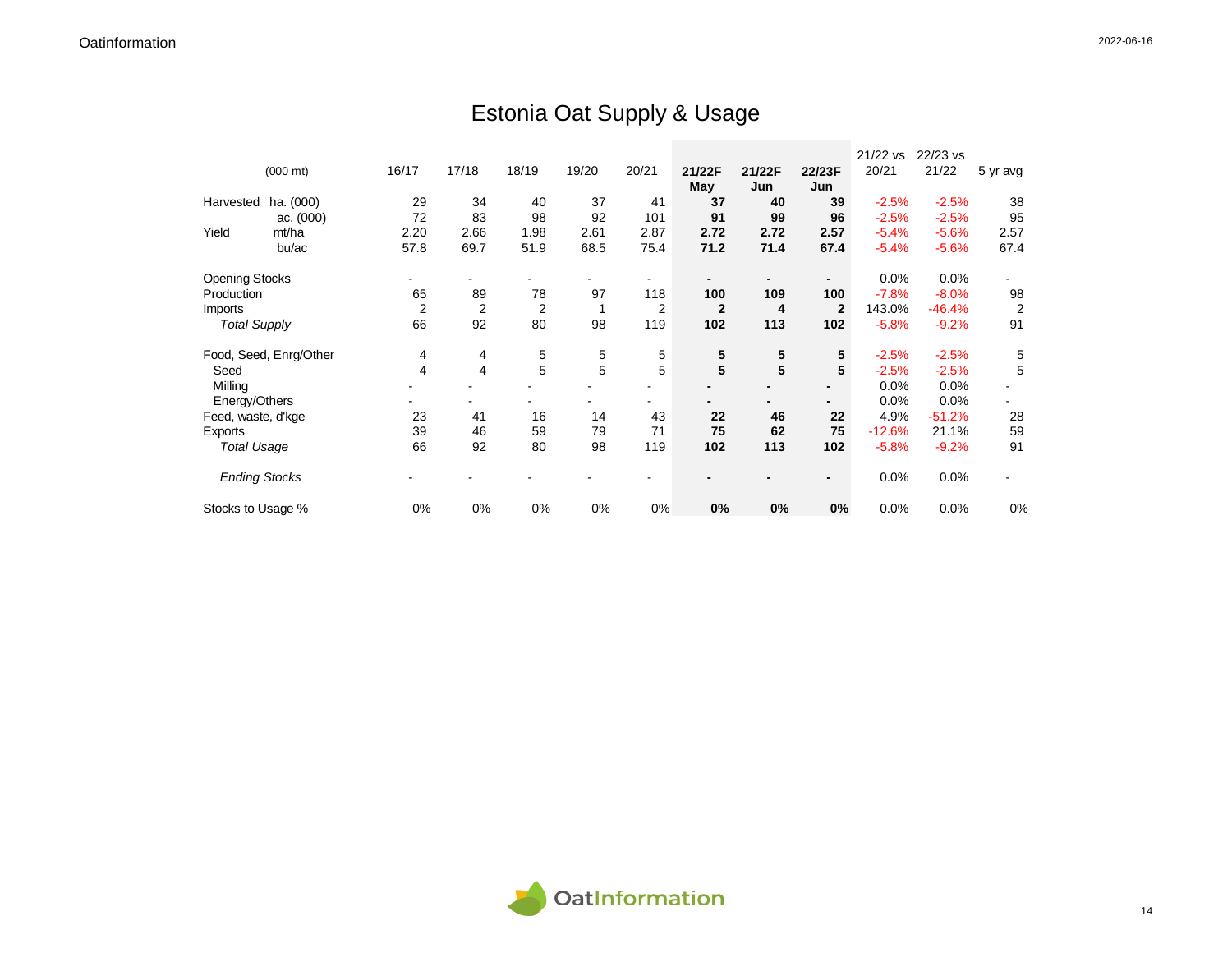## Lithuania Oat Supply & Usage

|                       |                        |       |       |       |       |                          |                |        |                | 21/22 vs | 22/23 vs |          |
|-----------------------|------------------------|-------|-------|-------|-------|--------------------------|----------------|--------|----------------|----------|----------|----------|
|                       | $(000 \text{ mt})$     | 16/17 | 17/18 | 18/19 | 19/20 | 20/21                    | 21/22F         | 21/22F | 22/23F         | 20/21    | 21/22    | 5 yr avg |
|                       |                        |       |       |       |       |                          | May            | Jun    | Jun            |          |          |          |
| Harvested             | ha. (000)              | 71    | 76    | 103   | 86    | 105                      | 95             | 92     | 95             | $-12.4%$ | 3.3%     | 92       |
|                       | ac. $(000)$            | 175   | 188   | 254   | 213   | 259                      | 235            | 227    | 235            | $-12.4%$ | 3.3%     | 228      |
| Yield                 | mt/ha                  | 2.19  | 2.58  | 1.77  | 2.07  | 2.62                     | 2.43           | 2.43   | 2.29           | $-7.2%$  | $-5.6%$  | 2.29     |
|                       | bu/ac                  | 57.5  | 67.7  | 46.5  | 54.2  | 68.7                     | 63.8           | 63.8   | 60.2           | $-7.2%$  | $-5.6%$  | 60.2     |
| <b>Opening Stocks</b> |                        |       |       |       |       |                          |                |        | $\blacksquare$ | 0.0%     | 0.0%     |          |
| Production            |                        | 155   | 196   | 182   | 178   | 275                      | 231            | 224    | 218            | $-18.7%$ | $-2.6%$  | 211      |
| <i>Imports</i>        |                        | 5     | 5     | 12    | 9     | 4                        | $\overline{7}$ | 5      | $\overline{7}$ | 19.1%    | 44.4%    | 7        |
| <b>Total Supply</b>   |                        | 160   | 201   | 195   | 187   | 279                      | 238            | 228    | 225            | $-18.1%$ | $-1.6%$  | 204      |
|                       | Food, Seed, Enrg/Other | 9     | 9     | 13    | 11    | 13                       | 12             | 12     | 12             | $-12.4%$ | 3.3%     | 11       |
| Seed                  |                        | 9     | 9     | 13    | 11    | 13                       | 12             | 12     | 12             | $-12.4%$ | 3.3%     | 11       |
| Milling               |                        |       |       |       |       | $\blacksquare$           |                |        | $\blacksquare$ | 0.0%     | 0.0%     | $\sim$   |
| Energy/Others         |                        |       |       |       |       | $\overline{\phantom{a}}$ |                |        | $\blacksquare$ | 0.0%     | $0.0\%$  | $\sim$   |
| Feed, waste, d'kge    |                        | 116   | 145   | 123   | 115   | 194                      | 156            | 164    | 158            | $-15.3%$ | $-3.9%$  | 139      |
| Exports               |                        | 36    | 46    | 59    | 61    | 72                       | 70             | 53     | 55             | $-26.9%$ | 4.5%     | 55       |
| <b>Total Usage</b>    |                        | 160   | 201   | 195   | 187   | 279                      | 238            | 228    | 225            | $-18.1%$ | $-1.6%$  | 204      |
| <b>Ending Stocks</b>  |                        |       |       |       |       |                          |                |        | $\blacksquare$ | 0.0%     | 0.0%     |          |
| Stocks to Usage %     |                        | 0%    | 0%    | 0%    | 0%    | 0%                       | 0%             | 0%     | 0%             | 0.0%     | 0.0%     | 0%       |

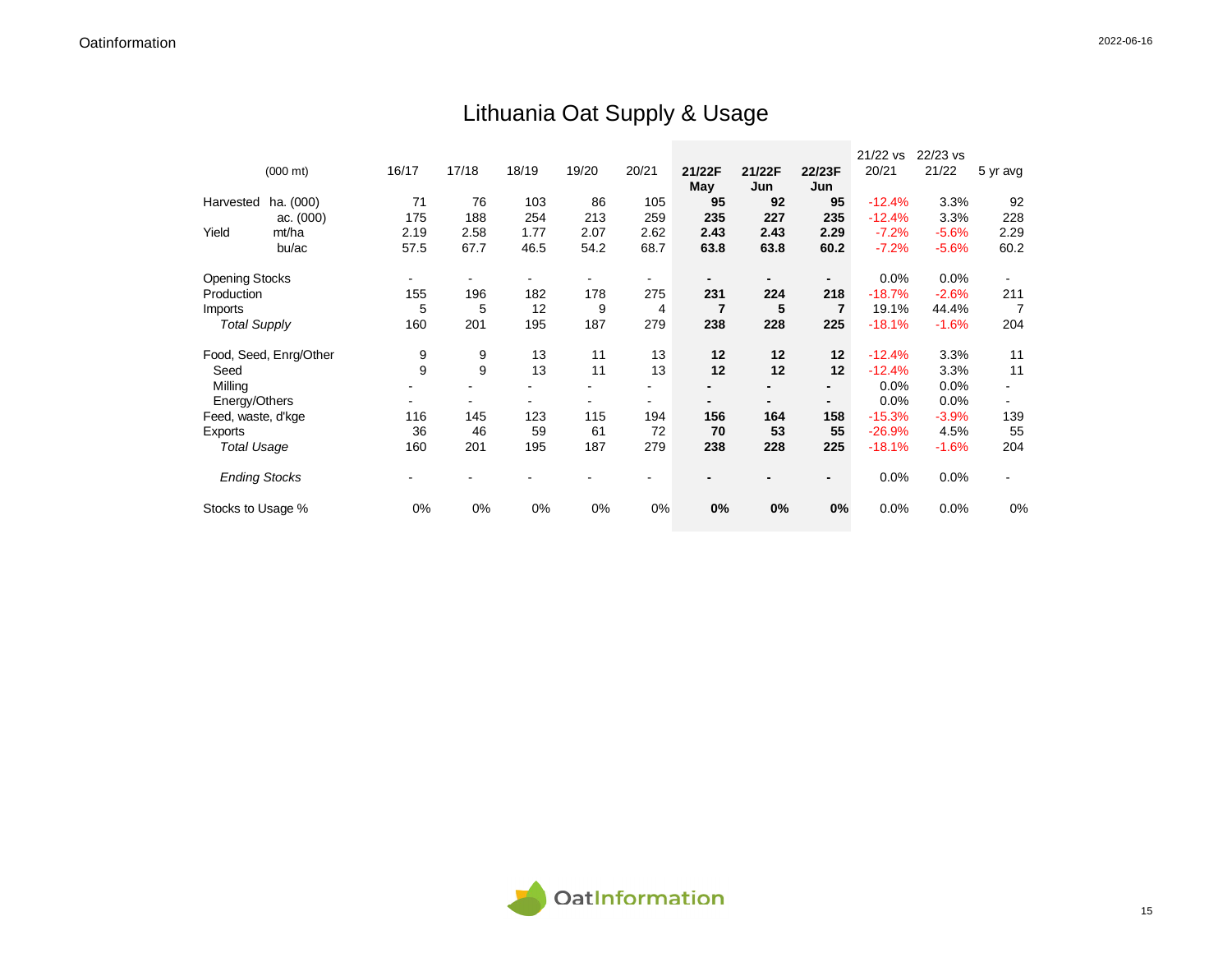## Latvia Oat Supply & Usage

|                       |                        |       |       |       |       |                |        |        |                | 21/22 vs | 22/23 vs |          |
|-----------------------|------------------------|-------|-------|-------|-------|----------------|--------|--------|----------------|----------|----------|----------|
|                       | $(000 \text{ mt})$     | 16/17 | 17/18 | 18/19 | 19/20 | 20/21          | 21/22F | 21/22F | 22/23F         | 20/21    | 21/22    | 5 yr avg |
|                       |                        |       |       |       |       |                | May    | Jun    | Jun            |          |          |          |
| Harvested             | ha. (000)              | 62    | 54    | 87    | 83    | 98             | 90     | 87     | 86             | $-11.0%$ | $-1.1%$  | 82       |
|                       | ac. (000)              | 153   | 133   | 214   | 206   | 241            | 222    | 215    | 213            | $-11.0%$ | $-1.1%$  | 202      |
| Yield                 | mt/ha                  | 2.35  | 2.48  | 2.17  | 2.86  | 2.95           | 2.67   | 2.67   | 2.62           | $-9.4%$  | $-1.7%$  | 2.62     |
|                       | bu/ac                  | 61.7  | 65.1  | 56.9  | 75.0  | 77.3           | 70.0   | 70.1   | 68.9           | $-9.4%$  | $-1.7%$  | 68.9     |
| <b>Opening Stocks</b> |                        |       |       |       |       | $\blacksquare$ |        |        | ٠              | 0.0%     | 0.0%     |          |
| Production            |                        | 146   | 134   | 188   | 238   | 288            | 240    | 232    | 226            | $-19.3%$ | $-2.8%$  | 216      |
| <b>Imports</b>        |                        | 25    | 31    | 50    | 31    | 48             | 35     | 21     | 35             | $-55.8%$ | 64.8%    | 37       |
| <b>Total Supply</b>   |                        | 171   | 165   | 238   | 269   | 336            | 275    | 254    | 261            | $-24.5%$ | 2.8%     | 236      |
|                       | Food, Seed, Enrg/Other | 33    | 32    | 38    | 40    | 46             | 61     | 61     | 61             | 31.7%    | $-0.2%$  | 38       |
| Seed                  |                        | 8     | 7     | 11    | 10    | 12             | 11     | 11     | 11             | $-11.0%$ | $-1.1%$  | 10       |
| Milling               |                        | 25    | 25    | 27    | 30    | 34             | 50     | 50     | 50             | 47.1%    | 0.0%     | 28       |
| Energy/Others         |                        |       |       |       |       | ۰              |        | -      | $\blacksquare$ | 0.0%     | $0.0\%$  | ۰        |
| Feed, waste, d'kge    |                        | 116   | 95    | 147   | 146   | 205            | 134    | 120    | 125            | $-41.2%$ | 3.8%     | 142      |
| Exports               |                        | 23    | 38    | 54    | 82    | 85             | 80     | 72     | 75             | $-14.9%$ | 3.9%     | 56       |
| <b>Total Usage</b>    |                        | 171   | 165   | 238   | 269   | 336            | 275    | 254    | 261            | $-24.5%$ | 2.8%     | 236      |
| <b>Ending Stocks</b>  |                        |       |       |       |       | ۰              |        |        | $\blacksquare$ | 0.0%     | 0.0%     |          |
| Stocks to Usage %     |                        | 0%    | 0%    | 0%    | 0%    | 0%             | 0%     | 0%     | 0%             | 0.0%     | 0.0%     | 0%       |

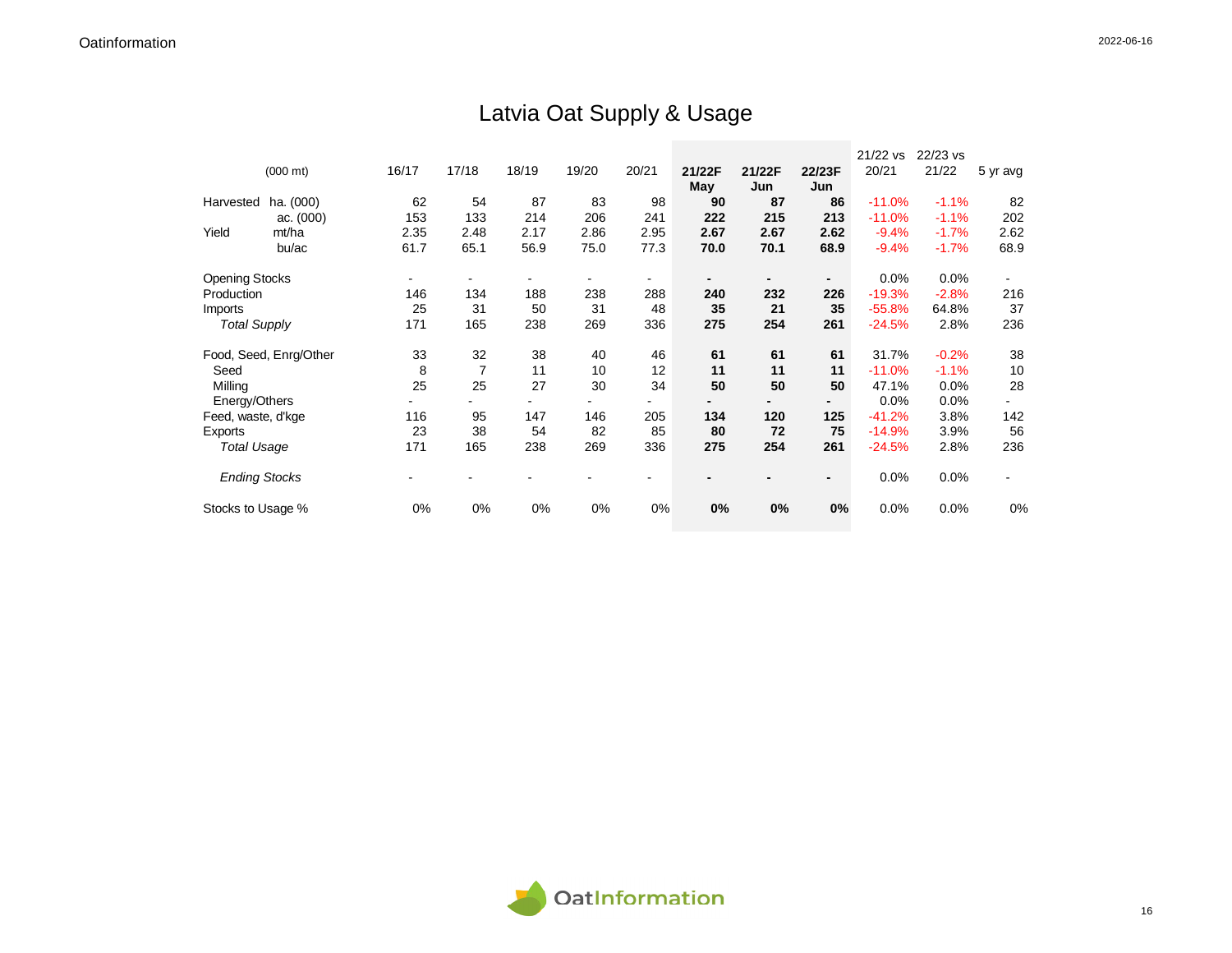## Czechia Oat Supply & Usage

|                       |                        |             |       |       |                |       |        |        |                | 21/22 vs | 22/23 vs |                |
|-----------------------|------------------------|-------------|-------|-------|----------------|-------|--------|--------|----------------|----------|----------|----------------|
|                       | $(000 \text{ mt})$     | 16/17       | 17/18 | 18/19 | 19/20          | 20/21 | 21/22F | 21/22F | 22/23F         | 20/21    | 21/22    | 5 yr avg       |
|                       |                        |             |       |       |                |       | May    | Jun    | Jun            |          |          |                |
| Harvested             | ha. (000)              | 38          | 44    | 43    | 43             | 47    | 58     | 69     | 45             | 47.6%    | $-34.8%$ | 49             |
|                       | ac. $(000)$            | 93          | 109   | 106   | 105            | 115   | 143    | 171    | 111            | 47.6%    | $-34.8%$ | 121            |
| Yield                 | mt/ha                  | 3.52        | 3.23  | 3.57  | 3.16           | 3.92  | 3.40   | 3.40   | 3.50           | $-13.3%$ | 2.9%     | 3.46           |
|                       | bu/ac                  | 92.4        | 84.8  | 93.6  | 82.9           | 102.9 | 89.2   | 89.2   | 91.8           | $-13.3%$ | 2.9%     | 90.7           |
| <b>Opening Stocks</b> |                        |             |       |       |                | -     |        |        | $\blacksquare$ | 0.0%     | 0.0%     |                |
| Production            |                        | 132         | 142   | 153   | 134            | 183   | 197    | 235    | 158            | 27.9%    | $-32.9%$ | 169            |
| <b>Imports</b>        |                        | $\mathbf 0$ |       |       | $\overline{2}$ | 3     |        |        | $\mathbf 1$    | $-76.6%$ | 49.6%    | $\overline{2}$ |
| <b>Total Supply</b>   |                        | 133         | 143   | 154   | 137            | 186   | 198    | 235    | 159            | 26.3%    | $-32.6%$ | 151            |
|                       | Food, Seed, Enrg/Other | 95          | 100   | 65    | 67             | 72    | 72     | 72     | 72             | 0.0%     | 0.0%     | 80             |
| Seed                  |                        | 95          | 100   | 65    | 67             | 72    | 72     | 72     | 72             | 0.0%     | 0.0%     | 80             |
| Milling               |                        |             |       |       |                |       |        |        | $\blacksquare$ | 0.0%     | 0.0%     |                |
| Energy/Others         |                        |             |       |       |                |       |        |        | -              | 0.0%     | 0.0%     |                |
| Feed, waste, d'kge    |                        | 7           | 8     | 43    | 40             | 76    | 86     | 97     | 37             | 28.8%    | $-62.5%$ | 32             |
| Exports               |                        | 44          | 36    | 46    | 30             | 39    | 40     | 66     | 50             | 70.7%    | $-24.1%$ | 39             |
| <b>Total Usage</b>    |                        | 133         | 143   | 154   | 137            | 186   | 198    | 235    | 159            | 26.3%    | $-32.6%$ | 151            |
| <b>Ending Stocks</b>  |                        |             |       |       |                |       |        |        | $\blacksquare$ | 0.0%     | 0.0%     |                |
| Stocks to Usage %     |                        | 0%          | 0%    | 0%    | 0%             | 0%    | 0%     | 0%     | $0\%$          | 0.0%     | 0.0%     | 0%             |

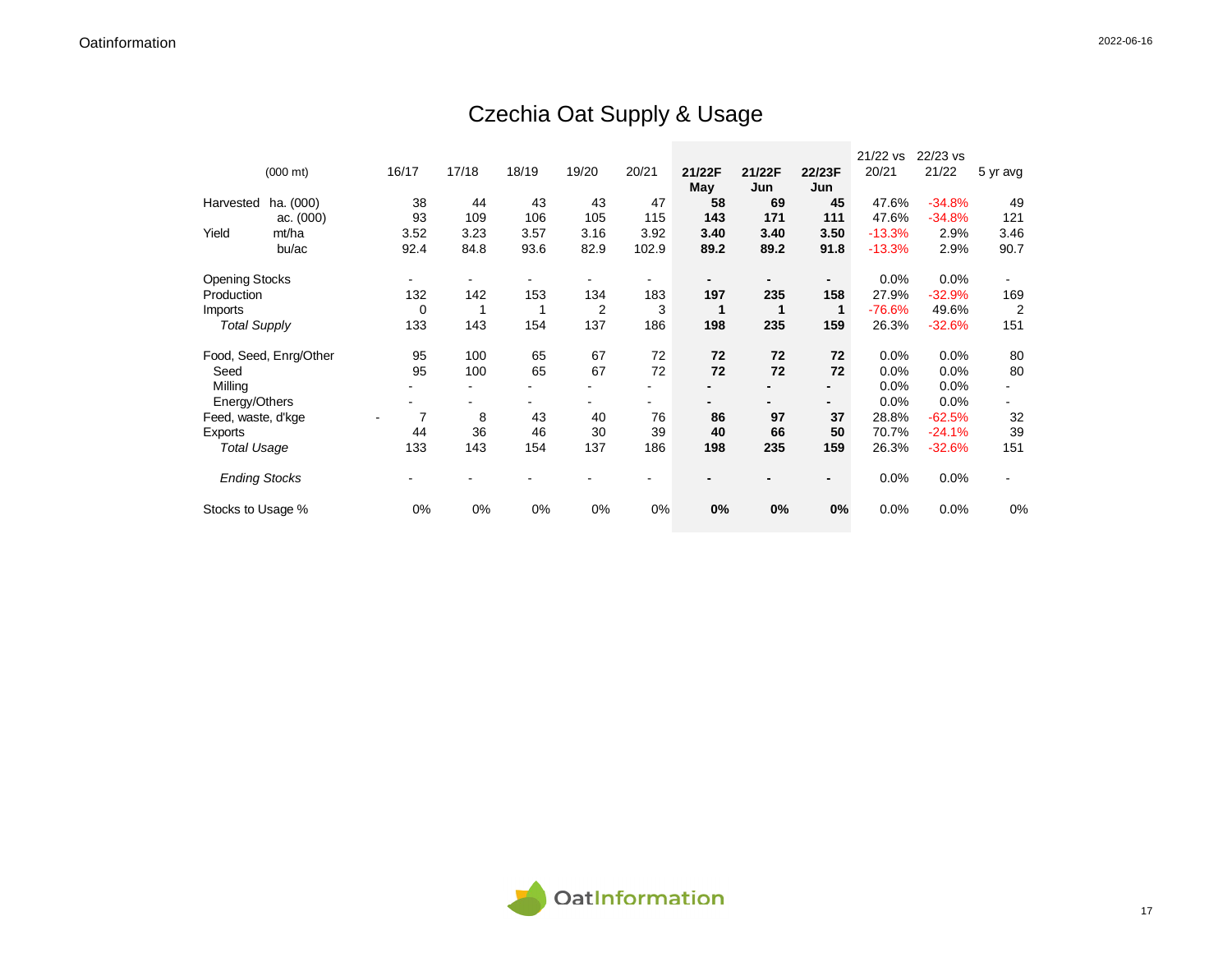## Australia Oat Supply & Usage

|                       |                        |       |       |       |                          |       |        |                |        | 21/22 vs | 22/23 vs |          |
|-----------------------|------------------------|-------|-------|-------|--------------------------|-------|--------|----------------|--------|----------|----------|----------|
|                       | $(000 \text{ mt})$     | 16/17 | 17/18 | 18/19 | 19/20                    | 20/21 | 21/22F | 21/22F         | 22/23F | 20/21    | 21/22    | 5 yr avg |
|                       |                        |       |       |       |                          |       | May    | Jun            | Jun    |          |          |          |
| Harvested             | ha. (000)              | 1,028 | 874   | 938   | 816                      | 948   | 862    | 857            | 775    | $-9.6%$  | $-9.6%$  | 887      |
|                       | ac. $(000)$            | 2,540 | 2,160 | 2,318 | 2,016                    | 2,343 | 2,130  | 2,118          | 1,915  | $-9.6%$  | $-9.6%$  | 2,191    |
| Yield                 | mt/ha                  | 2.20  | 1.41  | 1.21  | 1.40                     | 1.76  | 1.84   | 1.84           | 1.61   | 4.8%     | $-12.5%$ | 1.52     |
|                       | bu/ac                  | 57.8  | 36.9  | 31.8  | 36.7                     | 46.1  | 48.3   | 48.3           | 42.2   | 4.8%     | $-12.5%$ | 39.9     |
| <b>Opening Stocks</b> |                        | 143   | 419   | 196   | 191                      | 114   | 284    | 284            | 295    | 149.8%   | 4.0%     | 241      |
| Production            |                        | 2,266 | 1,228 | 1,135 | 1,142                    | 1,664 | 1,588  | 1,577          | 1,248  | $-5.2%$  | $-20.9%$ | 1,349    |
| Imports               |                        |       | ۰     |       | $\overline{\phantom{a}}$ | ۰     |        | $\blacksquare$ | ٠      | 0.0%     | 0.0%     |          |
| <b>Total Supply</b>   |                        | 2,409 | 1,647 | 1,331 | 1,334                    | 1,777 | 1,872  | 1,861          | 1,543  | 4.7%     | $-17.1%$ | 1,700    |
|                       | Food, Seed, Enrg/Other | 230   | 267   | 268   | 316                      | 336   | 366    | 366            | 396    | 8.9%     | 8.2%     | 283      |
| Seed                  |                        | 42    | 45    | 34    | 46                       | 36    | 36     | 36             | 36     | 0.0%     | 0.0%     | 41       |
| Milling               |                        | 188   | 222   | 234   | 270                      | 300   | 330    | 330            | 360    | 10.0%    | 9.1%     | 243      |
| Energy/Others         |                        |       |       |       |                          |       |        |                |        | 0.0%     | 0.0%     |          |
| Feed, waste, d'kge    |                        | 1,276 | 636   | 627   | 666                      | 770   | 720    | 750            | 575    | $-2.6%$  | $-23.3%$ | 795      |
| Exports               |                        | 483   | 548   | 244   | 238                      | 388   | 500    | 450            | 350    | 16.0%    | $-22.2%$ | 380      |
| <b>Total Usage</b>    |                        | 1,989 | 1,451 | 1,140 | 1,220                    | 1,494 | 1,586  | 1,566          | 1,321  | 4.8%     | $-15.6%$ | 1,459    |
| <b>Ending Stocks</b>  |                        | 419   | 196   | 191   | 114                      | 284   | 286    | 295            | 222    | 4.0%     | $-24.6%$ | 241      |
| Stocks to Usage %     |                        | 21%   | 13%   | 17%   | 9%                       | 19%   | 18%    | 19%            | 17%    | $-0.8%$  | $-10.7%$ | 16%      |

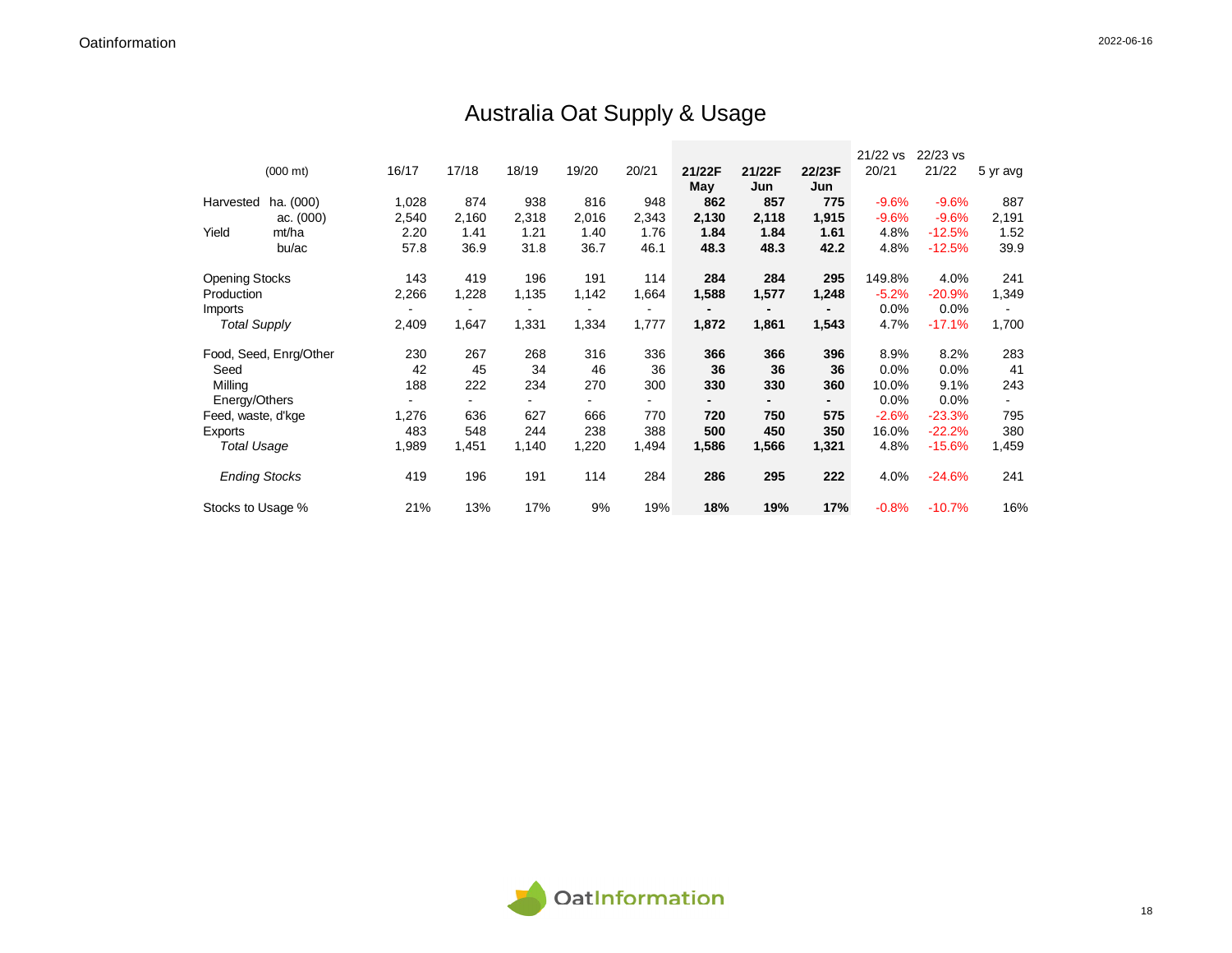## China Oat Supply & Usage

|                       |                        |       |       |       |       |       |        |        |        | 21/22 vs | 22/23 vs |          |
|-----------------------|------------------------|-------|-------|-------|-------|-------|--------|--------|--------|----------|----------|----------|
|                       | $(000 \text{ mt})$     | 16/17 | 17/18 | 18/19 | 19/20 | 20/21 | 21/22F | 21/22F | 22/23F | 20/21    | 21/22    | 5 yr avg |
|                       |                        |       |       |       |       |       | May    | Jun    | Jun    |          |          |          |
| Harvested             | ha. (000)              | 450   | 475   | 500   | 525   | 525   | 530    | 530    | 500    | 1.0%     | $-5.7%$  | 511      |
|                       | ac. (000)              | 1,112 | 1,174 | 1,236 | 1,297 | 1,297 | 1,310  | 1,310  | 1,236  | 1.0%     | $-5.7%$  | 1,263    |
| Yield                 | mt/ha                  | 1.17  | 1.16  | 1.15  | 1.19  | 1.19  | 1.17   | 1.17   | 1.17   | $-1.7%$  | 0.2%     | 1.17     |
|                       | bu/ac                  | 30.7  | 30.4  | 30.2  | 31.2  | 31.2  | 30.7   | 30.7   | 30.8   | $-1.7%$  | 0.2%     | 30.8     |
| <b>Opening Stocks</b> |                        | 59    | 152   | 242   | 171   | 145   | 140    | 140    | 129    | $-4.0%$  | $-7.8%$  | 170      |
| Production            |                        | 527   | 551   | 575   | 625   | 625   | 620    | 620    | 586    | $-0.7%$  | $-5.5%$  | 599      |
| Imports               |                        | 278   | 389   | 224   | 222   | 250   | 300    | 330    | 360    | 32.0%    | 9.1%     | 273      |
| <b>Total Supply</b>   |                        | 863   | 1,092 | 1,041 | 1,018 | 1,020 | 1,060  | 1,090  | 1,075  | 6.8%     | $-1.4%$  | 1,007    |
|                       | Food, Seed, Enrg/Other | 237   | 248   | 274   | 275   | 303   | 353    | 383    | 410    | 26.6%    | 7.0%     | 267      |
| Seed                  |                        | 45    | 48    | 50    | 53    | 53    | 53     | 53     | 50     | 1.0%     | $-5.7%$  | 50       |
| Milling               |                        | 192   | 200   | 224   | 222   | 250   | 300    | 330    | 360    | 32.0%    | 9.1%     | 218      |
| Energy/Others         |                        |       |       |       |       |       |        |        |        | 0.0%     | 0.0%     |          |
| Feed, waste, d'kge    |                        | 474   | 409   | 596   | 598   | 578   | 578    | 578    | 578    | 0.0%     | 0.0%     | 531      |
| Exports               |                        |       |       |       |       |       |        |        |        | 0.0%     | 0.0%     |          |
| <b>Total Usage</b>    |                        | 711   | 850   | 870   | 873   | 881   | 931    | 961    | 988    | 9.1%     | 2.8%     | 837      |
| <b>Ending Stocks</b>  |                        | 152   | 242   | 171   | 145   | 140   | 129    | 129    | 87     | $-7.8%$  | $-32.7%$ | 170      |
| Stocks to Usage %     |                        | 21%   | 28%   | 20%   | 17%   | 16%   | 14%    | 13%    | 9%     | $-15.5%$ | $-34.5%$ | 20%      |

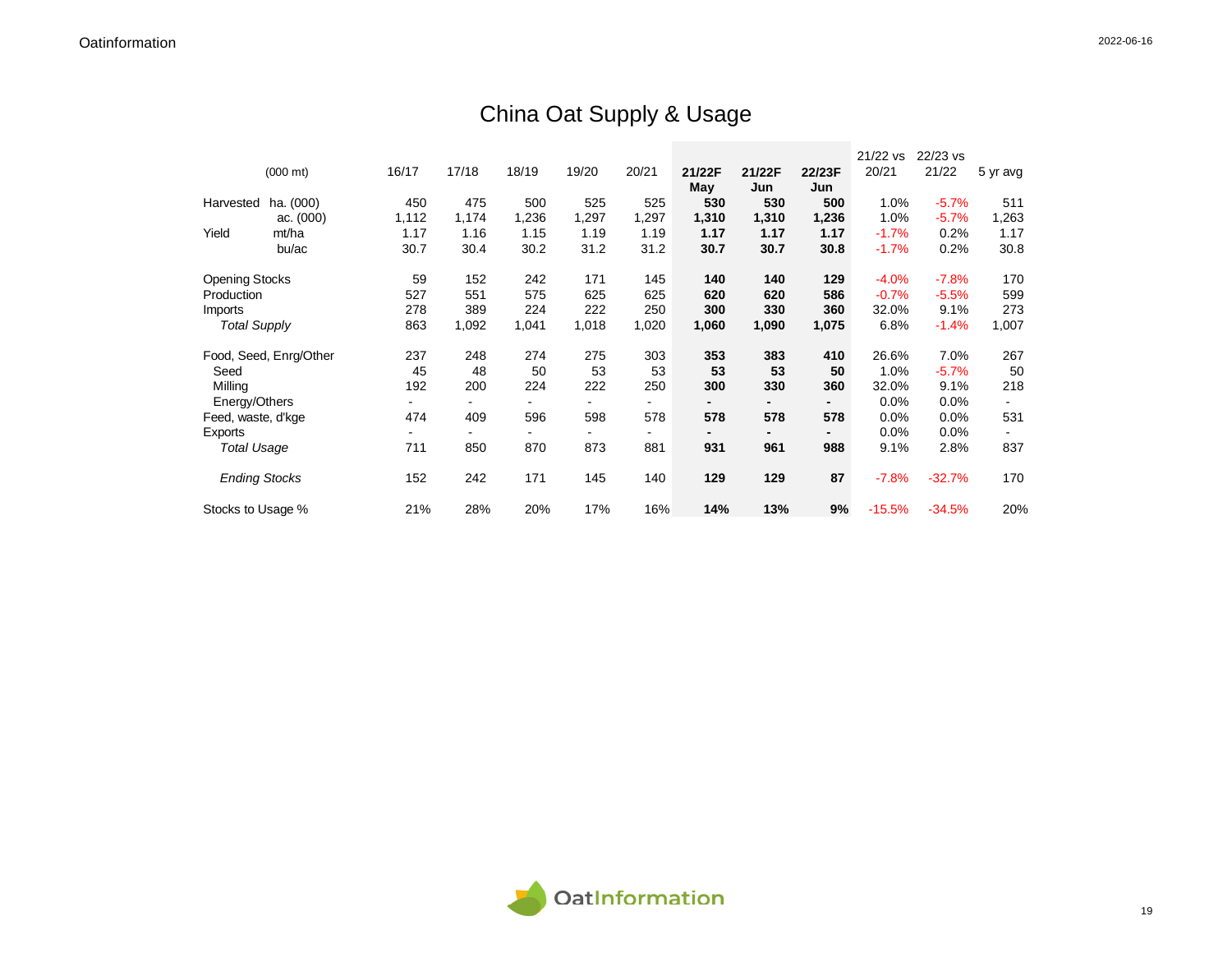## Chile Oat Supply & Usage

|                       |                        |       |       |       |       |       |        |        |        | 21/22 vs | 22/23 vs |          |
|-----------------------|------------------------|-------|-------|-------|-------|-------|--------|--------|--------|----------|----------|----------|
|                       | $(000 \text{ mt})$     | 16/17 | 17/18 | 18/19 | 19/20 | 20/21 | 21/22F | 21/22F | 22/23F | 20/21    | 21/22    | 5 yr avg |
|                       |                        |       |       |       |       |       | May    | Jun    | Jun    |          |          |          |
| Harvested             | ha. (000)              | 137   | 108   | 75    | 97    | 113   | 110    | 123    | 97     | 8.8%     | $-21.1%$ | 103      |
|                       | ac. (000)              | 339   | 267   | 185   | 240   | 279   | 272    | 304    | 240    | 8.8%     | $-21.1%$ | 255      |
| Yield                 | mt/ha                  | 5.21  | 5.31  | 5.16  | 4.92  | 4.66  | 5.45   | 5.40   | 5.09   | 15.9%    | $-5.7%$  | 5.09     |
|                       | bu/ac                  | 136.7 | 139.3 | 135.4 | 129.1 | 122.3 | 143.0  | 141.7  | 133.6  | 15.9%    | $-5.7%$  | 133.6    |
| <b>Opening Stocks</b> |                        | 59    | 83    | 46    | 29    | 49    | 94     | 94     | 158    | 93.8%    | 67.7%    | 60       |
| Production            |                        | 714   | 573   | 387   | 477   | 527   | 600    | 664    | 494    | 26.1%    | $-25.7%$ | 526      |
| Imports               |                        |       |       | 14    | 67    | 140   | 50     | 50     | 150    | $-64.3%$ | 200.0%   | 44       |
| <b>Total Supply</b>   |                        | 773   | 656   | 447   | 574   | 715   | 744    | 808    | 802    | 13.0%    | $-0.8%$  | 633      |
|                       | Food, Seed, Enrg/Other | 308   | 322   | 300   | 370   | 390   | 400    | 375    | 364    | $-3.7%$  | $-3.0%$  | 338      |
| Seed                  |                        | 34    | 27    | 19    | 24    | 28    | 27     | 30     | 24     | 8.8%     | $-21.1%$ | 26       |
| Milling               |                        | 275   | 295   | 281   | 346   | 362   | 373    | 345    | 340    | $-4.7%$  | $-1.4%$  | 321      |
| Energy/Others         |                        |       |       |       |       |       |        |        |        | 0.0%     | 0.0%     |          |
| Feed, waste, d'kge    |                        | 348   | 250   | 92    | 149   | 228   | 250    | 230    | 200    | 0.9%     | $-13.0%$ | 213      |
| Exports               |                        | 34    | 38    | 26    | 6     | 3     | 5      | 45     | 3      | 1400.0%  | $-93.3%$ | 21       |
| <b>Total Usage</b>    |                        | 690   | 610   | 418   | 525   | 621   | 655    | 650    | 567    | 4.7%     | $-12.8%$ | 573      |
| <b>Ending Stocks</b>  |                        | 83    | 46    | 29    | 49    | 94    | 89     | 158    | 235    | 67.7%    | 48.6%    | 60       |
| Stocks to Usage %     |                        | 12%   | 8%    | 7%    | 9%    | 15%   | 14%    | 24%    | 41%    | 60.2%    | 70.4%    | 10%      |

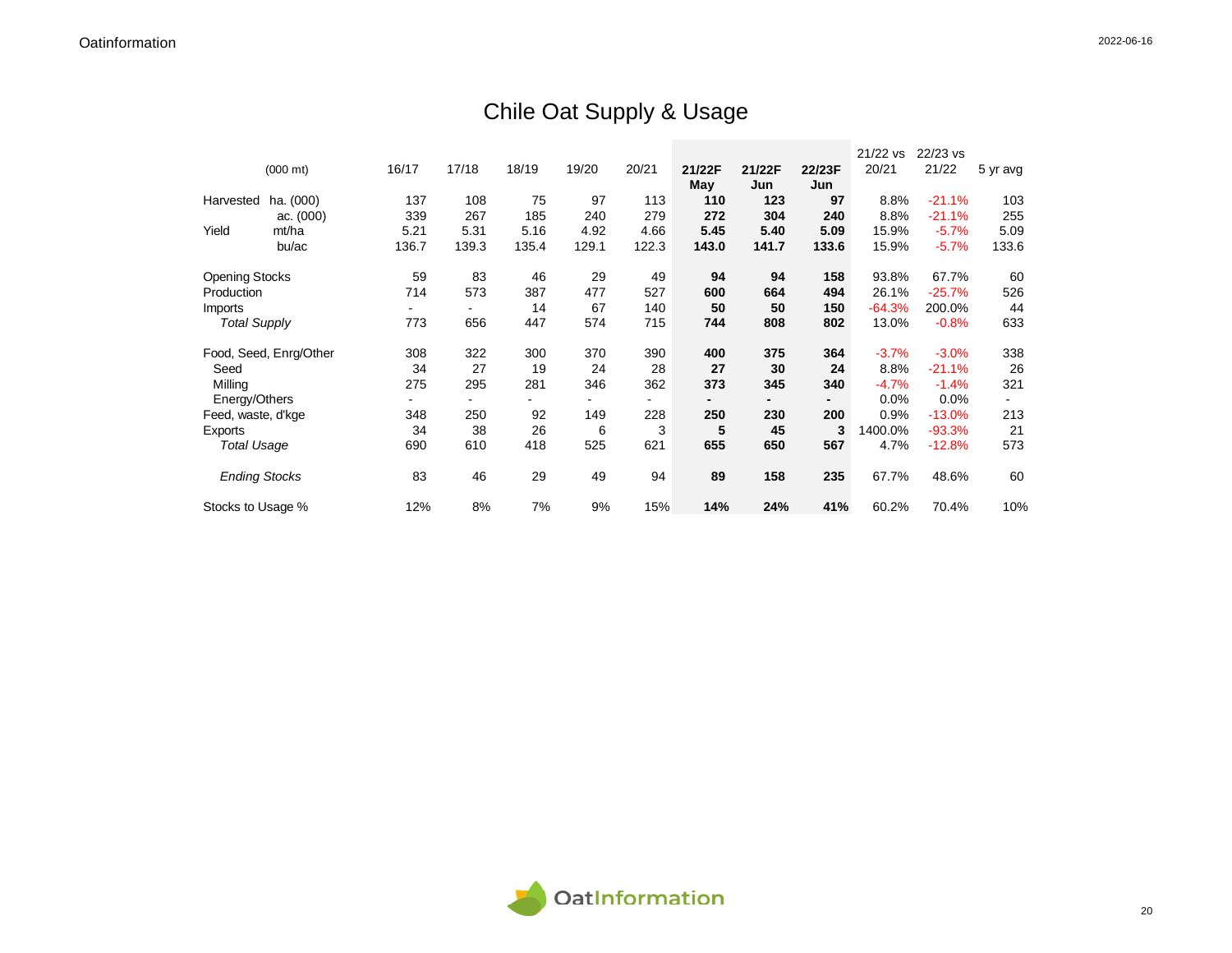## Mexico Oat Supply & Usage

|                       |                        |          |       |             |       |       |               |               |                | 21/22 vs | 22/23 vs |          |
|-----------------------|------------------------|----------|-------|-------------|-------|-------|---------------|---------------|----------------|----------|----------|----------|
|                       | $(000 \text{ mt})$     | 16/17    | 17/18 | 18/19       | 19/20 | 20/21 | 21/22F<br>May | 21/22F<br>Jun | 22/23F<br>Jun  | 20/21    | 21/22    | 5 yr avg |
| Harvested             | ha. (000)              | 38       | 44    | 50          | 50    | 30    | 45            | 45            | 45             | 50.0%    | 0.0%     | 44       |
|                       | ac. $(000)$            | 94       | 109   | 124         | 124   | 74    | 111           | 111           | 111            | 50.0%    | 0.0%     | 108      |
| Yield                 | mt/ha                  | 1.87     | 1.64  | 2.06        | 1.98  | 2.00  | 1.91          | 1.91          | 1.89           | $-4.5%$  | $-1.0%$  | 1.92     |
|                       | bu/ac                  | 49.1     | 43.0  | 54.1        | 52.0  | 52.5  | 50.1          | 50.1          | 49.6           | $-4.5%$  | $-1.0%$  | 50.3     |
| <b>Opening Stocks</b> |                        |          |       |             |       |       |               |               | $\blacksquare$ | 0.0%     | 0.0%     |          |
| Production            |                        | 71       | 72    | 103         | 90    | 90    | 90            | 90            | 90             | 0.0%     | 0.0%     | 89       |
| Imports               |                        | 124      | 132   | 162         | 152   | 165   | 165           | 165           | 165            | 0.0%     | 0.0%     | 147      |
| <b>Total Supply</b>   |                        | 195      | 204   | 265         | 242   | 255   | 255           | 255           | 255            | 0.0%     | $0.0\%$  | 232      |
|                       | Food, Seed, Enrg/Other | 115      | 123   | 151         | 141   | 148   | 155           | 155           | 155            | 4.4%     | 0.0%     | 136      |
| Seed                  |                        | 4        | 4     | 5           | 5     | 3     | 5             | 5             | 5              | 50.0%    | 0.0%     | 4        |
| Milling               |                        | 111      | 119   | 146         | 136   | 145   | 150           | 150           | 150            | 3.4%     | 0.0%     | 131      |
| Energy/Others         |                        |          |       |             |       |       |               |               |                | 0.0%     | $0.0\%$  |          |
| Feed, waste, d'kge    |                        | 80       | 81    | 114         | 100   | 107   | 101           | 101           | 101            | $-6.1%$  | $0.0\%$  | 96       |
| Exports               |                        | $\Omega$ | 0     | $\mathbf 0$ |       |       |               |               |                | 0.0%     | 0.0%     | $\Omega$ |
| <b>Total Usage</b>    |                        | 195      | 204   | 265         | 242   | 255   | 255           | 255           | 255            | 0.0%     | 0.0%     | 232      |
| <b>Ending Stocks</b>  |                        |          |       |             |       | ۰     |               |               | $\blacksquare$ | 0.0%     | 0.0%     |          |
| Stocks to Usage %     |                        | 0%       | 0%    | 0%          | 0%    | 0%    | 0%            | 0%            | 0%             | 0.0%     | 0.0%     | 0%       |

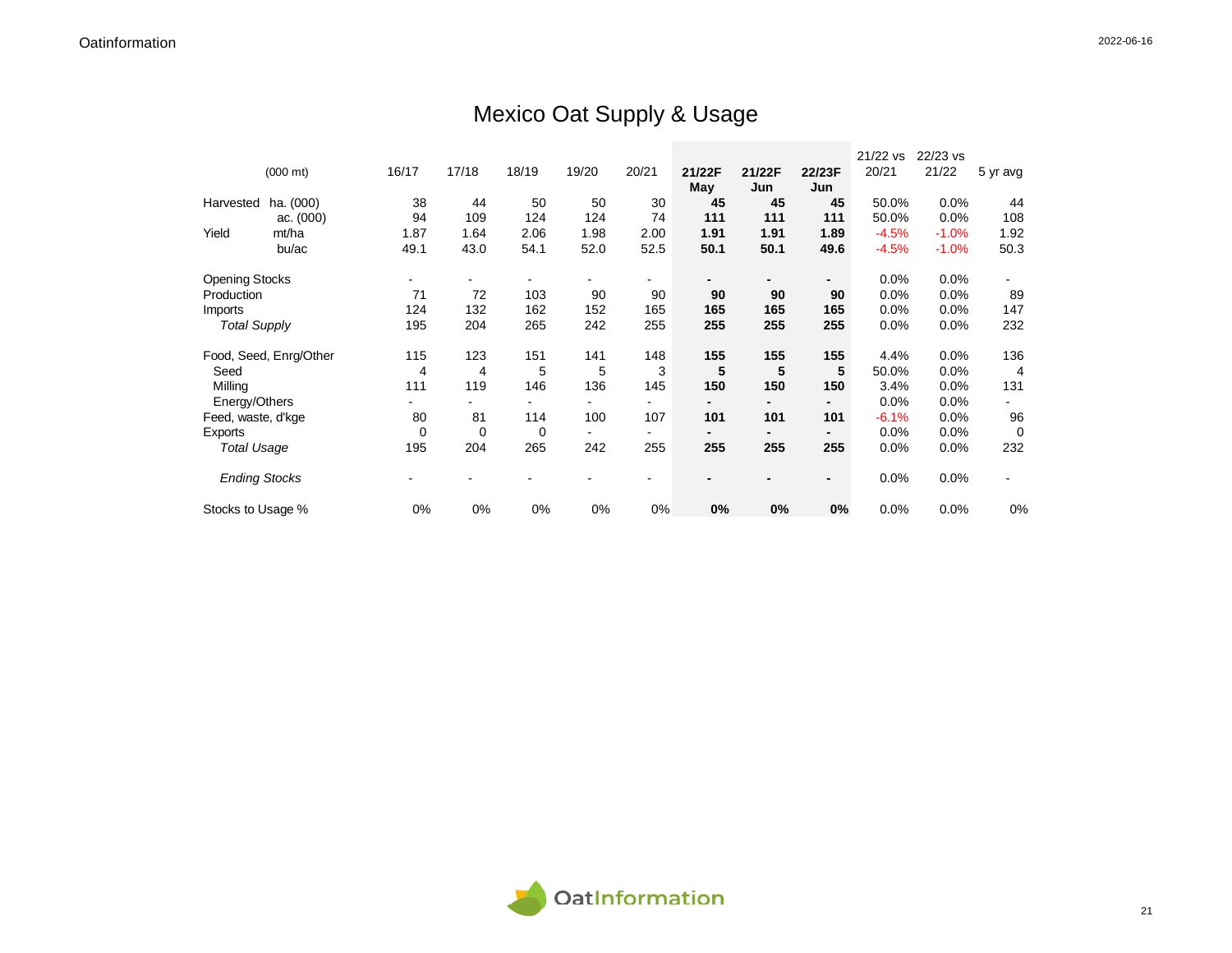## India Oat Supply & Usage

|                       |                        |       |       |       |       |       |        |        |                | 21/22 vs | 22/23 vs |          |
|-----------------------|------------------------|-------|-------|-------|-------|-------|--------|--------|----------------|----------|----------|----------|
|                       | $(000 \text{ mt})$     | 16/17 | 17/18 | 18/19 | 19/20 | 20/21 | 21/22F | 21/22F | 22/23F         | 20/21    | 21/22    | 5 yr avg |
|                       |                        |       |       |       |       |       | May    | Jun    | Jun            |          |          |          |
| Harvested             | ha. (000)              |       |       |       |       |       |        | -      | $\blacksquare$ | 0.0%     | 0.0%     |          |
|                       | ac. (000)              |       |       |       |       |       |        | -      | $\blacksquare$ | 0.0%     | 0.0%     |          |
| Yield                 | mt/ha                  | 0.00  | 0.00  | 0.00  | 0.00  | 0.00  | 0.00   | 0.00   | 0.00           | 0.0%     | 0.0%     | 0.00     |
|                       | bu/ac                  | 0.0   | 0.0   | 0.0   | 0.0   | 0.0   | 0.0    | 0.0    | 0.0            | 0.0%     | 0.0%     | 0.0      |
|                       |                        |       |       |       |       |       |        |        |                |          |          |          |
| <b>Opening Stocks</b> |                        |       |       |       |       |       |        |        | $\blacksquare$ | 0.0%     | 0.0%     |          |
| Production            |                        |       |       |       |       |       |        |        | $\blacksquare$ | 0.0%     | 0.0%     |          |
| Imports               |                        | 25    | 19    | 21    | 25    | 46    | 50     | 50     | 50             | 0.0%     | 0.0%     | 32       |
| <b>Total Supply</b>   |                        | 25    | 19    | 21    | 25    | 46    | 50     | 50     | 50             | 8.7%     | 0.0%     | 27       |
|                       |                        |       |       |       |       |       |        |        |                |          |          |          |
|                       | Food, Seed, Enrg/Other | 25    | 19    | 21    | 25    | 46    | 50     | 50     | 50             | 8.7%     | 0.0%     | 27       |
| Seed                  |                        |       |       |       |       | -     |        |        | -              | 0.0%     | 0.0%     |          |
| Milling               |                        | 25    | 19    | 21    | 25    | 46    | 50     | 50     | 50             | 8.7%     | 0.0%     | 27       |
| Energy/Others         |                        |       |       |       |       | ۰     |        |        |                | 0.0%     | 0.0%     |          |
| Feed, waste, d'kge    |                        |       |       |       |       | ۰     |        |        | $\blacksquare$ | 0.0%     | 0.0%     |          |
| Exports               |                        |       |       |       |       |       |        |        |                | 0.0%     | 0.0%     |          |
| <b>Total Usage</b>    |                        | 25    | 19    | 21    | 25    | 46    | 50     | 50     | 50             | 8.7%     | 0.0%     | 27       |
|                       |                        |       |       |       |       |       |        |        |                |          |          |          |
| <b>Ending Stocks</b>  |                        |       |       |       |       |       |        |        | $\blacksquare$ | 0.0%     | 0.0%     |          |
| Stocks to Usage %     |                        | 0%    | 0%    | 0%    | 0%    | 0%    | 0%     | 0%     | 100%           | 0.0%     | 0.0%     | 0%       |

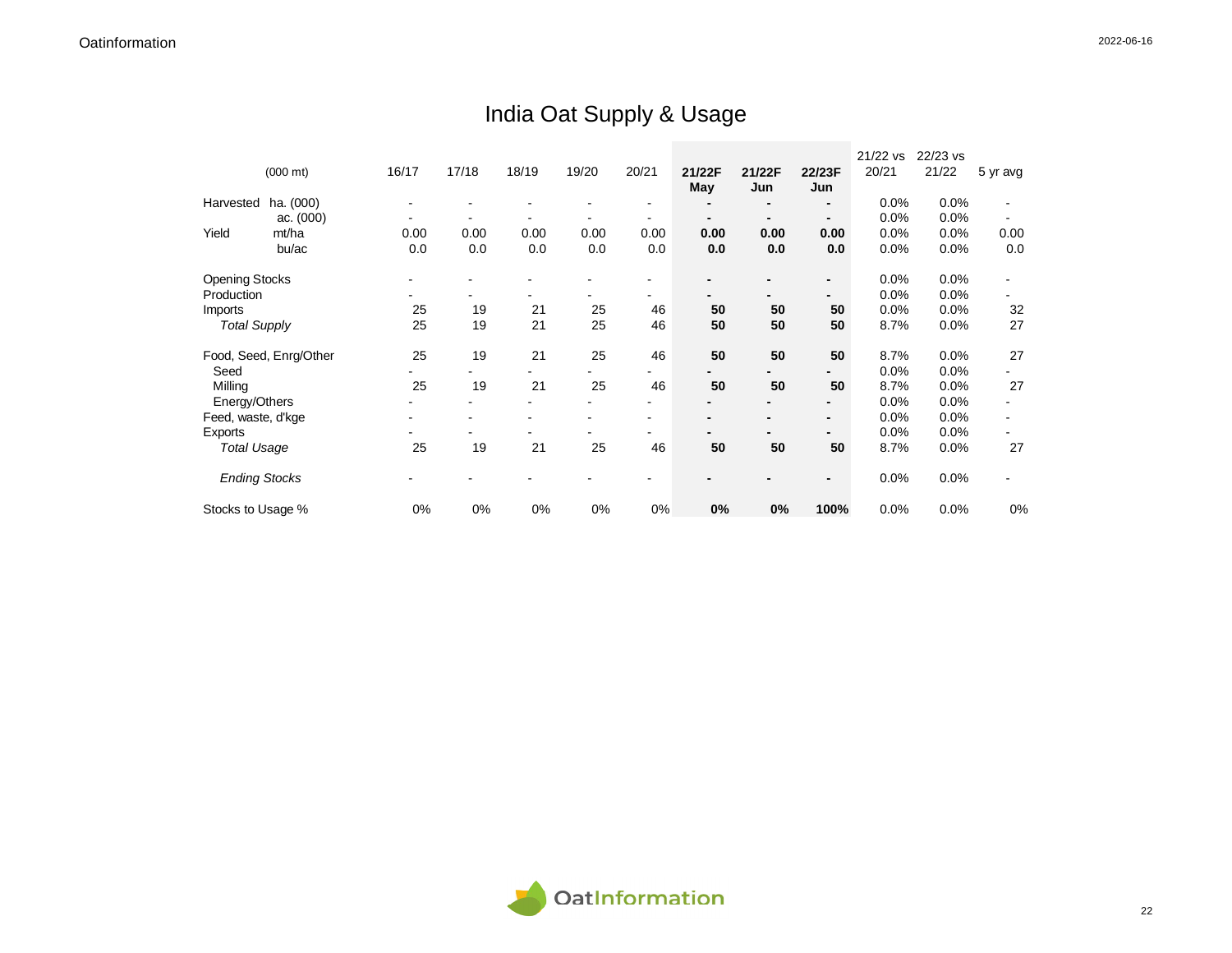## South Korea Oat Supply & Usage

|                       |                        |       |       |       |       |                |        |        |                | 21/22 vs | 22/23 vs |          |
|-----------------------|------------------------|-------|-------|-------|-------|----------------|--------|--------|----------------|----------|----------|----------|
|                       | $(000 \text{ mt})$     | 16/17 | 17/18 | 18/19 | 19/20 | 20/21          | 21/22F | 21/22F | 22/23F         | 20/21    | 21/22    | 5 yr avg |
|                       |                        |       |       |       |       |                | May    | Jun    | Jun            |          |          |          |
| Harvested             | ha. (000)              |       |       |       |       |                |        | -      | $\blacksquare$ | 0.0%     | 0.0%     |          |
|                       | ac. $(000)$            |       |       |       |       |                |        |        | $\blacksquare$ | 0.0%     | 0.0%     |          |
| Yield                 | mt/ha                  | 0.00  | 0.00  | 0.00  | 0.00  | 0.00           | 0.00   | 0.00   | 0.00           | 0.0%     | 0.0%     | 0.00     |
|                       | bu/ac                  | 0.0   | 0.0   | 0.0   | 0.0   | 0.0            | 0.0    | 0.0    | 0.0            | 0.0%     | 0.0%     | 0.0      |
| <b>Opening Stocks</b> |                        |       |       |       |       |                |        |        | $\blacksquare$ | 0.0%     | 0.0%     |          |
| Production            |                        |       |       |       |       |                |        |        | -              | 0.0%     | 0.0%     |          |
| Imports               |                        | 46    | 25    | 26    | 26    | 25             | 25     | 25     | 25             | 0.0%     | 0.0%     | 29       |
| <b>Total Supply</b>   |                        | 46    | 25    | 26    | 26    | 25             | 25     | 25     | 25             | 0.0%     | 0.0%     | 29       |
|                       | Food, Seed, Enrg/Other | 46    | 25    | 26    | 26    | 25             | 25     | 25     | 25             | 0.0%     | 0.0%     | 29       |
| Seed                  |                        |       |       |       |       |                |        |        | -              | 0.0%     | 0.0%     |          |
| Milling               |                        | 46    | 25    | 26    | 26    | 25             | 25     | 25     | 25             | 0.0%     | 0.0%     | 29       |
| Energy/Others         |                        |       |       |       |       |                |        |        |                | 0.0%     | 0.0%     |          |
| Feed, waste, d'kge    |                        |       |       |       |       | $\blacksquare$ |        |        | $\blacksquare$ | 0.0%     | 0.0%     |          |
| Exports               |                        |       |       |       |       |                |        |        | -              | 0.0%     | 0.0%     |          |
| <b>Total Usage</b>    |                        | 46    | 25    | 26    | 26    | 25             | 25     | 25     | 25             | 0.0%     | $0.0\%$  | 29       |
| <b>Ending Stocks</b>  |                        |       |       |       |       |                |        |        | $\blacksquare$ | 0.0%     | 0.0%     |          |
| Stocks to Usage %     |                        | 0%    | 0%    | 0%    | 0%    | 0%             | 0%     | 0%     | 100%           | 0.0%     | 0.0%     | 0%       |

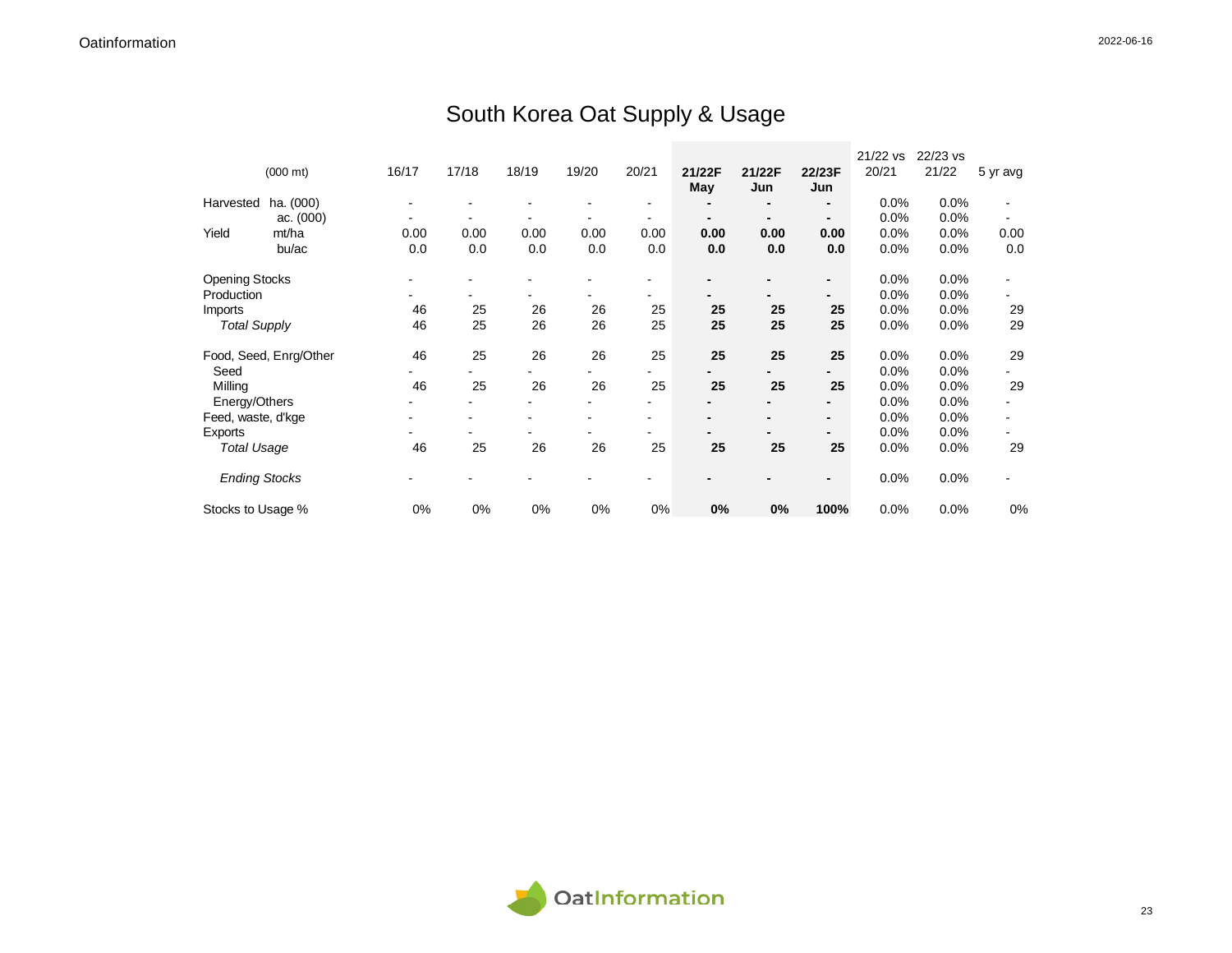## Ecuador Oat Supply & Usage

|                       |                        |       |       |       |       |       |        |        |                | 21/22 vs | 22/23 vs |          |
|-----------------------|------------------------|-------|-------|-------|-------|-------|--------|--------|----------------|----------|----------|----------|
|                       | $(000 \text{ mt})$     | 16/17 | 17/18 | 18/19 | 19/20 | 20/21 | 21/22F | 21/22F | 22/23F         | 20/21    | 21/22    | 5 yr avg |
|                       |                        |       |       |       |       |       | May    | Jun    | Jun            |          |          |          |
| Harvested             | ha. (000)              |       |       |       |       |       |        | ۰      | $\blacksquare$ | 0.0%     | 0.0%     |          |
|                       | ac. $(000)$            |       |       |       |       |       |        |        | $\blacksquare$ | 0.0%     | 0.0%     |          |
| Yield                 | mt/ha                  | 0.00  | 0.00  | 0.00  | 0.00  | 0.00  | 0.00   | 0.00   | 0.00           | 0.0%     | 0.0%     | 0.00     |
|                       | bu/ac                  | 0.0   | 0.0   | 0.0   | 0.0   | 0.0   | 0.0    | 0.0    | 0.0            | 0.0%     | 0.0%     | 0.0      |
| <b>Opening Stocks</b> |                        |       |       |       |       |       |        |        | $\blacksquare$ | 0.0%     | 0.0%     |          |
| Production            |                        |       |       |       |       |       |        |        | $\blacksquare$ | 0.0%     | 0.0%     |          |
| Imports               |                        | 26    | 68    | 23    | 21    | 14    | 17     | 20     | 20             | 38.5%    | 0.0%     | 31       |
| <b>Total Supply</b>   |                        | 26    | 68    | 23    | 21    | 14    | 17     | 20     | 20             | 38.5%    | 0.0%     | 31       |
|                       | Food, Seed, Enrg/Other | 26    | 68    | 23    | 21    | 14    | 17     | 20     | 20             | 38.5%    | 0.0%     | 31       |
| Seed                  |                        |       |       |       |       | ۰     |        |        | $\blacksquare$ | 0.0%     | 0.0%     |          |
| Milling               |                        | 26    | 68    | 23    | 21    | 14    | 17     | 20     | 20             | 38.5%    | 0.0%     | 31       |
| Energy/Others         |                        |       |       |       |       |       |        |        |                | 0.0%     | 0.0%     |          |
| Feed, waste, d'kge    |                        |       |       |       |       |       |        |        | $\blacksquare$ | 0.0%     | 0.0%     |          |
| Exports               |                        |       |       |       |       |       |        |        |                | 0.0%     | 0.0%     |          |
| <b>Total Usage</b>    |                        | 26    | 68    | 23    | 21    | 14    | 17     | 20     | 20             | 38.5%    | 0.0%     | 31       |
| <b>Ending Stocks</b>  |                        |       |       |       |       |       |        |        | $\blacksquare$ | 0.0%     | 0.0%     |          |
| Stocks to Usage %     |                        | 0%    | 0%    | 0%    | 0%    | 0%    | 0%     | 0%     | 0%             | 0.0%     | 0.0%     | 0%       |

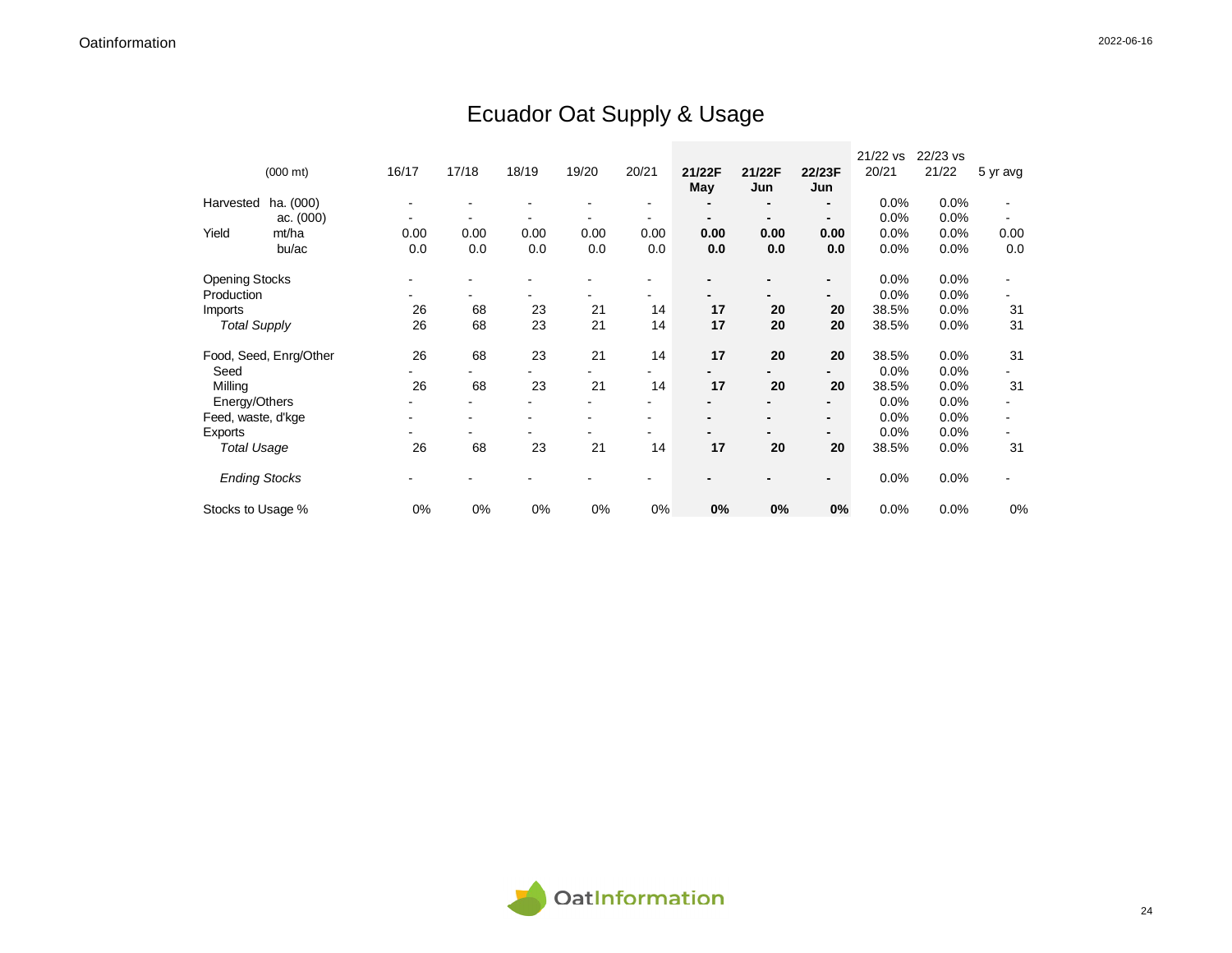## Switzerland Oat Supply & Usage

|                       |                        |       |       |                |             |       |              |              |                | 21/22 vs | 22/23 vs |             |
|-----------------------|------------------------|-------|-------|----------------|-------------|-------|--------------|--------------|----------------|----------|----------|-------------|
|                       | $(000 \text{ mt})$     | 16/17 | 17/18 | 18/19          | 19/20       | 20/21 | 21/22F       | 21/22F       | 22/23F         | 20/21    | 21/22    | 5 yr avg    |
|                       |                        |       |       |                |             |       | May          | Jun          | Jun            |          |          |             |
| Harvested             | ha. (000)              | 2     | 2     | $\overline{c}$ | 2           | 2     | $\mathbf{2}$ | $\mathbf{2}$ | $\mathbf{2}$   | 0.0%     | 0.0%     | 2           |
|                       | ac. $(000)$            | 5     | 5     | 5              | 5           | 5     | 5            | 5            | 5              | 1.2%     | 0.0%     | 5           |
| Yield                 | mt/ha                  | 4.50  | 4.50  | 4.50           | 4.50        | 4.50  | 4.50         | 4.50         | 4.50           | 0.0%     | 0.0%     | 4.50        |
|                       | bu/ac                  | 118.1 | 118.1 | 118.1          | 118.1       | 118.1 | 118.1        | 118.1        | 118.1          | 0.0%     | 0.0%     | 118.1       |
| <b>Opening Stocks</b> |                        |       |       |                |             |       |              |              | $\blacksquare$ | 0.0%     | 0.0%     |             |
| Production            |                        | 9     | 9     | 9              | 9           | 9     | 9            | 9            | 9              | 0.0%     | 0.0%     | 9           |
| Imports               |                        | 50    | 50    | 55             | 53          | 49    | 50           | 50           | 50             | 2.0%     | 0.0%     | 51          |
| <b>Total Supply</b>   |                        | 59    | 59    | 64             | 62          | 58    | 59           | 59           | 59             | 1.7%     | 0.0%     | 60          |
|                       | Food, Seed, Enrg/Other | 38    | 51    | 46             | 48          | 50    | 50           | 55           | 56             | 10.3%    | 1.8%     | 47          |
| Seed                  |                        | 0     | 0     | $\mathbf 0$    | $\mathbf 0$ | 0     | $\bf{0}$     | $\bf{0}$     | $\bf{0}$       | 0.0%     | 0.0%     | $\mathbf 0$ |
| Milling               |                        | 38    | 51    | 46             | 48          | 50    | 50           | 50           | 50             | 0.8%     | 0.0%     | 46          |
| Energy/Others         |                        |       |       |                |             |       |              |              |                | 0.0%     | 0.0%     |             |
| Feed, waste, d'kge    |                        | 21    | 8     | 18             | 14          | 8     | 9            | 4            | 3              | $-51.1%$ | $-25.0%$ | 14          |
| Exports               |                        |       |       |                |             |       |              |              |                | 0.0%     | 0.0%     |             |
| <b>Total Usage</b>    |                        | 59    | 59    | 64             | 62          | 58    | 59           | 59           | 59             | 1.7%     | 0.0%     | 60          |
| <b>Ending Stocks</b>  |                        |       |       |                |             |       |              |              | $\blacksquare$ | 0.0%     | 0.0%     |             |
| Stocks to Usage %     |                        | 0%    | 0%    | 0%             | 0%          | 0%    | 0%           | 0%           | 0%             | 0.0%     | 0.0%     | 0%          |

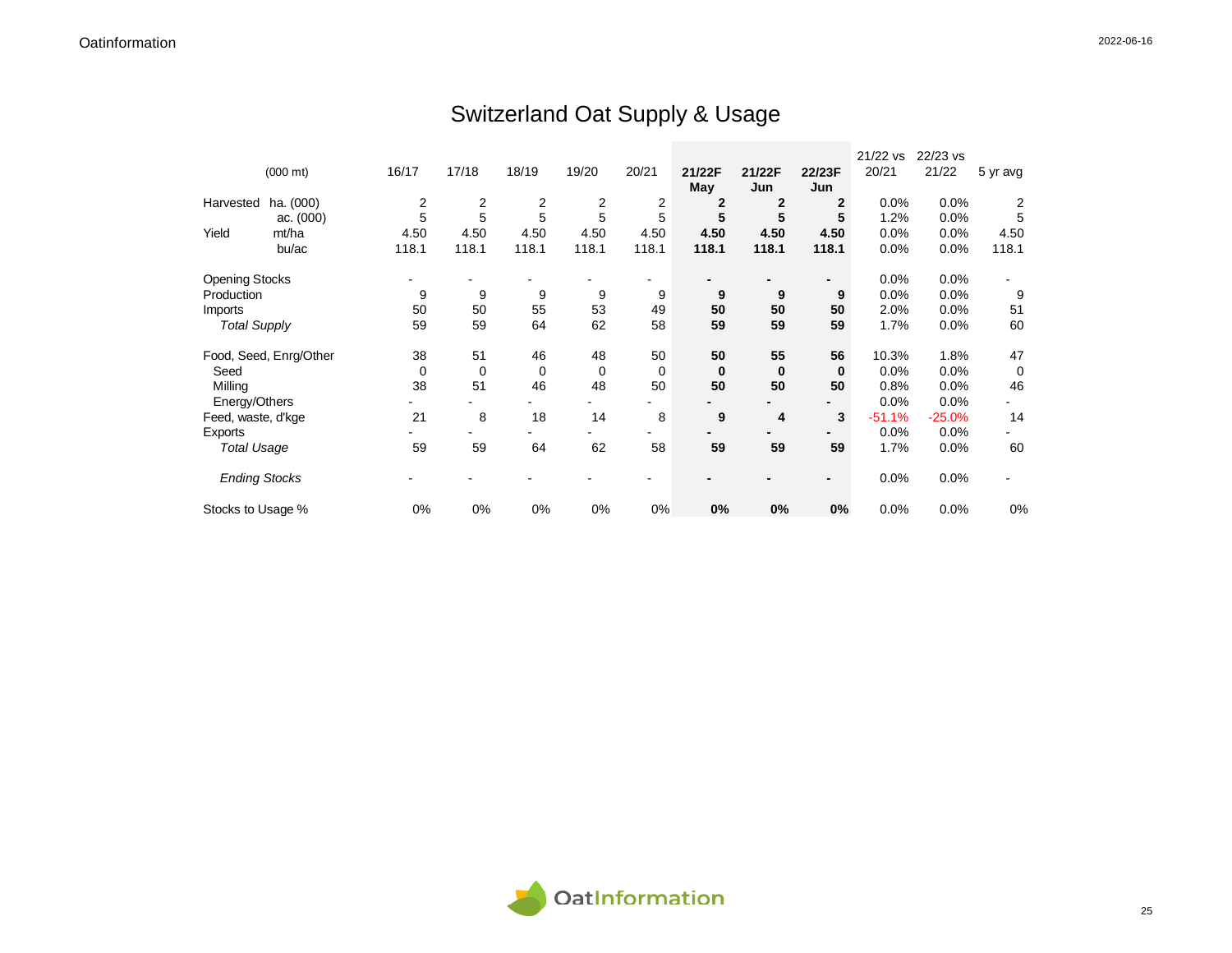# United Arab Emirates Oat Supply & Usage

|                       |                        |       |       |       |       |                |        |        |                | 21/22 vs | 22/23 vs |          |
|-----------------------|------------------------|-------|-------|-------|-------|----------------|--------|--------|----------------|----------|----------|----------|
|                       | $(000 \text{ mt})$     | 16/17 | 17/18 | 18/19 | 19/20 | 20/21          | 21/22F | 21/22F | 22/23F         | 20/21    | 21/22    | 5 yr avg |
|                       |                        |       |       |       |       |                | May    | Jun    | Jun            |          |          |          |
| Harvested             | ha. (000)              |       |       |       |       | $\blacksquare$ |        |        | $\blacksquare$ | 0.0%     | 0.0%     |          |
|                       | ac. $(000)$            |       |       |       |       |                |        |        | $\blacksquare$ | 0.0%     | 0.0%     |          |
| Yield                 | mt/ha                  | 0.00  | 0.00  | 0.00  | 0.00  | 0.00           | 0.00   | 0.00   | 0.00           | 0.0%     | 0.0%     | 0.00     |
|                       | bu/ac                  | 0.0   | 0.0   | 0.0   | 0.0   | 0.0            | 0.0    | 0.0    | 0.0            | 0.0%     | 0.0%     | 0.0      |
| <b>Opening Stocks</b> |                        |       |       |       |       |                |        |        | $\blacksquare$ | 0.0%     | 0.0%     |          |
| Production            |                        |       |       |       |       |                |        |        | $\blacksquare$ | 0.0%     | 0.0%     |          |
| Imports               |                        | 34    | 24    | 42    | 45    | 50             | 50     | 60     | 60             | 20.0%    | 0.0%     | 39       |
| <b>Total Supply</b>   |                        | 34    | 24    | 42    | 45    | 50             | 50     | 60     | 60             | 20.0%    | $0.0\%$  | 39       |
|                       | Food, Seed, Enrg/Other | 34    | 24    | 42    | 45    | 50             | 50     | 60     | 60             | 20.0%    | 0.0%     | 39       |
| Seed                  |                        |       |       |       |       |                |        |        |                | 0.0%     | 0.0%     |          |
| Milling               |                        | 34    | 24    | 42    | 45    | 50             | 50     | 60     | 60             | 20.0%    | 0.0%     | 39       |
| Energy/Others         |                        |       |       |       |       |                |        |        | $\blacksquare$ | 0.0%     | 0.0%     |          |
| Feed, waste, d'kge    |                        |       |       |       |       | $\blacksquare$ |        |        | $\blacksquare$ | 0.0%     | 0.0%     |          |
| Exports               |                        |       |       |       |       | ۰              |        |        | $\blacksquare$ | 0.0%     | 0.0%     |          |
| <b>Total Usage</b>    |                        | 34    | 24    | 42    | 45    | 50             | 50     | 60     | 60             | 20.0%    | 0.0%     | 39       |
| <b>Ending Stocks</b>  |                        |       |       |       |       |                |        |        |                | 0.0%     | 0.0%     |          |
| Stocks to Usage %     |                        | 0%    | 0%    | 0%    | 0%    | 0%             | 0%     | $0\%$  | 0%             | 0.0%     | 0.0%     | 0%       |

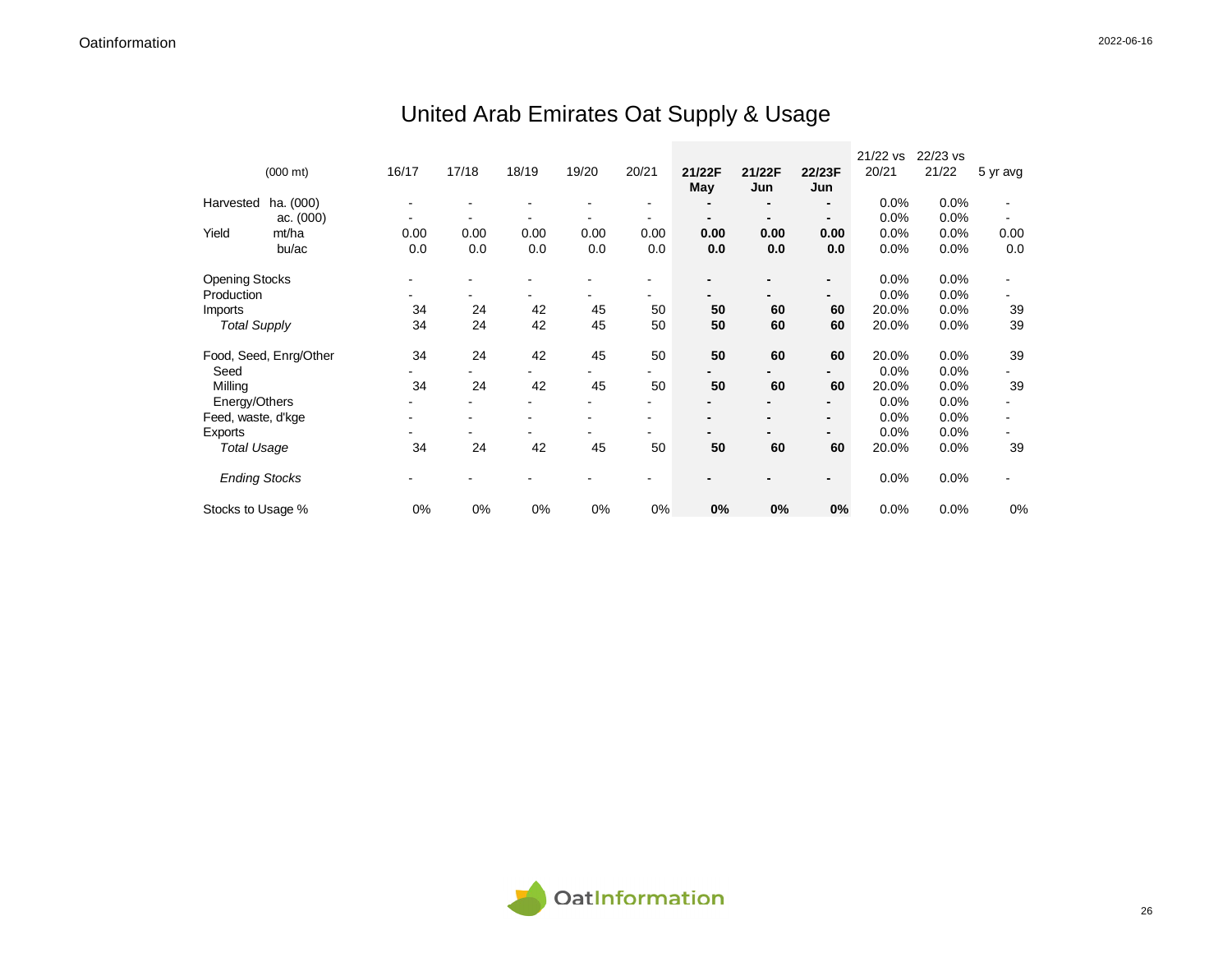## South Africa Oat Supply & Usage

|                       |                        |        |       |                |       |       |        |        |                | 21/22 vs | 22/23 vs |                |
|-----------------------|------------------------|--------|-------|----------------|-------|-------|--------|--------|----------------|----------|----------|----------------|
|                       | $(000 \text{ mt})$     | 16/17  | 17/18 | 18/19          | 19/20 | 20/21 | 21/22F | 21/22F | 22/23F         | 20/21    | 21/22    | 5 yr avg       |
|                       |                        |        |       |                |       |       | May    | Jun    | Jun            |          |          |                |
| Harvested             | ha. (000)              | 35     | 15    | 20             | 21    | 26    | 36     | 36     | 30             | 38.5%    | $-16.7%$ | 24             |
|                       | ac. $(000)$            | 86     | 37    | 49             | 52    | 64    | 89     | 89     | 74             | 38.5%    | $-16.7%$ | 58             |
| Yield                 | mt/ha                  | 1.60   | 1.53  | 1.65           | 0.76  | 2.19  | 1.94   | 1.94   | 1.67           | $-11.4%$ | $-13.9%$ | 1.61           |
|                       | bu/ac                  | 42.0   | 40.1  | 43.3           | 19.9  | 57.5  | 50.9   | 50.9   | 43.8           | $-11.4%$ | $-13.9%$ | 42.4           |
| <b>Opening Stocks</b> |                        |        |       |                |       |       |        |        | $\blacksquare$ | 0.0%     | 0.0%     |                |
| Production            |                        | 56     | 23    | 33             | 16    | 57    | 70     | 32     | 32             | $-43.8%$ | 0.0%     | 32             |
| Imports               |                        | 24     | 17    | 24             | 58    | 21    | 21     | 21     | 20             | 1.4%     | $-4.8%$  | 29             |
| <b>Total Supply</b>   |                        | 80     | 40    | 57             | 74    | 78    | 91     | 53     | 52             | $-31.7%$ | $-1.9%$  | 66             |
|                       | Food, Seed, Enrg/Other | 42     | 49    | 47             | 47    | 48    | 49     | 49     | 48             | 2.1%     | $-1.2%$  | 47             |
| Seed                  |                        | 4      | 2     | $\overline{c}$ | 2     | 3     | 4      | 4      | 3              | 38.5%    | $-16.7%$ | $\overline{2}$ |
| Milling               |                        | 38     | 48    | 45             | 45    | 45    | 45     | 45     | 45             | 0.0%     | 0.0%     | 44             |
| Energy/Others         |                        |        |       |                |       |       |        |        |                | 0.0%     | 0.0%     |                |
| Feed, waste, d'kge    |                        | $39 -$ | 9     | 10             | 27    | 30    | 42     | 4      | 3              | $-85.4%$ | $-31.8%$ | 19             |
| Exports               |                        |        |       |                |       |       |        |        | 1              | 0.0%     | 0.0%     |                |
| <b>Total Usage</b>    |                        | 80     | 40    | 57             | 74    | 78    | 91     | 53     | 52             | $-31.7%$ | $-1.9%$  | 66             |
| <b>Ending Stocks</b>  |                        |        |       |                |       |       |        |        | $\blacksquare$ | 0.0%     | 0.0%     |                |
| Stocks to Usage %     |                        | 0%     | 0%    | 0%             | 0%    | 0%    | 0%     | 0%     | 100%           | 0.0%     | 0.0%     | 0%             |

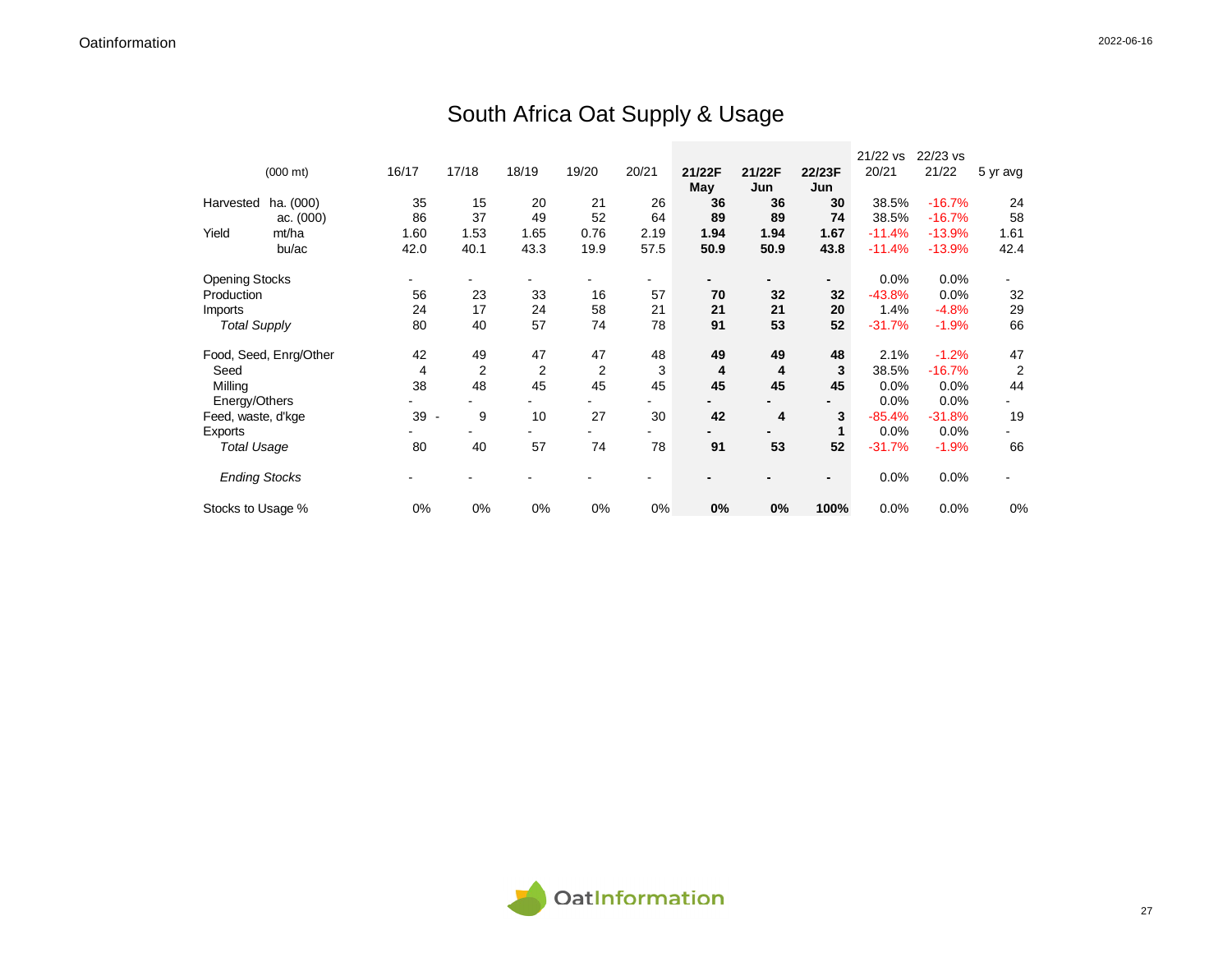## Malaysia Oat Supply & Usage

|                       |                        |       |       |       |       |                |        |        |                | 21/22 vs | 22/23 vs |          |
|-----------------------|------------------------|-------|-------|-------|-------|----------------|--------|--------|----------------|----------|----------|----------|
|                       | $(000 \text{ mt})$     | 16/17 | 17/18 | 18/19 | 19/20 | 20/21          | 21/22F | 21/22F | 22/23F         | 20/21    | 21/22    | 5 yr avg |
|                       |                        |       |       |       |       |                | May    | Jun    | Jun            |          |          |          |
| Harvested             | ha. (000)              |       |       |       |       | $\blacksquare$ |        |        | $\blacksquare$ | 0.0%     | 0.0%     |          |
|                       | ac. $(000)$            |       |       |       |       |                |        |        | $\blacksquare$ | 0.0%     | 0.0%     |          |
| Yield                 | mt/ha                  | 0.00  | 0.00  | 0.00  | 0.00  | 0.00           | 0.00   | 0.00   | 0.00           | 0.0%     | 0.0%     | 0.00     |
|                       | bu/ac                  | 0.0   | 0.0   | 0.0   | 0.0   | 0.0            | 0.0    | 0.0    | 0.0            | 0.0%     | 0.0%     | 0.0      |
| <b>Opening Stocks</b> |                        |       |       |       |       |                |        |        | $\blacksquare$ | 0.0%     | 0.0%     |          |
| Production            |                        |       |       |       |       |                |        |        | ٠              | 0.0%     | 0.0%     |          |
| Imports               |                        | 24    | 23    | 16    | 29    | 26             | 22     | 22     | 25             | $-15.9%$ | 13.6%    | 24       |
| <b>Total Supply</b>   |                        | 24    | 23    | 16    | 29    | 26             | 22     | 22     | 25             | $-15.9%$ | 13.6%    | 24       |
|                       | Food, Seed, Enrg/Other | 24    | 23    | 16    | 29    | 26             | 22     | 22     | 25             | $-15.9%$ | 13.6%    | 24       |
| Seed                  |                        |       |       |       |       |                |        |        | $\blacksquare$ | 0.0%     | 0.0%     |          |
| Milling               |                        | 24    | 23    | 16    | 29    | 26             | 22     | 22     | 25             | $-15.9%$ | 13.6%    | 24       |
| Energy/Others         |                        |       |       |       |       |                |        |        |                | 0.0%     | 0.0%     |          |
| Feed, waste, d'kge    |                        |       |       |       |       | $\overline{ }$ |        |        | $\blacksquare$ | 0.0%     | 0.0%     |          |
| Exports               |                        |       |       |       |       |                |        |        | $\blacksquare$ | 0.0%     | 0.0%     |          |
| <b>Total Usage</b>    |                        | 24    | 23    | 16    | 29    | 26             | 22     | 22     | 25             | $-15.9%$ | 13.6%    | 24       |
| <b>Ending Stocks</b>  |                        |       |       |       |       |                |        |        | $\blacksquare$ | 0.0%     | 0.0%     |          |
| Stocks to Usage %     |                        | 0%    | 0%    | 0%    | 0%    | 0%             | 0%     | 0%     | 0%             | 0.0%     | 0.0%     | 0%       |

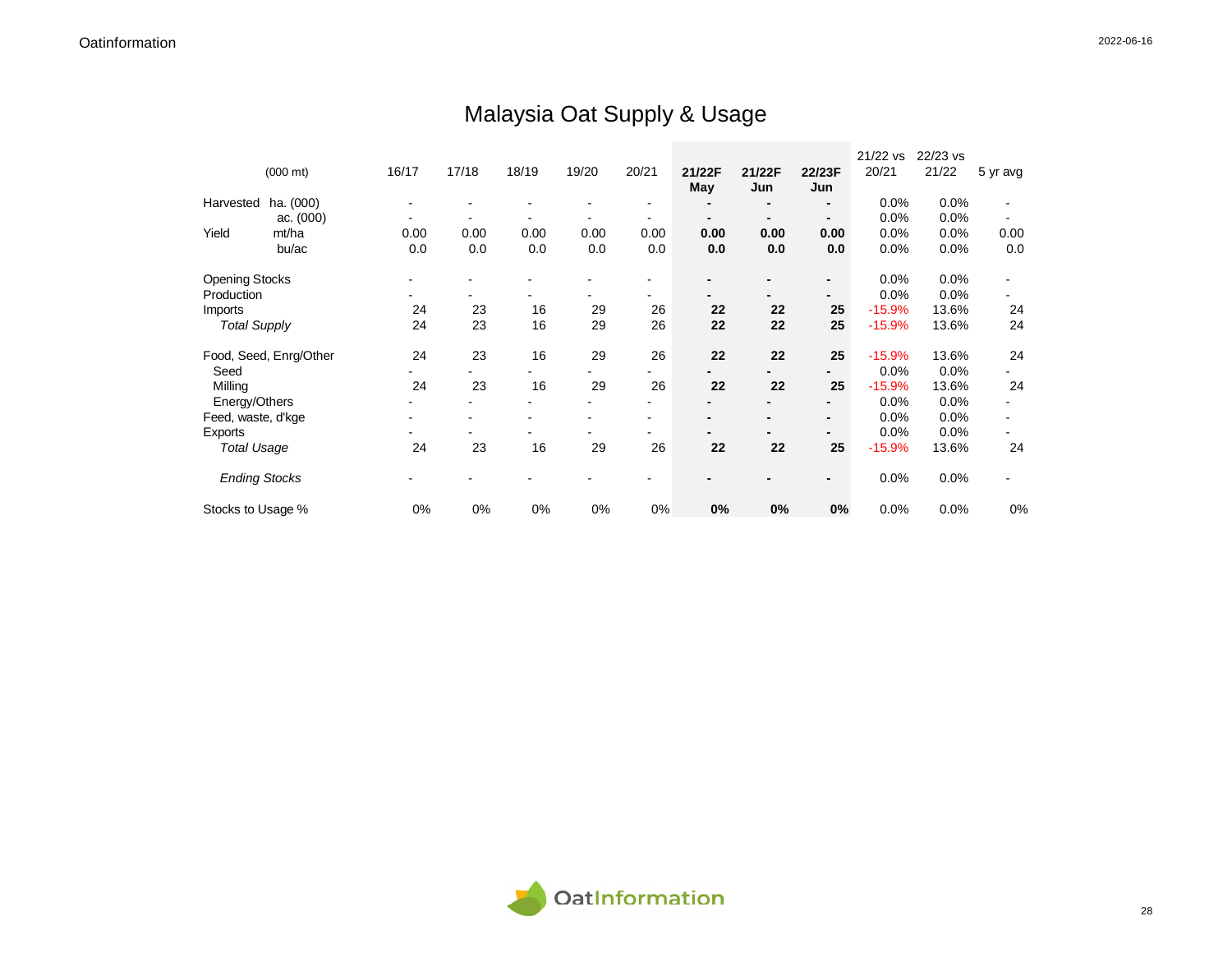## Peru Oat Supply & Usage

|                       |                        |       |       |       |       |       |        |        |                | 21/22 vs | 22/23 vs |          |
|-----------------------|------------------------|-------|-------|-------|-------|-------|--------|--------|----------------|----------|----------|----------|
|                       | $(000 \text{ mt})$     | 16/17 | 17/18 | 18/19 | 19/20 | 20/21 | 21/22F | 21/22F | 22/23F         | 20/21    | 21/22    | 5 yr avg |
|                       |                        |       |       |       |       |       | May    | Jun    | Jun            |          |          |          |
| Harvested             | ha. (000)              |       |       |       |       |       |        |        | -              | 0.0%     | 0.0%     |          |
|                       | ac. (000)              |       |       |       |       |       |        |        | -              | 0.0%     | 0.0%     |          |
| Yield                 | mt/ha                  | 0.00  | 0.00  | 0.00  | 0.00  | 0.00  | 0.00   | 0.00   | 0.00           | 0.0%     | 0.0%     | 0.00     |
|                       | bu/ac                  | 0.0   | 0.0   | 0.0   | 0.0   | 0.0   | 0.0    | 0.0    | 0.0            | 0.0%     | 0.0%     | 0.0      |
|                       |                        |       |       |       |       |       |        |        |                |          |          |          |
| <b>Opening Stocks</b> |                        |       |       |       |       |       |        |        | -              | 0.0%     | 0.0%     |          |
| Production            |                        |       |       |       |       |       |        |        | -              | 0.0%     | 0.0%     |          |
| Imports               |                        | 34    | 29    | 41    | 45    | 44    | 50     | 50     | 50             | 14.9%    | 0.0%     | 38       |
| <b>Total Supply</b>   |                        | 34    | 29    | 41    | 45    | 44    | 50     | 50     | 50             | 14.9%    | 0.0%     | 38       |
|                       |                        |       |       |       |       |       |        |        |                |          |          |          |
|                       | Food, Seed, Enrg/Other | 34    | 29    | 41    | 45    | 44    | 50     | 50     | 50             | 14.9%    | 0.0%     | 38       |
| Seed                  |                        |       |       |       |       | Ξ.    |        |        | -              | 0.0%     | 0.0%     |          |
| Milling               |                        | 34    | 29    | 41    | 45    | 44    | 50     | 50     | 50             | 14.9%    | 0.0%     | 38       |
| Energy/Others         |                        |       |       |       |       |       |        |        |                | 0.0%     | $0.0\%$  |          |
| Feed, waste, d'kge    |                        |       |       |       |       |       |        |        | -              | 0.0%     | 0.0%     |          |
| Exports               |                        |       |       |       |       |       |        |        |                | 0.0%     | 0.0%     |          |
| <b>Total Usage</b>    |                        | 34    | 29    | 41    | 45    | 44    | 50     | 50     | 50             | 14.9%    | 0.0%     | 38       |
|                       |                        |       |       |       |       |       |        |        |                |          |          |          |
| <b>Ending Stocks</b>  |                        |       |       |       |       |       |        |        | $\blacksquare$ | 0.0%     | 0.0%     |          |
|                       |                        |       |       |       |       |       |        |        |                |          |          |          |
| Stocks to Usage %     |                        | 0%    | 0%    | 0%    | 0%    | 0%    | 0%     | 0%     | 0%             | 0.0%     | 0.0%     | 0%       |

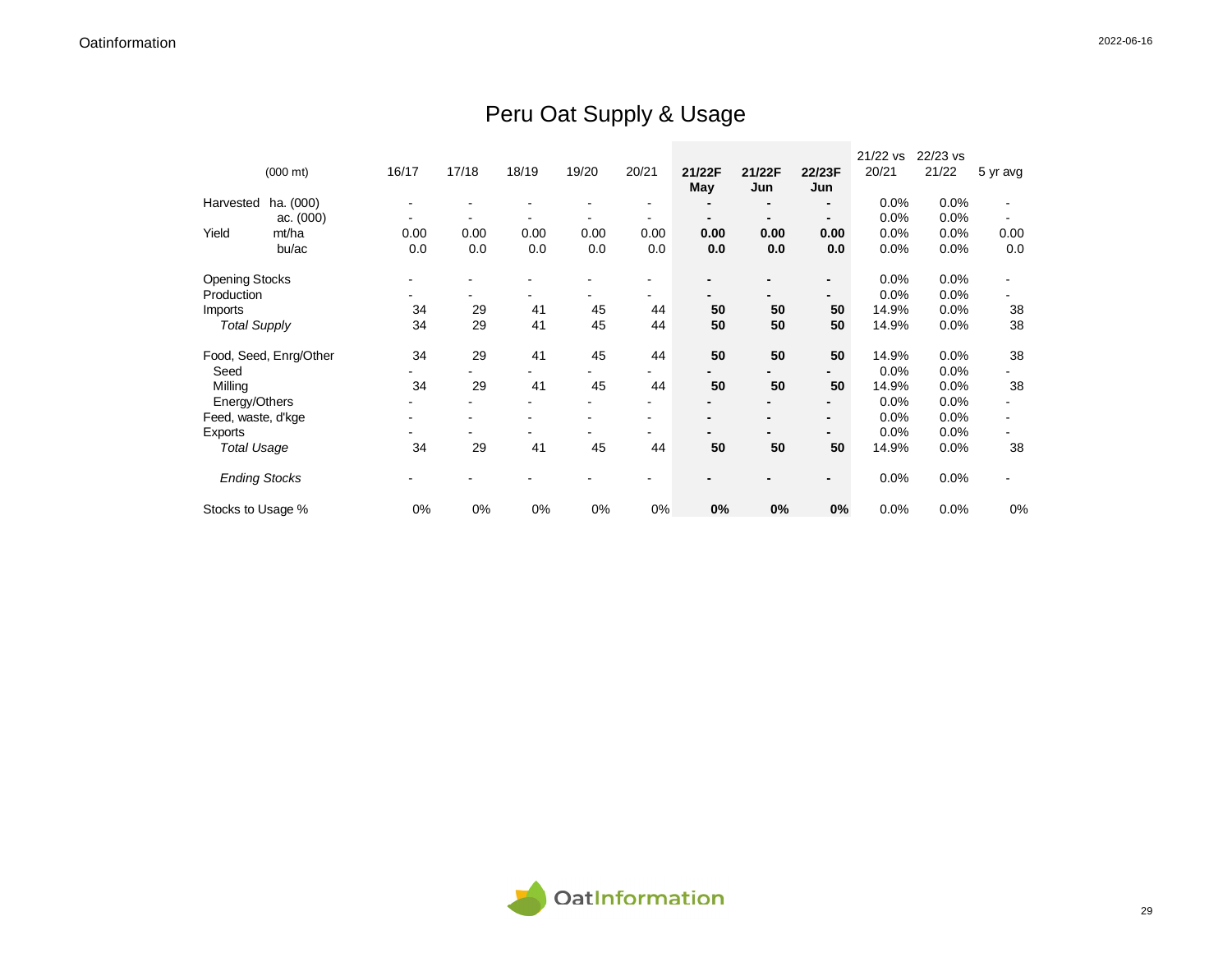## Norway Oat Supply & Usage

|                       |                        |       |       |       |       |        |          |          |                | 21/22 vs | 22/23 vs  |                |
|-----------------------|------------------------|-------|-------|-------|-------|--------|----------|----------|----------------|----------|-----------|----------------|
|                       | $(000 \text{ mt})$     | 16/17 | 17/18 | 18/19 | 19/20 | 20/21  | 21/22F   | 21/22F   | 22/23F         | 20/21    | 21/22     | 5 yr avg       |
|                       |                        |       |       |       |       |        | May      | Jun      | Jun            |          |           |                |
| Harvested             | ha. (000)              | 76    | 68    | 69    | 70    | 70     | 70       | 70       | 70             | 0.0%     | 0.0%      | 69             |
|                       | ac. $(000)$            | 188   | 168   | 171   | 173   | 173    | 173      | 173      | 173            | 0.0%     | 0.0%      | 171            |
| Yield                 | mt/ha                  | 4.72  | 4.16  | 2.09  | 4.29  | 4.29   | 4.29     | 4.29     | 3.82           | 0.0%     | $-10.9%$  | 3.82           |
|                       | bu/ac                  | 123.9 | 109.2 | 54.8  | 112.6 | 112.6  | 112.6    | 112.6    | 100.3          | 0.0%     | $-10.9%$  | 100.3          |
| <b>Opening Stocks</b> |                        | 6     | 49    | 37    | 70    | 42     | 16       | 16       | 4              | $-61.5%$ | $-76.4%$  | 43             |
| Production            |                        | 359   | 283   | 144   | 300   | 300    | 300      | 300      | 268            | 0.0%     | $-10.9%$  | 266            |
| Imports               |                        | 3     | 16    | 92    | 45    | 16     | 20       | 28       | 25             | 79.2%    | $-10.7%$  | 34             |
| <b>Total Supply</b>   |                        | 368   | 347   | 273   | 416   | 358    | 337      | 345      | 297            | $-3.8%$  | $-14.0%$  | 352            |
|                       | Food, Seed, Enrg/Other | 45    | 50    | 50    | 50    | 50     | 50       | 54       | 54             | 7.5%     | 0.0%      | 49             |
| Seed                  |                        | 10    | 9     | 9     | 9     | 9      | 9        | 9        | 9              | 0.0%     | 0.0%      | 9              |
| Milling               |                        | 36    | 42    | 41    | 41    | 41     | 41       | 45       | 45             | 9.1%     | 0.0%      | 40             |
| Energy/Others         |                        |       |       |       |       |        |          |          | $\blacksquare$ | 0.0%     | 0.0%      |                |
| Feed, waste, d'kge    |                        | 274   | 260   | 153   | 323   | 292    | 290      | 287      | 265            | $-1.7%$  | $-7.7%$   | 260            |
| Exports               |                        | 0     | 0     | 0     | 0     | 0      | $\bf{0}$ | $\bf{0}$ | $\bf{0}$       | $-1.1%$  | 0.0%      | $\overline{0}$ |
| <b>Total Usage</b>    |                        | 319   | 310   | 203   | 373   | 342    | 340      | 341      | 319            | $-0.4%$  | $-6.5%$   | 309            |
| <b>Ending Stocks</b>  |                        | 49    | 37    | 70    | 42    | $16 -$ | 3        | 4 -      | 22             | $-76.4%$ | $-677.5%$ | 43             |
| Stocks to Usage %     |                        | 15%   | 12%   | 35%   | 11%   | 5%     | $-1%$    | 1%       | -7%            | $-76.3%$ | $-717.3%$ | 16%            |

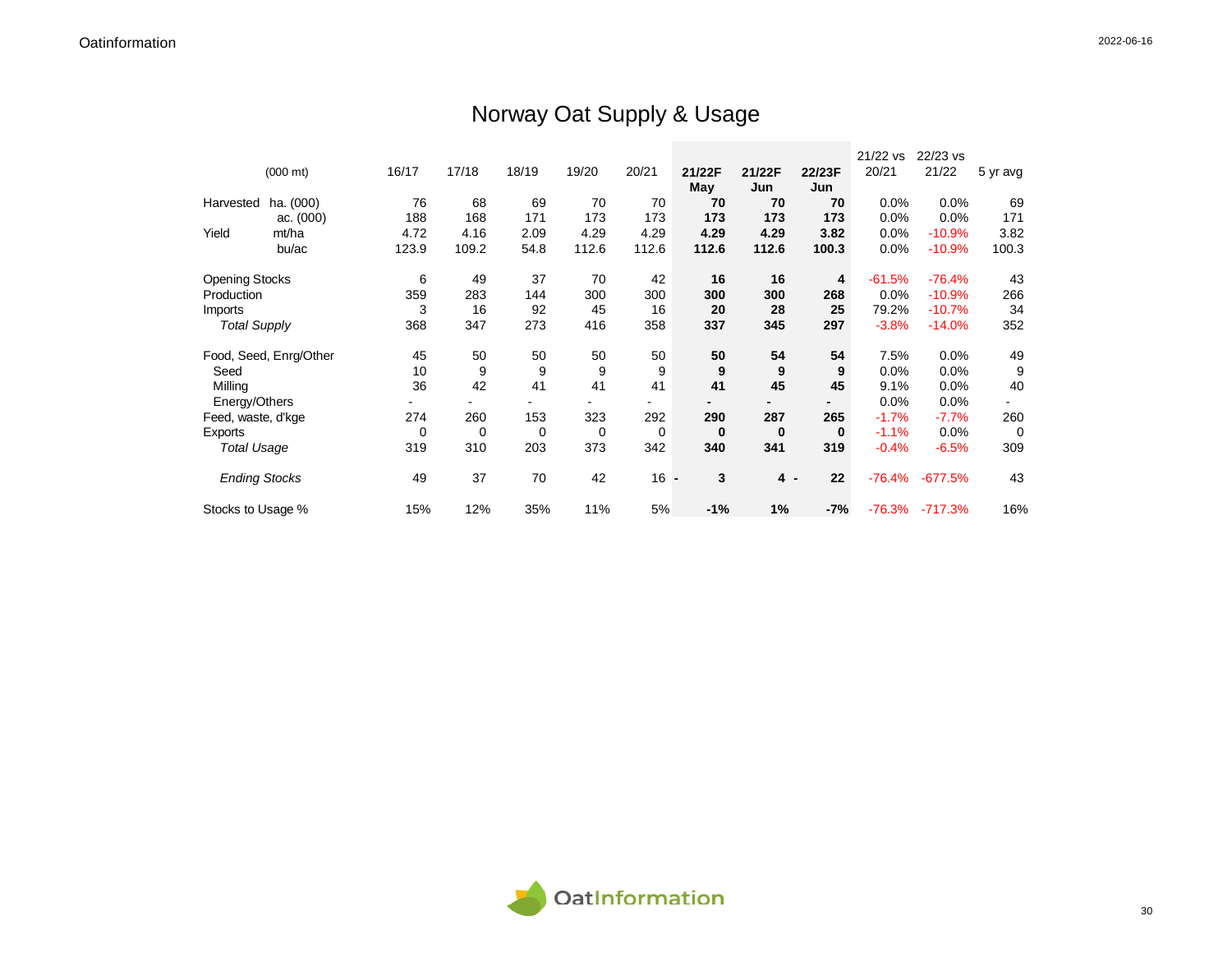## Russia Oat Supply & Usage

|                       |                        |       |       |       |       |       |        |        |        | 21/22 vs | 22/23 vs |          |
|-----------------------|------------------------|-------|-------|-------|-------|-------|--------|--------|--------|----------|----------|----------|
|                       | $(000 \text{ mt})$     | 16/17 | 17/18 | 18/19 | 19/20 | 20/21 | 21/22F | 21/22F | 22/23F | 20/21    | 21/22    | 5 yr avg |
|                       |                        |       |       |       |       |       | May    | Jun    | Jun    |          |          |          |
| Harvested             | ha. (000)              | 2,746 | 2,780 | 2,725 | 2,429 | 2,331 | 2,200  | 2,170  | 2,400  | $-6.9%$  | 10.6%    | 2,487    |
|                       | ac. $(000)$            | 6,786 | 6,870 | 6,734 | 6,002 | 5,760 | 5,436  | 5,362  | 5,931  | $-6.9%$  | 10.6%    | 6,146    |
| Yield                 | mt/ha                  | 1.73  | 1.96  | 1.73  | 1.82  | 1.77  | 1.72   | 1.75   | 1.88   | $-1.1%$  | 7.4%     | 1.81     |
|                       | bu/ac                  | 45.4  | 51.4  | 45.4  | 47.8  | 46.4  | 45.1   | 45.9   | 49.3   | $-1.1%$  | 7.4%     | 47.4     |
| <b>Opening Stocks</b> |                        | 199   | 145   | 171   | 64    | 199   | 199    | 199    | 147    | 0.4%     | $-26.5%$ | 156      |
| Production            |                        | 4,751 | 5,449 | 4,714 | 4,421 | 4,126 | 3,784  | 3,798  | 4,512  | $-8.0%$  | 18.8%    | 4,501    |
| Imports               |                        | 8     | 6     | 0     | 0     | 1     | 1      |        |        | 0.0%     | 0.0%     | 3        |
| <b>Total Supply</b>   |                        | 4,958 | 5,599 | 4,886 | 4,485 | 4,326 | 3,984  | 3,998  | 4,660  | $-7.6%$  | 16.6%    | 4,851    |
|                       | Food, Seed, Enrg/Other | 1,600 | 1,600 | 1,500 | 1,500 | 1,450 | 1,500  | 1,471  | 1,500  | 1.5%     | 2.0%     | 1,530    |
| Seed                  |                        | 343   | 348   | 341   | 304   | 291   | 275    | 271    | 300    | $-6.9%$  | 10.6%    | 325      |
| Milling               |                        | 1,257 | 1,253 | 1,159 | 1,196 | 1,159 | 1,225  | 1,200  | 1,200  | 3.6%     | 0.0%     | 1,205    |
| Energy/Others         |                        |       |       |       |       |       |        |        |        | 0.0%     | 0.0%     |          |
| Feed, waste, d'kge    |                        | 3,200 | 3,800 | 3,200 | 2,700 | 2,600 | 2,150  | 2,230  | 2,900  | $-14.2%$ | 30.0%    | 3,100    |
| Exports               |                        | 13    | 28    | 122   | 86    | 76    | 150    | 150    | 100    | 97.0%    | $-33.3%$ | 65       |
| <b>Total Usage</b>    |                        | 4,813 | 5,428 | 4,822 | 4,286 | 4,126 | 3,800  | 3,851  | 4,500  | $-6.7%$  | 16.8%    | 4,695    |
| <b>Ending Stocks</b>  |                        | 145   | 171   | 64    | 199   | 199   | 184    | 147    | 160    | $-26.5%$ | 8.9%     | 156      |
| Stocks to Usage %     |                        | 3%    | 3%    | 1%    | 5%    | 5%    | 5%     | 4%     | 4%     | $-21.2%$ | $-6.8%$  | 3%       |

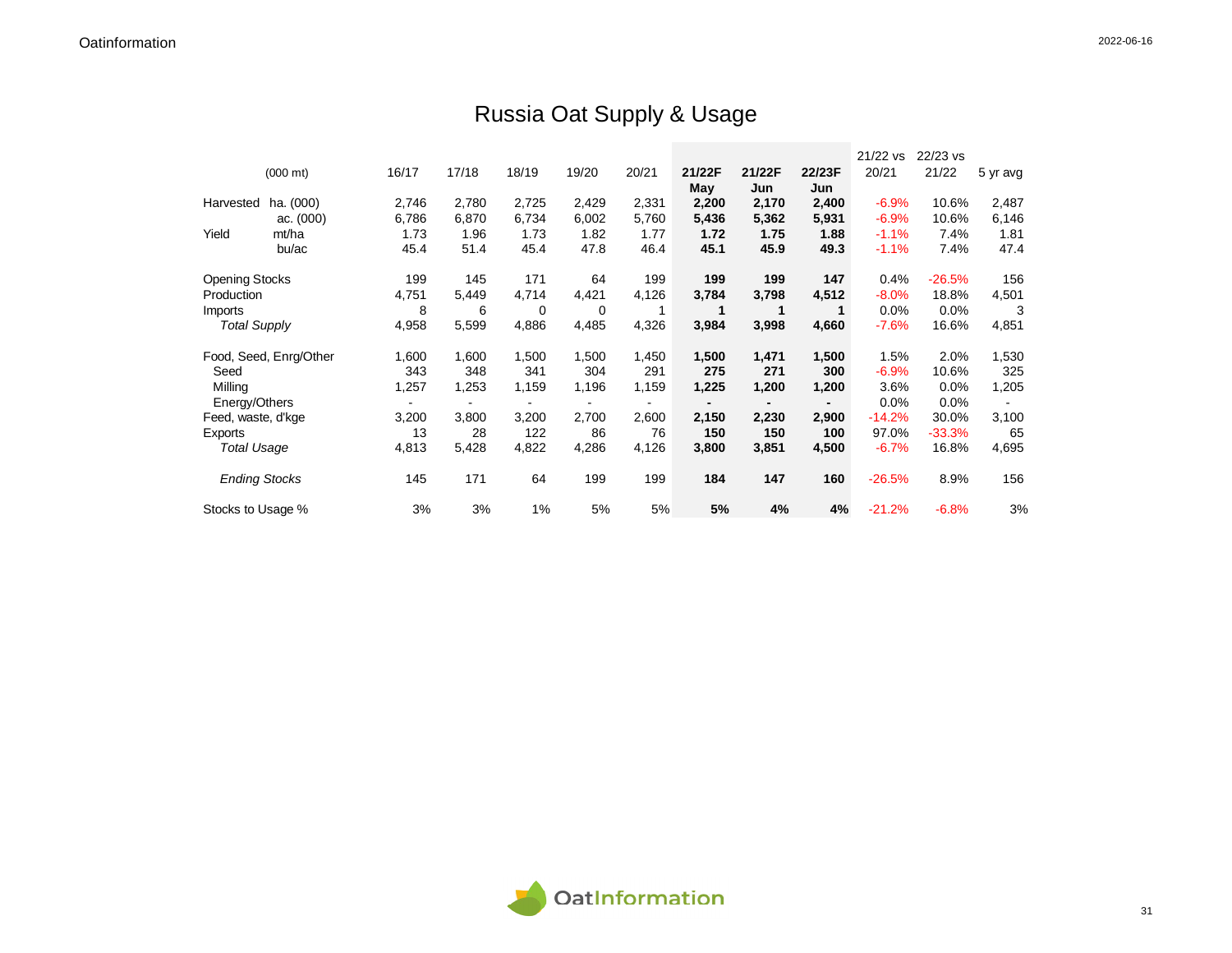## Ukraine Oat Supply & Usage

|                       |                        |       |       |       |                |       |        |        |                | 21/22 vs | 22/23 vs |          |
|-----------------------|------------------------|-------|-------|-------|----------------|-------|--------|--------|----------------|----------|----------|----------|
|                       | $(000 \text{ mt})$     | 16/17 | 17/18 | 18/19 | 19/20          | 20/21 | 21/22F | 21/22F | 22/23F         | 20/21    | 21/22    | 5 yr avg |
|                       |                        |       |       |       |                |       | May    | Jun    | Jun            |          |          |          |
| Harvested             | ha. (000)              | 214   | 208   | 198   | 184            | 203   | 180    | 183    | 175            | $-9.9%$  | $-4.4%$  | 195      |
|                       | ac. (000)              | 529   | 514   | 489   | 455            | 502   | 445    | 452    | 432            | $-9.9%$  | $-4.4%$  | 482      |
| Yield                 | mt/ha                  | 2.38  | 2.31  | 2.14  | 2.32           | 2.54  | 2.61   | 2.61   | 2.29           | 2.8%     | $-12.3%$ | 2.38     |
|                       | bu/ac                  | 62.45 | 60.62 | 56.16 | 60.88          | 66.65 | 68.49  | 68.49  | 60.09          | 2.8%     | $-12.3%$ | 62.56    |
| <b>Opening Stocks</b> |                        | 69    | 101   | 92    | 61             | 58    | 80     | 80     | 91             | 38.8%    | 13.1%    | 78       |
| Production            |                        | 509   | 480   | 424   | 427            | 516   | 470    | 478    | 401            | $-7.4%$  | $-16.1%$ | 465      |
| <b>Imports</b>        |                        | 0     | 0     | 3     |                |       | 1      | 1      |                | 0.2%     | 31.1%    |          |
| <b>Total Supply</b>   |                        | 579   | 581   | 519   | 489            | 574   | 551    | 558    | 492            | $-2.7%$  | $-11.8%$ | 548      |
|                       | Food, Seed, Enrg/Other | 150   | 150   | 150   | 150            | 150   | 150    | 158    | 157            | 5.3%     | $-0.6%$  | 150      |
| Seed                  |                        | 27    | 26    | 25    | 23             | 25    | 23     | 23     | 22             | $-9.9%$  | $-4.4%$  | 25       |
| Milling               |                        | 123   | 124   | 125   | 127            | 125   | 128    | 135    | 135            | 8.3%     | 0.0%     | 125      |
| Energy/Others         |                        |       |       |       | $\blacksquare$ |       |        |        | $\blacksquare$ | 0.0%     | $0.0\%$  |          |
| Feed, waste, d'kge    |                        | 300   | 330   | 300   | 270            | 325   | 300    | 295    | 245            | $-9.2%$  | $-16.9%$ | 305      |
| Exports               |                        | 28    | 9     | 8     | 11             | 19    | 15     | 15     | 5              | $-21.1%$ | $-66.7%$ | 15       |
| Total Usage           |                        | 478   | 489   | 458   | 431            | 494   | 465    | 468    | 407            | $-5.3%$  | $-13.0%$ | 470      |
| <b>Ending Stocks</b>  |                        | 101   | 92    | 61    | 58             | 80    | 86     | 91     | 85             | 13.1%    | $-5.7%$  | 78       |
| Stocks to Usage %     |                        | 11%   | 11%   | 11%   | 11%            | 11%   | 11%    | 11%    | 111%           | 0.0%     | 901.8%   | 11%      |

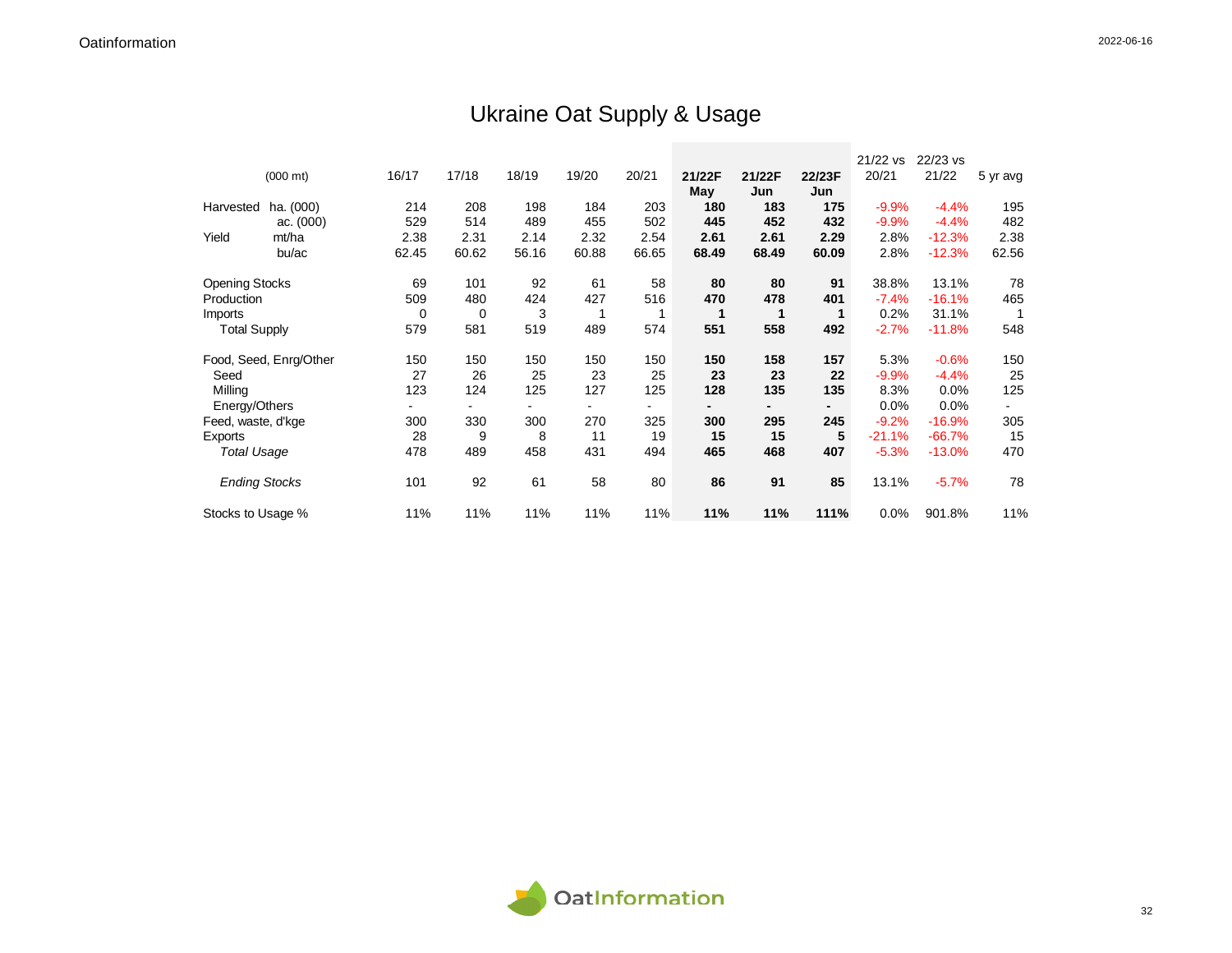## Big Four Oat Supply & Usage

|                       | $(000 \text{ mt})$     | 16/17 | 17/18 | 18/19 | 19/20 | 20/21  | 21/22F<br>May | 21/22F<br>Jun | 22/23F<br>Jun | 21/22 vs<br>20/21 | 22/23 vs<br>21/22 | 5 yr avg |
|-----------------------|------------------------|-------|-------|-------|-------|--------|---------------|---------------|---------------|-------------------|-------------------|----------|
| Harvested             | ha. (000)              | 1,800 | 1,796 | 1,786 | 1,928 | 2,223  | 1,903         | 1,857         | 2,085         | $-16.5%$          | 12.3%             | 1,918    |
|                       | ac. $(000)$            | 4,449 | 4,438 | 4,413 | 4,764 | 5,494  | 4,703         | 4,590         | 5,153         | $-16.5%$          | 12.3%             | 4,740    |
| Yield                 | mt/ha                  | 3.32  | 3.42  | 3.04  | 3.52  | 3.38   | 2.51          | 2.49          | 2.97          | $-26.4%$          | 19.1%             | 3.17     |
|                       | bu/ac                  | 87.1  | 89.7  | 79.8  | 92.3  | 88.8   | 65.9          | 65.4          | 77.8          | $-26.4%$          | 19.1%             | 83.2     |
| <b>Opening Stocks</b> |                        | 2,264 | 1,808 | 1,784 | 1,266 | 1,318  | 1,792         | 1,792         | 777           | 35.9%             | -56.6%            | 1,594    |
| Production            |                        | 5,978 | 6,141 | 5,432 | 6,780 | 7,521  | 4,780         | 4,626         | 6,186         | $-38.5%$          | 33.7%             | 6,100    |
| Imports               |                        | 1,585 | 1,568 | 1,590 | 1,619 | 1,492  | 1,422         | 1,362         | 1,522         | $-8.7%$           | 11.7%             | 1,571    |
| <b>Total Supply</b>   |                        | 9,826 | 9,518 | 8,806 | 9,665 | 10,332 | 7,994         | 7,781         | 8,485         | $-24.7%$          | 9.1%              | 9,629    |
|                       |                        |       |       |       |       |        |               |               |               |                   |                   |          |
|                       | Food, Seed, Enrg/Other | 2,530 | 2,582 | 2,641 | 2,840 | 2,962  | 3,049         | 2,941         | 3,044         | $-0.7%$           | 3.5%              | 2,711    |
| Seed                  |                        | 300   | 282   | 301   | 321   | 309    | 319           | 316           | 336           | 2.1%              | 6.3%              | 303      |
| Milling               |                        | 2,191 | 2,281 | 2,327 | 2,496 | 2,631  | 2,710         | 2,605         | 2,688         | $-1.0%$           | 3.2%              | 2,385    |
| Energy/Others         |                        | 39    | 19    | 13    | 22    | 22     | 20            | 20            | 20            | $-7.8%$           | 0.0%              | 23       |
| Feed, waste, d'kge    |                        | 3,214 | 2,916 | 2,739 | 3,056 | 2,971  | 1,735         | 2,090         | 2,225         | $-29.7%$          | 6.5%              | 2,979    |
| Exports               |                        | 2,274 | 2,235 | 2,160 | 2,451 | 2,606  | 1,980         | 1,973         | 2,305         | $-24.3%$          | 16.8%             | 2,345    |
| <b>Total Usage</b>    |                        | 8,018 | 7,733 | 7,540 | 8,347 | 8,540  | 6,764         | 7,003         | 7,574         | $-18.0%$          | 8.1%              | 8,035    |
| <b>Ending Stocks</b>  |                        | 1,808 | 1,784 | 1,266 | 1,318 | 1,792  | 1,230         | 777           | 911           | $-56.6%$          | 17.2%             | 1,594    |
| Stocks to Usage %     |                        | 23%   | 23%   | 17%   | 16%   | 21%    | 18%           | 11%           | 12%           | $-47.1%$          | 8.4%              | 20%      |

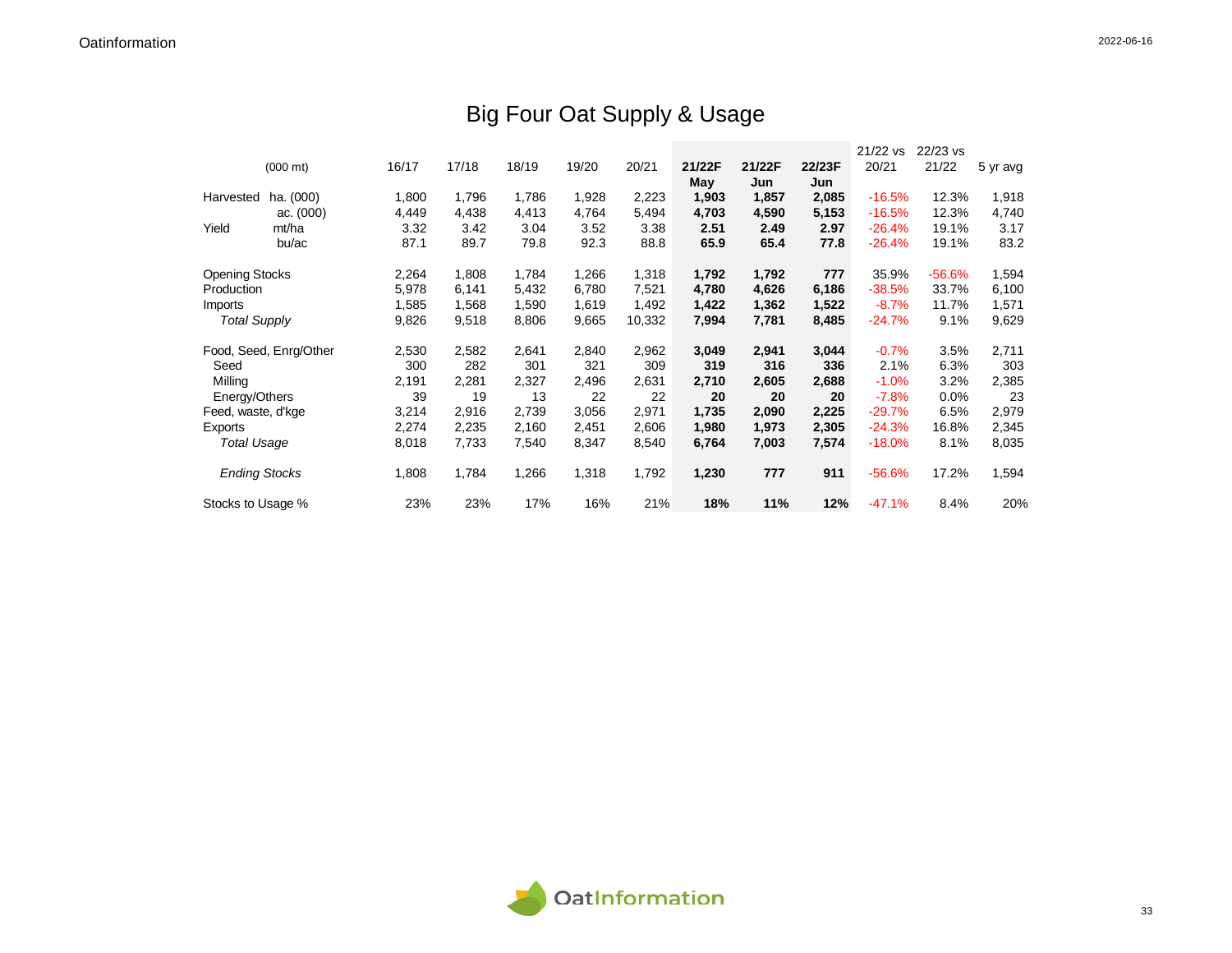## Big Five Oat Supply & Usage

|                       |                        |        |        |        |        |        |        |        |        | 21/22 vs | 22/23 vs |          |
|-----------------------|------------------------|--------|--------|--------|--------|--------|--------|--------|--------|----------|----------|----------|
|                       | $(000 \text{ mt})$     | 16/17  | 17/18  | 18/19  | 19/20  | 20/21  | 21/22F | 21/22F | 22/23F | 20/21    | 21/22    | 5 yr avg |
|                       |                        |        |        |        |        |        | May    | Jun    | Jun    |          |          |          |
| Harvested             | ha. (000)              | 2,828  | 2,670  | 2,724  | 2,744  | 3,171  | 2,765  | 2,714  | 2,860  | $-14.4%$ | 5.4%     | 2,805    |
|                       | ac. $(000)$            | 6,989  | 6,598  | 6,730  | 6,780  | 7,836  | 6,833  | 6,707  | 7,068  | $-14.4%$ | 5.4%     | 6,930    |
| Yield                 | mt/ha                  | 2.91   | 2.76   | 2.41   | 2.89   | 2.90   | 2.30   | 2.29   | 2.60   | $-21.1%$ | 13.7%    | 2.65     |
|                       | bu/ac                  | 76.5   | 72.4   | 63.3   | 75.8   | 76.0   | 60.4   | 60.0   | 68.2   | $-21.1%$ | 13.7%    | 69.5     |
| <b>Opening Stocks</b> |                        | 2,407  | 2,228  | 1,980  | 1,457  | 1,432  | 2,076  | 2,076  | 1,072  | 45.0%    | -48.3%   | 1,835    |
| Production            |                        | 8,243  | 7,369  | 6,567  | 7,923  | 9,185  | 6,367  | 6,203  | 7,434  | $-32.5%$ | 19.8%    | 7,449    |
| Imports               |                        | 1,585  | 1,568  | 1,590  | 1,619  | 1,492  | 1,422  | 1,362  | 1,522  | $-8.7%$  | 11.7%    | 1,571    |
| <b>Total Supply</b>   |                        | 12,235 | 11,165 | 10,137 | 10,999 | 12,109 | 9,865  | 9,641  | 10,028 | $-20.4%$ | 4.0%     | 11,329   |
|                       | Food, Seed, Enrg/Other | 2,760  | 2,849  | 2,910  | 3,156  | 3,298  | 3,415  | 3,306  | 3,439  | 0.3%     | 4.0%     | 2,994    |
| Seed                  |                        | 342    | 327    | 335    | 367    | 345    | 355    | 351    | 371    | 1.9%     | 5.7%     | 343      |
| Milling               |                        | 2,380  | 2,503  | 2,561  | 2,766  | 2,931  | 3,040  | 2,935  | 3,048  | 0.1%     | 3.9%     | 2,628    |
| Energy/Others         |                        | 39     | 19     | 13     | 22     | 22     | 20     | 20     | 20     | $-7.8%$  | 0.0%     | 23       |
| Feed, waste, d'kge    |                        | 4,490  | 3,552  | 3,366  | 3,722  | 3,741  | 2,455  | 2,840  | 2,800  | $-24.1%$ | $-1.4%$  | 3,774    |
| Exports               |                        | 2,757  | 2,783  | 2,404  | 2,689  | 2,994  | 2,480  | 2,423  | 2,655  | $-19.1%$ | 9.6%     | 2,726    |
| <b>Total Usage</b>    |                        | 10,007 | 9,185  | 8,680  | 9,567  | 10,033 | 8,350  | 8,569  | 8,894  | $-14.6%$ | 3.8%     | 9,494    |
| <b>Ending Stocks</b>  |                        | 2,228  | 1,980  | 1,457  | 1,432  | 2,076  | 1,516  | 1,072  | 1,134  | $-48.3%$ | 5.7%     | 1,835    |
| Stocks to Usage %     |                        | 22%    | 22%    | 17%    | 15%    | 21%    | 18%    | 13%    | 13%    | $-39.5%$ | 1.8%     | 19%      |

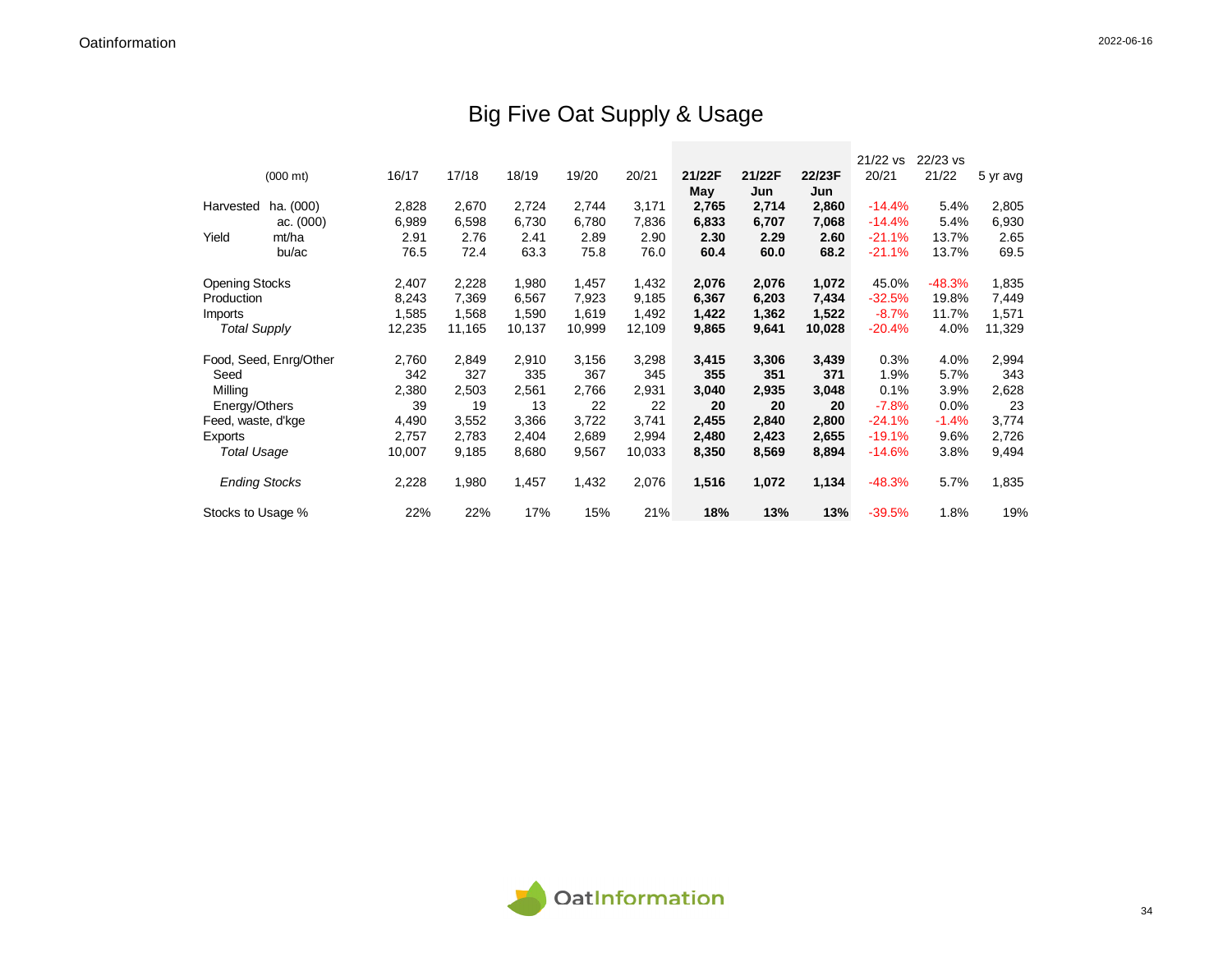# Sweden/Finland Oat Supply & Usage

|                       |                        |       |        |       |        |        |        |        |        | 21/22 vs | 22/23 vs |          |
|-----------------------|------------------------|-------|--------|-------|--------|--------|--------|--------|--------|----------|----------|----------|
|                       | $(000 \text{ mt})$     | 16/17 | 17/18  | 18/19 | 19/20  | 20/21  | 21/22F | 21/22F | 22/23F | 20/21    | 21/22    | 5 yr avg |
|                       |                        |       |        |       |        |        | May    | Jun    | Jun    |          |          |          |
| Harvested             | ha. (000)              | 479   | 420    | 431   | 439    | 503    | 492    | 483    | 458    | $-3.9%$  | $-5.1%$  | 455      |
|                       | ac. $(000)$            | 1,183 | 1,038  | 1,064 | 1,084  | 1,242  | 1,216  | 1,193  | 1,132  | $-3.9%$  | $-5.1%$  | 1,124    |
| Yield                 | mt/ha                  | 3.77  | 4.02   | 2.74  | 4.12   | 3.98   | 3.29   | 2.99   | 3.57   | $-24.9%$ | 19.4%    | 3.57     |
|                       | bu/ac                  | 99.03 | 105.53 | 72.02 | 108.19 | 104.38 | 86.36  | 78.42  | 93.66  | $-24.9%$ | 19.4%    | 93.71    |
| <b>Opening Stocks</b> |                        | 473   | 374    | 412   | 321    | 359    | 584    | 584    | 290    | 62.6%    | $-50.4%$ | 410      |
| Production            |                        | 1,807 | 1,689  | 1,182 | 1,809  | 1,999  | 1,619  | 1,443  | 1,635  | $-27.8%$ | 13.3%    | 1,624    |
| Imports               |                        | 8     | 17     | 89    | 20     | 3      | 8      | 4      | 7      | 45.9%    | 48.8%    | 27       |
| <b>Total Supply</b>   |                        | 2,288 | 2,080  | 1,683 | 2,149  | 2,361  | 2,211  | 2,031  | 1,931  | $-14.0%$ | $-4.9%$  | 2,112    |
|                       | Food, Seed, Enrg/Other | 351   | 329    | 338   | 389    | 397    | 417    | 419    | 427    | 5.5%     | 1.9%     | 361      |
| Seed                  |                        | 110   | 104    | 100   | 110    | 106    | 107    | 104    | 104    | $-2.2%$  | 0.0%     | 106      |
| Milling               |                        | 202   | 206    | 225   | 257    | 269    | 290    | 295    | 303    | 9.7%     | 2.7%     | 232      |
| Energy/Others         |                        | 39    | 19     | 13    | 22     | 22     | 20     | 20     | 20     | $-7.8%$  | 0.0%     | 23       |
| Feed, waste, d'kge    |                        | 981   | 771    | 633   | 770    | 827    | 835    | 780    | 650    | $-5.7%$  | $-16.7%$ | 796      |
| Exports               |                        | 582   | 568    | 392   | 631    | 553    | 550    | 543    | 575    | $-1.9%$  | 5.9%     | 545      |
| <b>Total Usage</b>    |                        | 1,914 | 1,668  | 1,363 | 1,790  | 1,777  | 1,802  | 1,741  | 1,652  | $-2.0%$  | $-5.2%$  | 1,702    |
| <b>Ending Stocks</b>  |                        | 374   | 412    | 321   | 359    | 584    | 409    | 290    | 279    | $-50.4%$ | $-3.6%$  | 410      |
| Stocks to Usage %     |                        | 20%   | 25%    | 24%   | 20%    | 33%    | 23%    | 17%    | 17%    | $-49.4%$ | 1.6%     | 24%      |

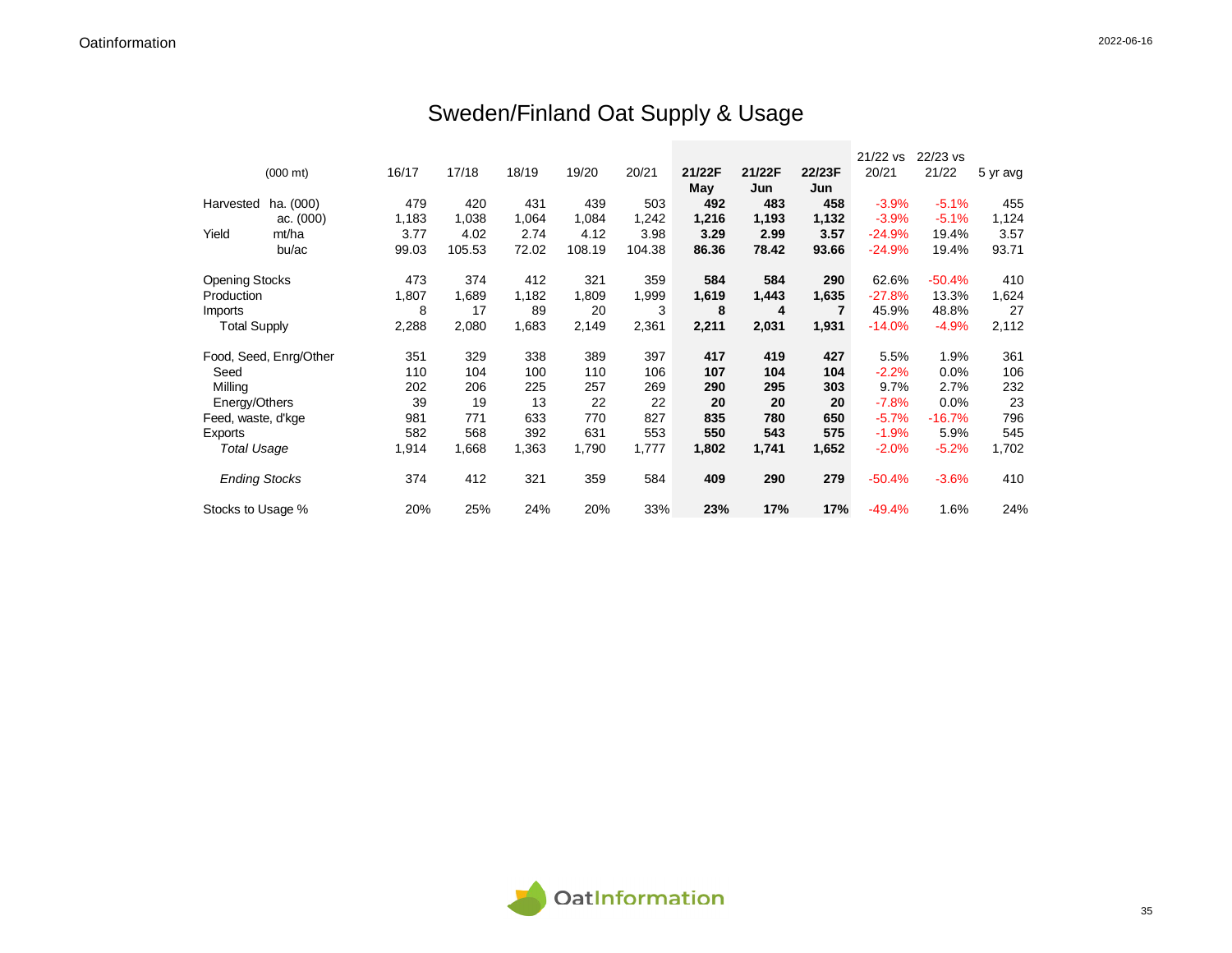|                       |                        |       |       |       |       |       |        |        |        | 21/22 vs | 22/23 vs |          |
|-----------------------|------------------------|-------|-------|-------|-------|-------|--------|--------|--------|----------|----------|----------|
|                       | $(000 \text{ mt})$     | 16/17 | 17/18 | 18/19 | 19/20 | 20/21 | 21/22F | 21/22F | 22/23F | 20/21    | 21/22    | 5 yr avg |
|                       |                        |       |       |       |       |       | May    | Jun    | Jun    |          |          |          |
| Harvested             | ha. (000)              | 1,360 | 1,420 | 1,405 | 1,539 | 1,751 | 1,456  | 1,420  | 1,672  | $-18.9%$ | 17.8%    | 1,507    |
|                       | ac. $(000)$            | 3,360 | 3,509 | 3,472 | 3,803 | 4,326 | 3,598  | 3,508  | 4,132  | $-18.9%$ | 17.8%    | 3,724    |
| Yield                 | mt/ha                  | 3.12  | 3.19  | 3.10  | 3.29  | 3.21  | 2.23   | 2.31   | 2.78   | $-28.1%$ | 20.4%    | 3.02     |
|                       | bu/ac                  | 81.9  | 83.6  | 81.3  | 86.3  | 84.1  | 58.6   | 60.5   | 72.8   | $-28.1%$ | 20.4%    | 79.2     |
| <b>Opening Stocks</b> |                        | 1,791 | 1,435 | 1,372 | 945   | 959   | 1,208  | 1,208  | 488    | 25.9%    | $-59.6%$ | 1,184    |
| Production            |                        | 4,242 | 4,524 | 4,353 | 5,061 | 5,612 | 3,250  | 3,274  | 4,641  | $-41.7%$ | 41.8%    | 4,565    |
| Imports               |                        | 1,701 | 1,683 | 1,662 | 1,751 | 1,654 | 1,579  | 1,523  | 1,680  | $-7.9%$  | 10.3%    | 1,690    |
| <b>Total Supply</b>   |                        | 7,733 | 7,641 | 7,388 | 7,758 | 8,226 | 6,037  | 6,005  | 6,809  | $-27.0%$ | 13.4%    | 7,749    |
|                       | Food, Seed, Enrg/Other | 2,294 | 2,376 | 2,454 | 2,592 | 2,713 | 2,787  | 2,677  | 2,772  | $-1.4%$  | 3.5%     | 2,486    |
| Seed                  |                        | 193   | 182   | 206   | 216   | 206   | 217    | 217    | 237    | 4.9%     | 9.2%     | 201      |
| Milling               |                        | 2,101 | 2,194 | 2,248 | 2,375 | 2,507 | 2,570  | 2,460  | 2,535  | $-1.9%$  | 3.0%     | 2,285    |
| Energy/Others         |                        |       |       |       |       |       |        |        |        | 0.0%     | 0.0%     |          |
| Feed, waste, d'kge    |                        | 2,312 | 2,226 | 2,220 | 2,386 | 2,251 | 1,001  | 1,411  | 1,676  | $-37.4%$ | 18.8%    | 2,279    |
| Exports               |                        | 1,692 | 1,666 | 1,768 | 1,821 | 2,053 | 1,430  | 1,430  | 1,730  | $-30.3%$ | 21.0%    | 1,800    |
| Total Usage           |                        | 6,298 | 6,269 | 6,442 | 6,799 | 7,018 | 5,217  | 5,517  | 6,177  | $-21.4%$ | 12.0%    | 6,565    |
| <b>Ending Stocks</b>  |                        | 1,435 | 1,372 | 945   | 959   | 1,208 | 820    | 488    | 632    | $-59.6%$ | 29.6%    | 1,184    |
| Stocks to Usage %     |                        | 23%   | 22%   | 15%   | 14%   | 17%   | 16%    | 9%     | 10%    | $-48.7%$ | 15.8%    | 18%      |

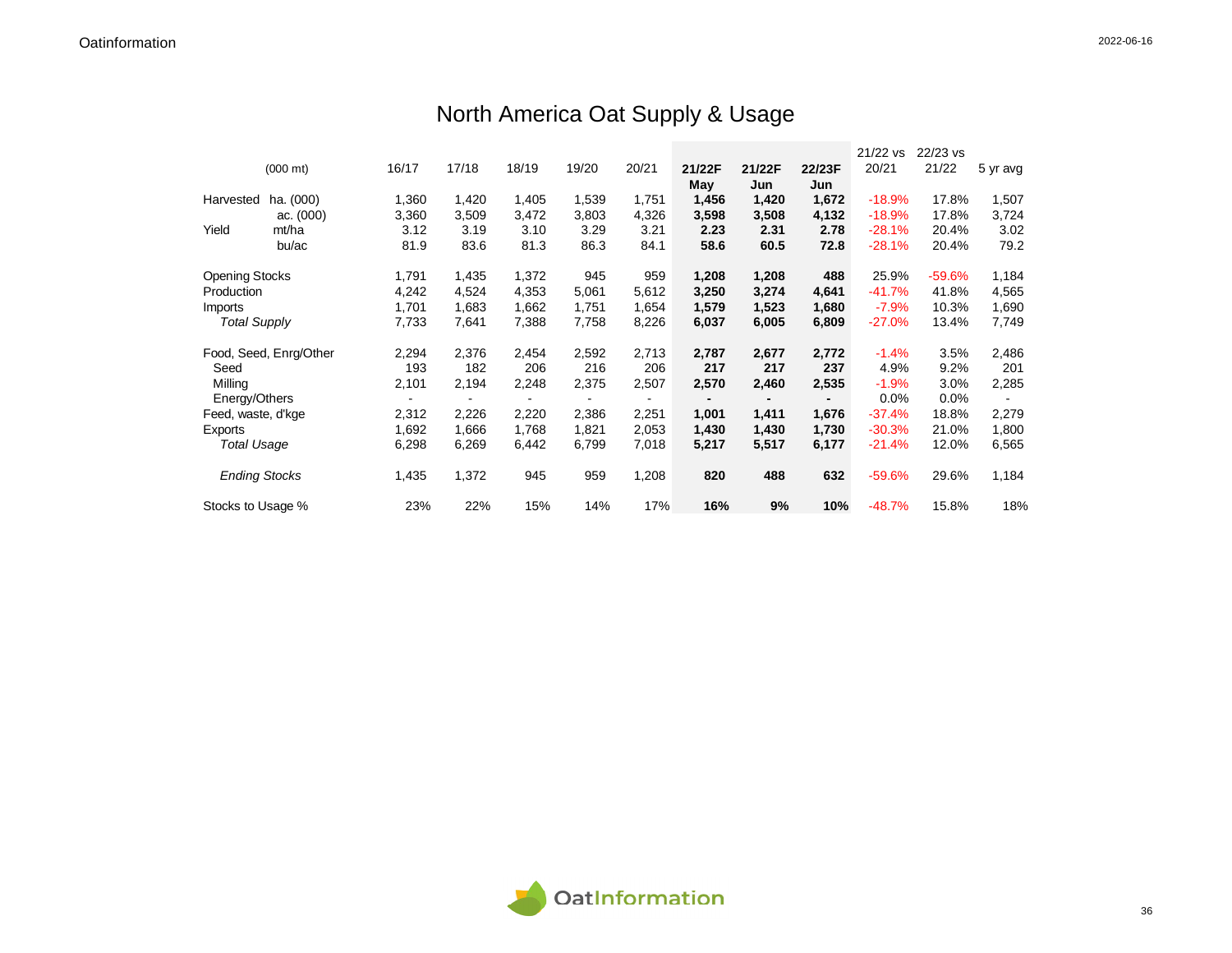## Canada and Scandinavian Oat Supply & Usage

|                       |                        |       |       |       |       |       |        |        |        | 21/22 vs | 22/23 vs |          |
|-----------------------|------------------------|-------|-------|-------|-------|-------|--------|--------|--------|----------|----------|----------|
|                       | $(000 \text{ mt})$     | 16/17 | 17/18 | 18/19 | 19/20 | 20/21 | 21/22F | 21/22F | 22/23F | 20/21    | 21/22    | 5 yr avg |
|                       |                        |       |       |       |       |       | May    | Jun    | Jun    |          |          |          |
| Harvested             | ha. (000)              | 1,403 | 1,472 | 1,436 | 1,606 | 1,817 | 1,620  | 1,594  | 1,774  | $-12.3%$ | 11.3%    | 1,585    |
|                       | ac. $(000)$            | 3,468 | 3,637 | 3,548 | 3,968 | 4,490 | 4,003  | 3,940  | 4,384  | $-12.3%$ | 11.3%    | 3,916    |
| Yield                 | mt/ha                  | 3.59  | 3.68  | 3.22  | 3.76  | 3.62  | 2.59   | 2.54   | 3.11   | $-29.8%$ | 22.5%    | 3.36     |
|                       | bu/ac                  | 94.2  | 96.6  | 84.4  | 98.6  | 94.9  | 68.0   | 66.6   | 81.6   | $-29.8%$ | 22.5%    | 88.2     |
| <b>Opening Stocks</b> |                        | 1,440 | 1,077 | 1,189 | 717   | 785   | 1,240  | 1,240  | 364    | 58.0%    | $-70.6%$ | 1,002    |
| Production            |                        | 5,038 | 5,421 | 4,617 | 6,036 | 6,572 | 4,198  | 4,048  | 5,516  | $-38.4%$ | 36.3%    | 5,339    |
| <b>Imports</b>        |                        | 29    | 31    | 100   | 33    | 19    | 22     | 18     | 22     | $-5.3%$  | 17.1%    | 42       |
| <b>Total Supply</b>   |                        | 6,507 | 6,530 | 5,906 | 6,787 | 7,376 | 5,460  | 5,306  | 5,902  | $-28.1%$ | 11.2%    | 6,621    |
|                       | Food, Seed, Enrg/Other | 1,248 | 1,281 | 1,311 | 1,483 | 1,574 | 1,637  | 1,569  | 1,627  | $-0.3%$  | 3.7%     | 1,379    |
| Seed                  |                        | 218   | 207   | 221   | 239   | 221   | 237    | 234    | 254    | 5.6%     | 8.6%     | 221      |
| Milling               |                        | 991   | 1,055 | 1,077 | 1,221 | 1,331 | 1,380  | 1,315  | 1,353  | $-1.2%$  | 2.9%     | 1,135    |
| Energy/Others         |                        | 39    | 19    | 13    | 22    | 22    | 20     | 20     | 20     | $-7.8%$  | 0.0%     | 23       |
| Feed, waste, d'kge    |                        | 1,958 | 1,859 | 1,743 | 2,098 | 2,002 | 1,185  | 1,430  | 1,350  | $-28.6%$ | $-5.6%$  | 1,932    |
| Exports               |                        | 2,224 | 2,200 | 2,135 | 2,421 | 2,560 | 1,950  | 1,943  | 2,275  | $-24.1%$ | 17.1%    | 2,308    |
| <b>Total Usage</b>    |                        | 5,430 | 5,340 | 5,189 | 6,002 | 6,137 | 4,772  | 4,941  | 5,252  | $-19.5%$ | 6.3%     | 5,619    |
| <b>Ending Stocks</b>  |                        | 1,077 | 1,189 | 717   | 785   | 1,240 | 688    | 364    | 651    | $-70.6%$ | 78.6%    | 1,002    |
| Stocks to Usage %     |                        | 20%   | 22%   | 14%   | 13%   | 20%   | 14%    | 7%     | 12%    | $-63.5%$ | 68.0%    | 18%      |

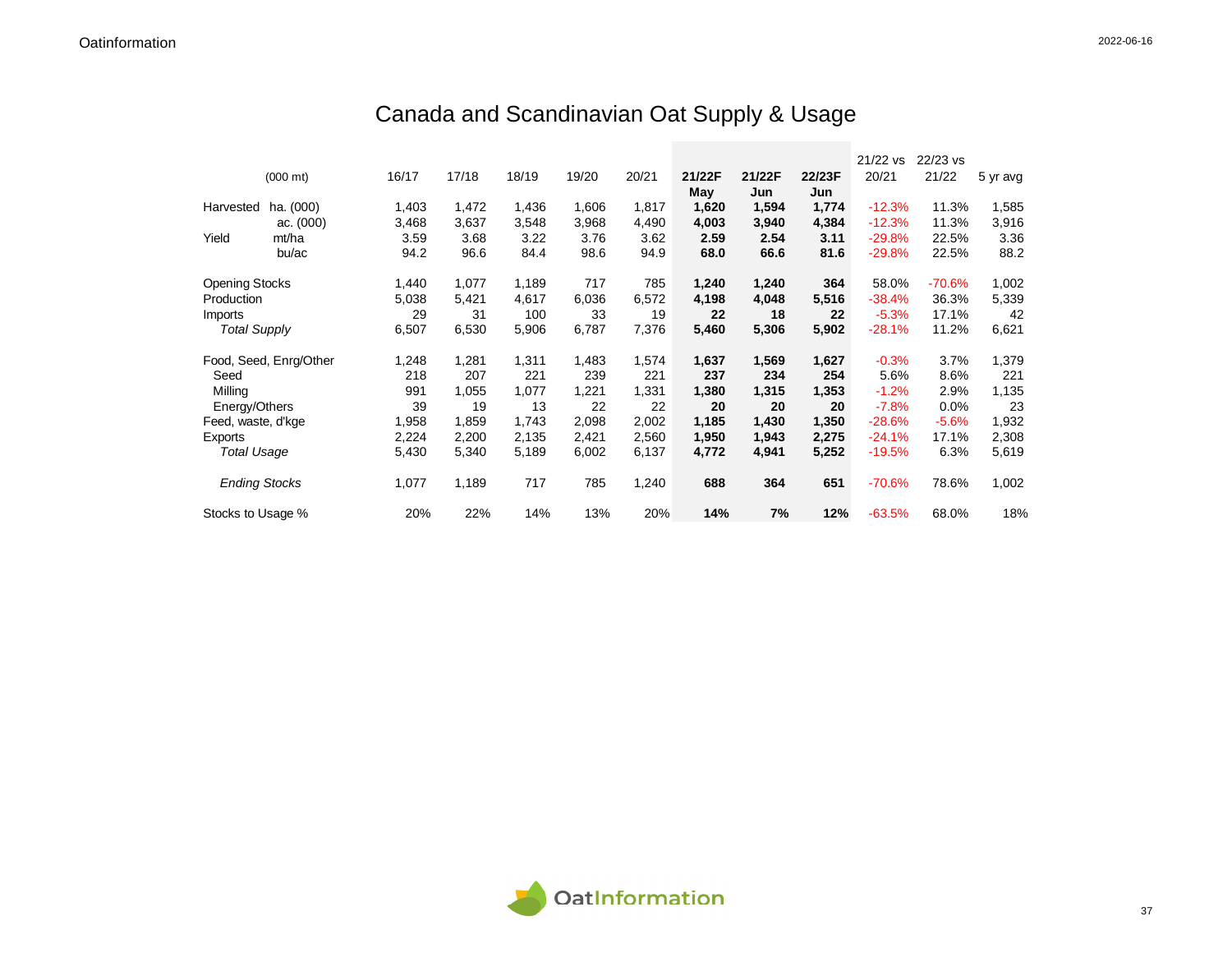|                       |                        |       |       |       |       |       |        |        |        | 21/22 vs | 22/23 vs |          |
|-----------------------|------------------------|-------|-------|-------|-------|-------|--------|--------|--------|----------|----------|----------|
|                       | $(000 \text{ mt})$     | 16/17 | 17/18 | 18/19 | 19/20 | 20/21 | 21/22F | 21/22F | 22/23F | 20/21    | 21/22    | 5 yr avg |
|                       |                        |       |       |       |       |       | May    | Jun    | Jun    |          |          |          |
| Harvested             | ha. (000)              | 2,431 | 2,346 | 2,374 | 2,422 | 2,765 | 2,482  | 2,451  | 2,549  | $-11.3%$ | 4.0%     | 2,472    |
|                       | ac. $(000)$            | 6,008 | 5,797 | 5,865 | 5,984 | 6,832 | 6,133  | 6,057  | 6,299  | $-11.3%$ | 4.0%     | 6,107    |
| Yield                 | mt/ha                  | 3.00  | 2.83  | 2.42  | 2.96  | 2.98  | 2.33   | 2.29   | 2.65   | $-23.0%$ | 15.6%    | 2.70     |
|                       | bu/ac                  | 78.83 | 74.38 | 63.59 | 77.78 | 78.16 | 61.17  | 60.21  | 69.63  | $-23.0%$ | 15.6%    | 70.83    |
| <b>Opening Stocks</b> |                        | 1,583 | 1,497 | 1,385 | 908   | 898   | 1,523  | 1,523  | 659    | 69.6%    | $-56.7%$ | 1,242    |
| Production            |                        | 7,303 | 6,649 | 5,752 | 7,179 | 8,236 | 5,786  | 5,625  | 6,764  | $-31.7%$ | 20.3%    | 6,688    |
| Imports               |                        | 29    | 31    | 100   | 33    | 19    | 22     | 18     | 22     | $-5.3%$  | 17.1%    | 42       |
|                       |                        |       |       |       |       |       |        |        |        |          |          |          |
|                       | Food, Seed, Enrg/Other | 1,478 | 1,548 | 1,580 | 1,799 | 1,910 | 2,003  | 1,934  | 2,022  | 1.3%     | 4.5%     | 1,663    |
| Seed                  |                        | 260   | 252   | 255   | 285   | 257   | 273    | 269    | 289    | 4.8%     | 7.4%     | 262      |
| Milling               |                        | 1,180 | 1,277 | 1,311 | 1,491 | 1,631 | 1,710  | 1,645  | 1,713  | 0.9%     | 4.1%     | 1,378    |
| Energy/Others         |                        | 39    | 19    | 13    | 22    | 22    | 20     | 20     | 20     | $-7.8%$  | 0.0%     | 23       |
| Feed, waste, d'kge    |                        | 3,234 | 2,495 | 2,370 | 2,764 | 2,772 | 1,905  | 2,180  | 1,925  | $-21.4%$ | $-11.7%$ | 2,727    |
| Exports               |                        | 2,707 | 2,748 | 2,379 | 2,659 | 2,948 | 2,450  | 2,393  | 2,625  | $-18.8%$ | 9.7%     | 2,688    |
| <b>Total Usage</b>    |                        | 7,419 | 6,792 | 6,329 | 7,222 | 7,630 | 6,358  | 6,507  | 6,572  | $-14.7%$ | 1.0%     | 7,078    |
| <b>Ending Stocks</b>  |                        | 1,497 | 1,385 | 908   | 898   | 1,523 | 974    | 659    | 873    | $-56.7%$ | 32.4%    | 1,242    |
| Stocks to Usage %     |                        | 20%   | 20%   | 14%   | 12%   | 20%   | 15%    | 10%    | 13%    | $-49.2%$ | 31.1%    | 17%      |

## Australia, Canada and Scandinavia Oat Supply & Usage

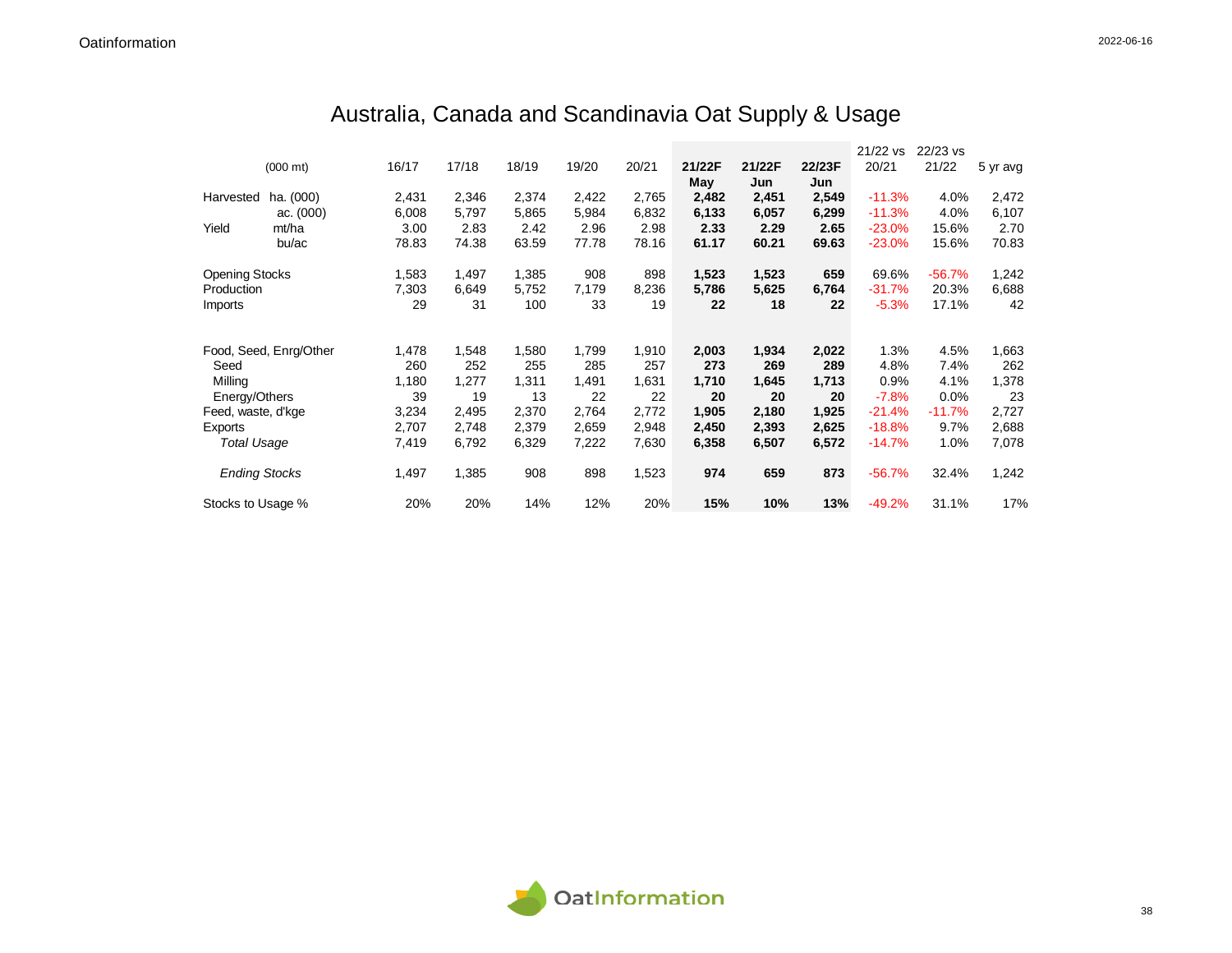## Australia, Sweden and Finland Oat Supply & Usage

|                       |                        |       |       |       |       |       |        |        |                | 21/22 vs | 22/23 vs |          |
|-----------------------|------------------------|-------|-------|-------|-------|-------|--------|--------|----------------|----------|----------|----------|
|                       | $(000 \text{ mt})$     | 16/17 | 17/18 | 18/19 | 19/20 | 20/21 | 21/22F | 21/22F | 22/23F         | 20/21    | 21/22    | 5 yr avg |
|                       |                        |       |       |       |       |       | May    | Jun    | Jun            |          |          |          |
| Harvested             | ha. (000)              | 1,507 | 1,294 | 1,369 | 1,255 | 1,451 | 1,354  | 1,340  | 1,233          | $-7.6%$  | $-8.0\%$ | 1,342    |
|                       | ac. $(000)$            | 3,723 | 3,198 | 3,382 | 3,101 | 3,584 | 3,346  | 3,310  | 3,047          | $-7.6%$  | $-8.0%$  | 3,315    |
| Yield                 | mt/ha                  | 2.70  | 2.25  | 1.69  | 2.35  | 2.52  | 2.37   | 2.25   | 2.34           | $-10.7%$ | 3.7%     | 2.22     |
|                       | bu/ac                  | 70.93 | 59.16 | 44.42 | 61.72 | 66.26 | 62.15  | 59.14  | 61.35          | $-10.7%$ | 3.7%     | 58.14    |
| <b>Opening Stocks</b> |                        | 616   | 793   | 608   | 512   | 473   | 868    | 868    | 585            | 83.6%    | $-32.6%$ | 651      |
| Production            |                        | 4,072 | 2,917 | 2,317 | 2,951 | 3,662 | 3,207  | 3,019  | 2,882          | $-17.6%$ | $-4.5%$  | 2,974    |
| Imports               |                        | 8     | 17    | 89    | 20    | 3     | 8      | 4      | $\overline{7}$ | 45.9%    | 48.8%    | 27       |
|                       |                        |       |       |       |       |       |        |        |                |          |          |          |
|                       | Food, Seed, Enrg/Other | 581   | 596   | 606   | 705   | 732   | 783    | 784    | 822            | 7.1%     | 4.8%     | 644      |
| Seed                  |                        | 152   | 149   | 134   | 156   | 142   | 143    | 139    | 139            | $-1.6%$  | 0.0%     | 147      |
| Milling               |                        | 390   | 428   | 459   | 527   | 569   | 620    | 625    | 663            | 9.8%     | 6.1%     | 475      |
| Energy/Others         |                        | 39    | 19    | 13    | 22    | 22    | 20     | 20     | 20             | $-7.8%$  | 0.0%     | 23       |
| Feed, waste, d'kge    |                        | 2,257 | 1,407 | 1,260 | 1,436 | 1,597 | 1,555  | 1,530  | 1,225          | $-4.2%$  | $-19.9%$ | 1,591    |
| Exports               |                        | 1,065 | 1,117 | 636   | 869   | 941   | 1,050  | 993    | 925            | 5.5%     | $-6.8%$  | 926      |
| <b>Total Usage</b>    |                        | 3,904 | 3,120 | 2,502 | 3,010 | 3,270 | 3,388  | 3,307  | 2,972          | 1.1%     | $-10.1%$ | 3,161    |
| <b>Ending Stocks</b>  |                        | 793   | 608   | 512   | 473   | 868   | 696    | 585    | 502            | $-32.6%$ | $-14.2%$ | 651      |
| Stocks to Usage %     |                        | 20%   | 19%   | 20%   | 16%   | 27%   | 21%    | 18%    | 17%            | $-33.4%$ | $-4.6%$  | 20%      |

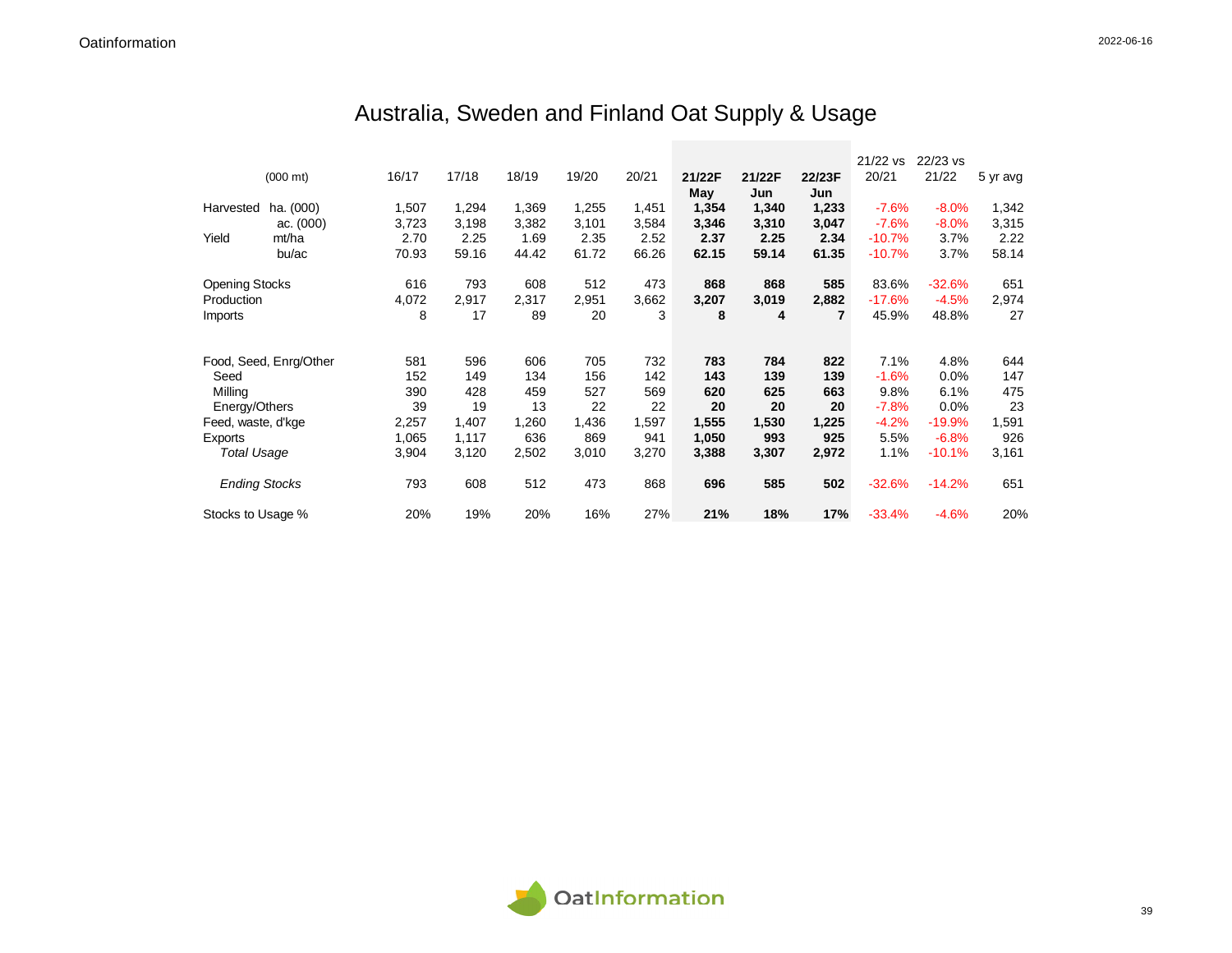## Canada, Australia & US Oat Supply & Usage

|                       |                        |       |       |       |       |       |        |        |        | 21/22 vs | 22/23 vs |          |
|-----------------------|------------------------|-------|-------|-------|-------|-------|--------|--------|--------|----------|----------|----------|
|                       | $(000 \text{ mt})$     | 16/17 | 17/18 | 18/19 | 19/20 | 20/21 | 21/22F | 21/22F | 22/23F | 20/21    | 21/22    | 5 yr avg |
|                       |                        |       |       |       |       |       | May    | Jun    | Jun    |          |          |          |
| Harvested             | ha. (000)              | 2,350 | 2,250 | 2,293 | 2,305 | 2,669 | 2,273  | 2,232  | 2,402  | $-16.4%$ | 7.6%     | 2,350    |
|                       | ac. $(000)$            | 5,806 | 5,560 | 5,666 | 5,696 | 6,595 | 5,617  | 5,514  | 5,936  | $-16.4%$ | 7.6%     | 5,806    |
| Yield                 | mt/ha                  | 2.74  | 2.52  | 2.35  | 2.65  | 2.69  | 2.09   | 2.13   | 2.41   | $-20.8%$ | 13.2%    | 2.47     |
|                       | bu/ac                  | 71.89 | 66.24 | 61.63 | 69.60 | 70.66 | 54.81  | 55.98  | 63.35  | $-20.8%$ | 13.2%    | 64.82    |
| <b>Opening Stocks</b> |                        | 1,934 | 1,854 | 1,568 | 1,137 | 1,073 | 1,492  | 1,492  | 783    | 39.0%    | $-47.5%$ | 1,425    |
| Production            |                        | 6,437 | 5,679 | 5,385 | 6,114 | 7,186 | 4,748  | 4,760  | 5,799  | $-33.8%$ | 21.8%    | 5,825    |
| <i>Imports</i>        |                        | 1,577 | 1,551 | 1,501 | 1,600 | 1,489 | 1,414  | 1,358  | 1,515  | $-8.8%$  | 11.6%    | 1,543    |
|                       |                        |       |       |       |       |       |        |        |        |          |          |          |
|                       | Food, Seed, Enrg/Other | 2,409 | 2,520 | 2,572 | 2,766 | 2,901 | 2,998  | 2,888  | 3,013  | $-0.5%$  | 4.3%     | 2,634    |
| Seed                  |                        | 232   | 223   | 235   | 257   | 239   | 248    | 248    | 268    | 3.6%     | 8.1%     | 237      |
| Milling               |                        | 2,178 | 2,297 | 2,337 | 2,509 | 2,662 | 2,750  | 2,640  | 2,745  | $-0.8%$  | 4.0%     | 2,396    |
| Energy/Others         |                        |       |       |       |       |       |        |        |        | 0.0%     | $0.0\%$  |          |
| Feed, waste, d'kge    |                        | 3,509 | 2,781 | 2,733 | 2,952 | 2,914 | 1,620  | 2,060  | 2,150  | $-29.3%$ | 4.4%     | 2,978    |
| Exports               |                        | 2,175 | 2,215 | 2,012 | 2,059 | 2,441 | 1,930  | 1,880  | 2,080  | $-23.0%$ | 10.6%    | 2,180    |
| <b>Total Usage</b>    |                        | 8,093 | 7,516 | 7,317 | 7,777 | 8,256 | 6,548  | 6,828  | 7,243  | $-17.3%$ | 6.1%     | 7,792    |
| <b>Ending Stocks</b>  |                        | 1,854 | 1,568 | 1,137 | 1,073 | 1,492 | 1,106  | 783    | 854    | $-47.5%$ | 9.2%     | 1,425    |
| Stocks to Usage %     |                        | 23%   | 21%   | 16%   | 14%   | 18%   | 17%    | 11%    | 12%    | $-36.6%$ | 2.9%     | 18%      |

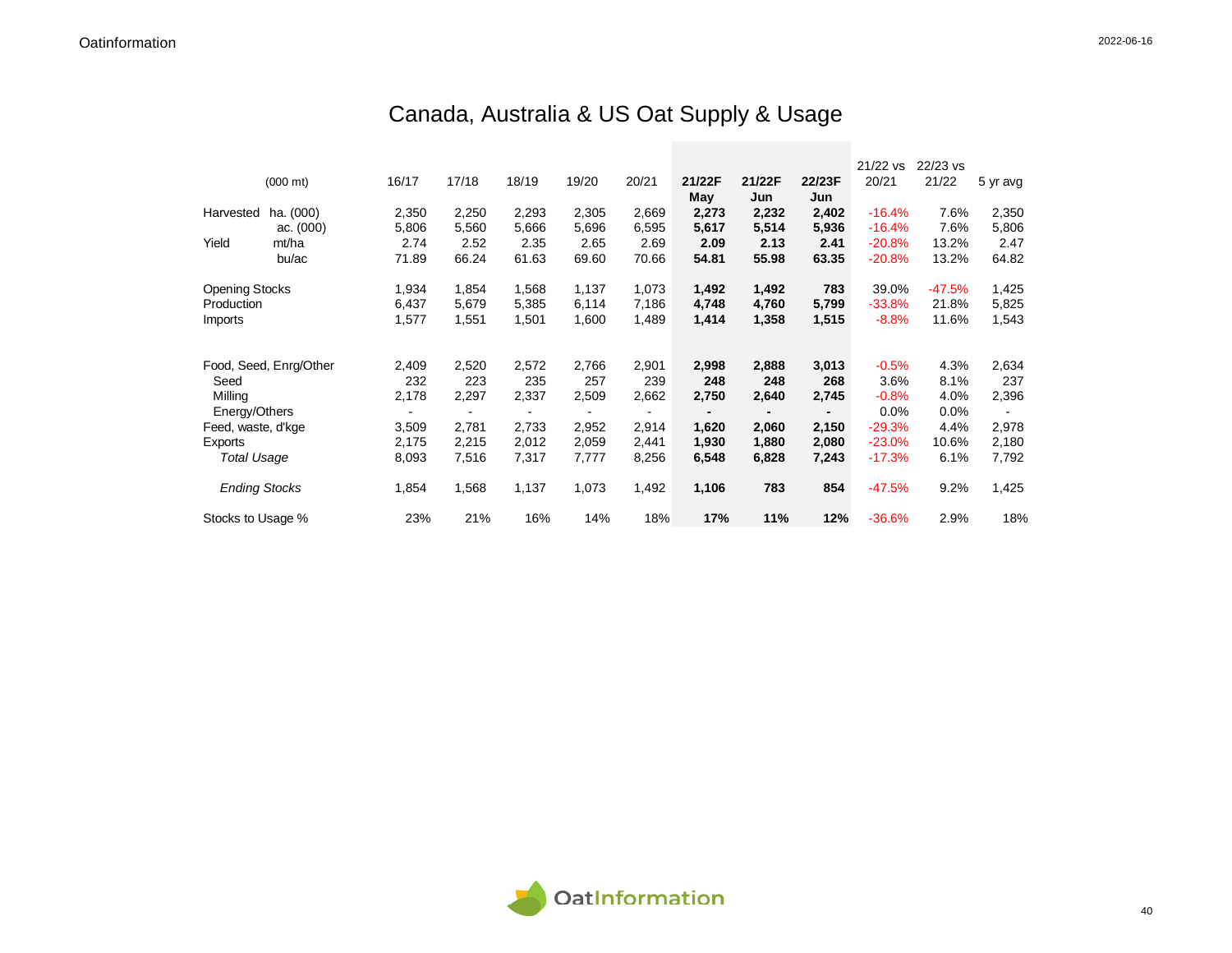## Major World Oat Milling and Trading Countries Oat Supply & Usage

|                       |                        |        |        |        |        |        |        |        |        | 21/22 vs | 22/23 vs |          |
|-----------------------|------------------------|--------|--------|--------|--------|--------|--------|--------|--------|----------|----------|----------|
|                       | $(000 \text{ mt})$     | 16/17  | 17/18  | 18/19  | 19/20  | 20/21  | 21/22F | 21/22F | 22/23F | 20/21    | 21/22    | 5 yr avg |
|                       |                        |        |        |        |        |        | May    | Jun    | Jun    |          |          |          |
| Harvested             | ha. (000)              | 3,675  | 3,546  | 3,614  | 3,678  | 4,180  | 3.786  | 3,748  | 3,816  | $-10.3%$ | 1.8%     | 3,753    |
|                       | ac. $(000)$            | 9,082  | 8,762  | 8,929  | 9,089  | 10,330 | 9,354  | 9,262  | 9,430  | $-10.3%$ | 1.8%     | 9,274    |
| Yield                 | mt/ha                  | 2.95   | 2.81   | 2.48   | 2.89   | 2.90   | 2.52   | 2.51   | 2.69   | $-13.4%$ | 7.3%     | 2.72     |
|                       | bu/ac                  | 77.5   | 73.7   | 65.2   | 75.9   | 76.0   | 66.0   | 65.8   | 70.6   | $-13.4%$ | 7.3%     | 71.3     |
| <b>Opening Stocks</b> |                        | 2,839  | 2,792  | 2,664  | 1,999  | 1,965  | 2,723  | 2,723  | 1,645  | 38.5%    | $-39.6%$ | 2,429    |
| Production            |                        | 10,852 | 9,960  | 8,974  | 10,639 | 12,111 | 9,527  | 9,402  | 10,272 | $-22.4%$ | 9.3%     | 10,217   |
| Imports               |                        | 2,489  | 2,609  | 2,491  | 2,603  | 2,680  | 2,520  | 2,521  | 2,842  | $-5.9%$  | 12.7%    | 2,574    |
| <b>Total Supply</b>   |                        | 16,180 | 15,361 | 14,128 | 15,242 | 16,756 | 14,770 | 14,646 | 14,759 | $-12.6%$ | 0.8%     | 15,533   |
|                       | Food, Seed, Enrg/Other | 4,373  | 4,550  | 4,610  | 4,989  | 5,176  | 5,360  | 5,264  | 5,440  | 1.7%     | 3.3%     | 4,740    |
| Seed                  |                        | 464    | 448    | 453    | 494    | 480    | 489    | 488    | 498    | 1.7%     | 2.0%     | 468      |
| Milling               |                        | 3,853  | 4,022  | 4,090  | 4,417  | 4,619  | 4,795  | 4,700  | 4,866  | 1.8%     | 3.5%     | 4,200    |
| Energy/Others         |                        | 76     | 80     | 67     | 77     | 77     | 76     | 76     | 76     | $-0.9%$  | $0.0\%$  | 75       |
| Feed, waste, d'kge    |                        | 6,164  | 5,059  | 4,975  | 5,393  | 5,732  | 4,639  | 5,076  | 4,652  | $-11.4%$ | $-8.4%$  | 5,465    |
| Exports               |                        | 2,851  | 2,895  | 2,543  | 2,895  | 3,126  | 2,585  | 2,660  | 2,778  | $-14.9%$ | 4.4%     | 2,862    |
| <b>Total Usage</b>    |                        | 13,388 | 12,504 | 12,129 | 13,276 | 14,033 | 12,584 | 13,000 | 12,869 | $-7.4%$  | $-1.0%$  | 13,066   |
| <b>Ending Stocks</b>  |                        | 2,792  | 2,857  | 1,999  | 1,965  | 2,723  | 2,186  | 1,645  | 1,889  | $-39.6%$ | 14.8%    | 2,467    |
| Stocks to Usage %     |                        | 21%    | 23%    | 16%    | 15%    | 19%    | 17%    | 13%    | 15%    | $-34.8%$ | 16.0%    | 19%      |

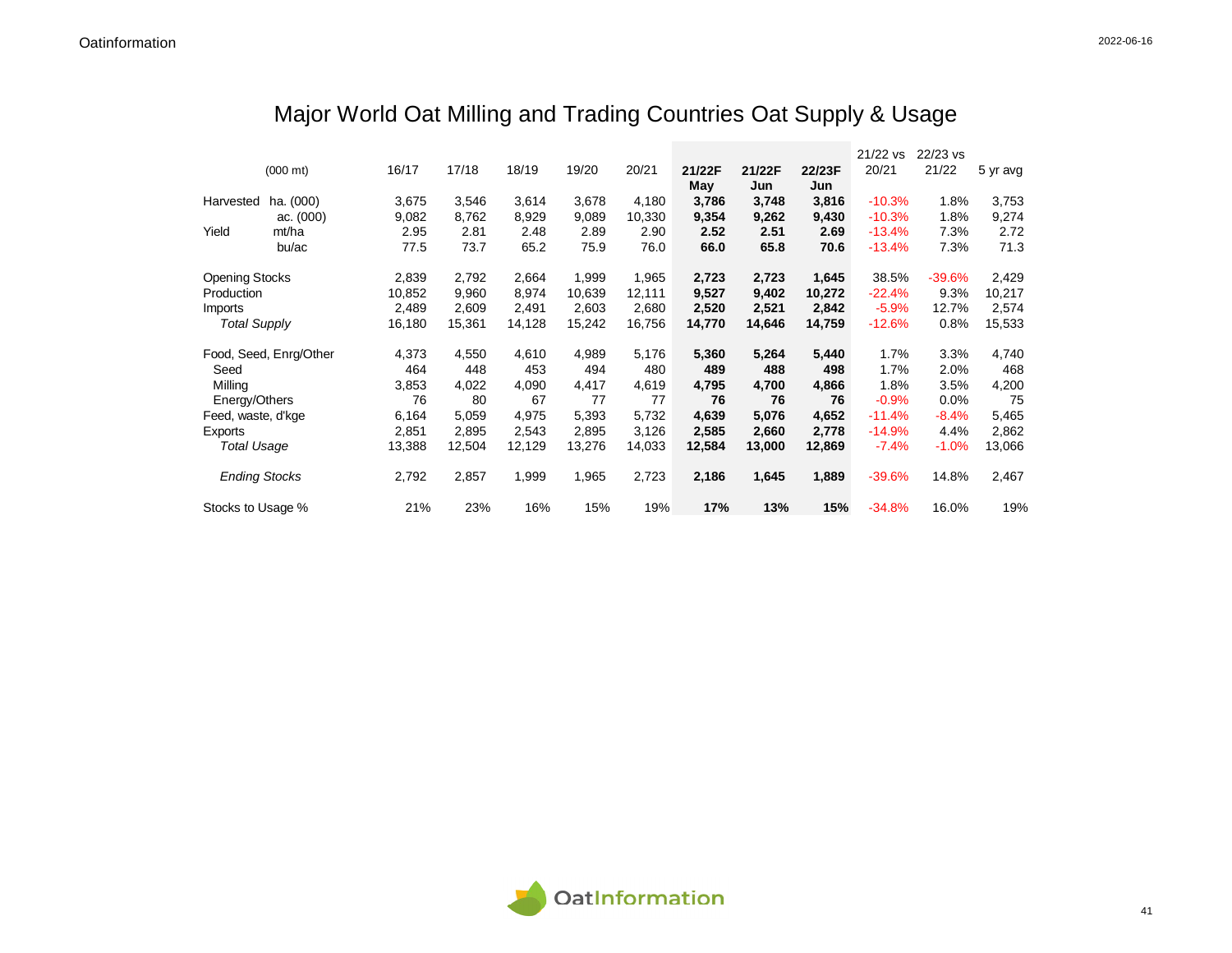## Major EU Oat Milling and Trading Countries Oat Supply & Usage

|                       |                        |        |        |       |        |        |        |        |        | 21/22 vs | 22/23 vs |          |
|-----------------------|------------------------|--------|--------|-------|--------|--------|--------|--------|--------|----------|----------|----------|
|                       | $(000 \text{ mt})$     | 16/17  | 17/18  | 18/19 | 19/20  | 20/21  | 21/22F | 21/22F | 22/23F | 20/21    | 21/22    | 5 yr avg |
|                       |                        |        |        |       |        |        | May    | Jun    | Jun    |          |          |          |
| Harvested             | ha. (000)              | 792    | 771    | 828   | 800    | 948    | 947    | 932    | 884    | $-1.8%$  | $-5.1%$  | 856      |
|                       | ac. (000)              | 1,957  | 1,906  | 2,047 | 1,977  | 2,343  | 2,341  | 2,302  | 2,184  | $-1.8%$  | $-5.1%$  | 2,115    |
| Yield                 | mt/ha                  | 4.36   | 4.51   | 3.52  | 4.59   | 4.43   | 4.16   | 3.98   | 4.22   | $-10.3%$ | 6.0%     | 4.21     |
|                       | bu/ac                  | 114.32 | 118.24 | 92.40 | 120.48 | 116.34 | 109.23 | 104.37 | 110.67 | $-10.3%$ | 6.0%     | 110.36   |
| <b>Opening Stocks</b> |                        | 787    | 703    | 807   | 662    | 699    | 997    | 997    | 576    | 42.7%    | $-42.2%$ | 774      |
| Production            |                        | 3,450  | 3,475  | 2,917 | 3,674  | 4,204  | 3,943  | 3,705  | 3,728  | $-11.9%$ | 0.6%     | 3,595    |
| Imports               |                        | 666    | 694    | 778   | 766    | 820    | 791    | 790    | 847    | $-3.6%$  | 7.1%     | 745      |
| <b>Total Supply</b>   |                        | 4,903  | 4,872  | 4,502 | 5,102  | 5,723  | 5,731  | 5,492  | 5,151  | $-4.0%$  | $-6.2%$  | 5,020    |
|                       | Food, Seed, Enrg/Other | 1,450  | 1,493  | 1,504 | 1,614  | 1,627  | 1,656  | 1,664  | 1,702  | 2.3%     | 2.3%     | 1,537    |
| Seed                  |                        | 161    | 158    | 160   | 167    | 170    | 171    | 166    | 165    | $-2.4%$  | $-0.7%$  | 163      |
| Milling               |                        | 1,213  | 1,255  | 1,277 | 1,370  | 1,380  | 1,409  | 1,422  | 1,461  | 3.0%     | 2.7%     | 1,299    |
| Energy/Others         |                        | 76     | 80     | 67    | 77     | 77     | 76     | 76     | 76     | $-0.9%$  | $0.0\%$  | 75       |
| Feed, waste, d'kge    |                        | 2,064  | 1,886  | 1,800 | 1,945  | 2,369  | 2,533  | 2,500  | 2,005  | 5.5%     | $-19.8%$ | 2,013    |
| Exports               |                        | 686    | 685    | 536   | 845    | 730    | 680    | 753    | 730    | 3.2%     | $-3.1%$  | 697      |
| <b>Total Usage</b>    |                        | 4,200  | 4,065  | 3,840 | 4,404  | 4,726  | 4,868  | 4,917  | 4,437  | 4.0%     | $-9.8%$  | 4,247    |
| <b>Ending Stocks</b>  |                        | 703    | 807    | 662   | 699    | 997    | 863    | 576    | 714    | $-42.2%$ | 23.9%    | 774      |
| Stocks to Usage %     |                        | 17%    | 20%    | 17%   | 16%    | 21%    | 18%    | 12%    | 16%    | $-44.5%$ | 37.3%    | 18%      |

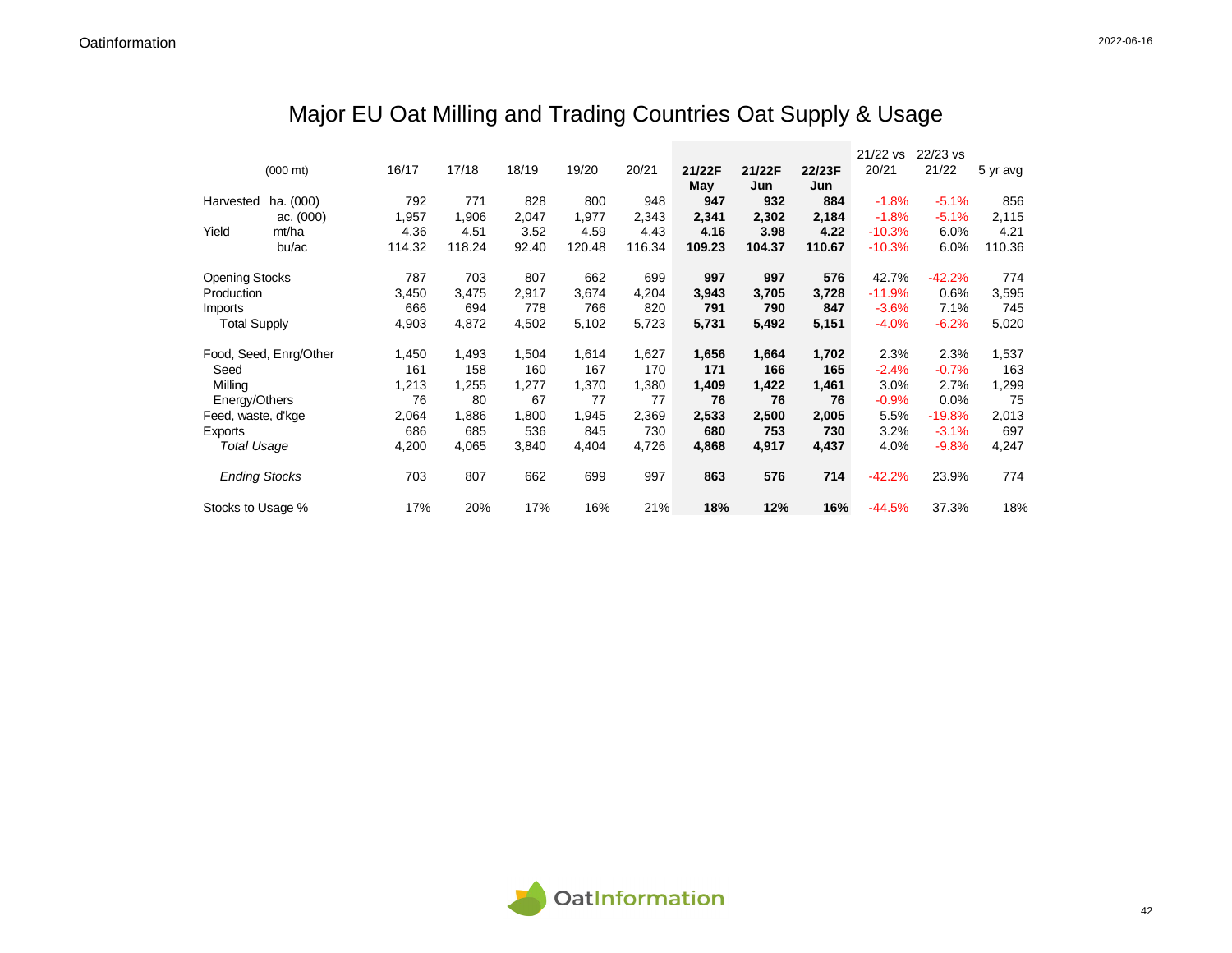## Top 13 EU Oat Producing, Milling& Trading Countries Oat Supply & Usage

|                       |                        |       |       |       |       |       |        |        |        | 21/22 vs | 22/23 vs |          |
|-----------------------|------------------------|-------|-------|-------|-------|-------|--------|--------|--------|----------|----------|----------|
|                       | $(000 \text{ mt})$     | 16/17 | 17/18 | 18/19 | 19/20 | 20/21 | 21/22F | 21/22F | 22/23F | 20/21    | 21/22    | 5 yr avg |
|                       |                        |       |       |       |       |       | May    | Jun    | Jun    |          |          |          |
| Harvested             | ha. (000)              | 1,942 | 2,005 | 2,093 | 1,927 | 2,158 | 2,164  | 2,189  | 2,083  | 1.4%     | $-4.8%$  | 2,074    |
|                       | ac. (000)              | 4,798 | 4,954 | 5,172 | 4,763 | 5,332 | 5,347  | 5,408  | 5,147  | 1.4%     | $-4.8%$  | 5,126    |
| Yield                 | mt/ha                  | 3.13  | 3.08  | 2.81  | 3.06  | 3.46  | 3.07   | 3.08   | 3.19   | $-10.9%$ | 3.5%     | 3.10     |
|                       | bu/ac                  | 82.2  | 80.7  | 73.6  | 80.3  | 90.7  | 80.7   | 80.9   | 83.7   | $-10.9%$ | 3.5%     | 81.2     |
| <b>Opening Stocks</b> |                        | 738   | 647   | 718   | 590   | 662   | 943    | 943    | 429    | 42.5%    | $-54.5%$ | 712      |
| Production            |                        | 6,080 | 6,170 | 5,873 | 5,896 | 7,461 | 6,653  | 6,744  | 6,642  | $-9.6%$  | $-1.5%$  | 6,429    |
| <b>Imports</b>        |                        | 802   | 829   | 901   | 948   | 1,026 | 993    | 909    | 999    | $-11.4%$ | 9.8%     | 901      |
| <b>Total Supply</b>   |                        | 7,620 | 7,646 | 7,491 | 7,433 | 9,149 | 8,589  | 8,596  | 8,069  | $-6.0%$  | $-6.1%$  | 7,868    |
|                       | Food, Seed, Enrg/Other | 1,312 | 1,358 | 1,312 | 1,409 | 1,477 | 1,527  | 1,540  | 1,578  | 4.3%     | 2.5%     | 1,374    |
| Seed                  |                        | 420   | 433   | 369   | 372   | 393   | 393    | 389    | 387    | $-1.1%$  | $-0.4%$  | 398      |
| Milling               |                        | 809   | 839   | 873   | 957   | 1,002 | 1,054  | 1,071  | 1,111  | 6.9%     | 3.7%     | 896      |
| Energy/Others         |                        | 83    | 86    | 70    | 79    | 82    | 80     | 80     | 80     | $-2.1%$  | $0.0\%$  | 80       |
| Feed, waste, d'kge    |                        | 4,640 | 4,509 | 4,560 | 4,173 | 5,437 | 5,176  | 5,356  | 4,635  | $-1.5%$  | $-13.5%$ | 4,664    |
| Exports               |                        | 1,021 | 1,061 | 1,029 | 1,190 | 1,292 | 1,223  | 1,272  | 1,275  | $-1.6%$  | 0.2%     | 1,119    |
| <b>Total Usage</b>    |                        | 6,973 | 6,928 | 6,901 | 6,772 | 8,206 | 7,926  | 8,167  | 7,488  | $-0.5%$  | $-8.3%$  | 7,156    |
| <b>Ending Stocks</b>  |                        | 647   | 718   | 590   | 662   | 943   | 663    | 429    | 581    | $-54.5%$ | 35.5%    | 712      |
| Stocks to Usage %     |                        | 9%    | 10%   | 9%    | 10%   | 11%   | 8%     | 5%     | 8%     | $-54.3%$ | 47.8%    | 10%      |

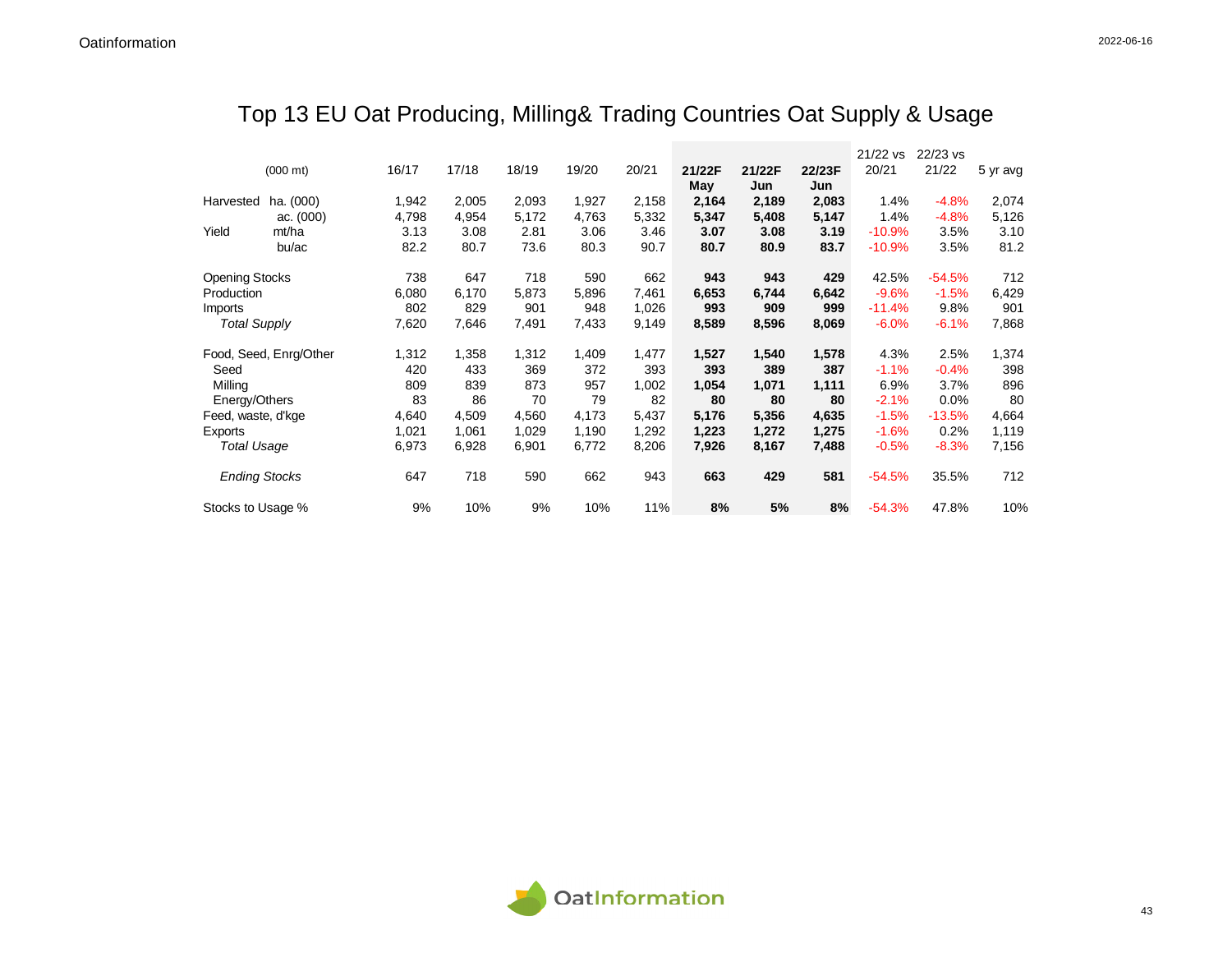## Major Global Oat Exporting Countries Oat Supply & Usage

|                       |                        |        |       |       |       |        |        |        |        | 21/22 vs  | $22/23$ vs |          |
|-----------------------|------------------------|--------|-------|-------|-------|--------|--------|--------|--------|-----------|------------|----------|
|                       | $(000 \text{ mt})$     | 16/17  | 17/18 | 18/19 | 19/20 | 20/21  | 21/22F | 21/22F | 22/23F | 20/21     | 21/22      | 5 yr avg |
|                       |                        |        |       |       |       |        | May    | Jun    | Jun    |           |            |          |
| Harvested             | ha. (000)              | 2,904  | 2,837 | 2,871 | 2,917 | 3,265  | 2,982  | 2,978  | 3,047  | $-8.8%$   | 2.3%       | 2,974    |
|                       | ac. $(000)$            | 7,175  | 7,011 | 7,094 | 7,209 | 8,068  | 7,369  | 7,360  | 7,529  | $-8.8%$   | 2.3%       | 7,348    |
| Yield                 | mt/ha                  | 2.97   | 2.85  | 2.41  | 2.88  | 2.99   | 2.41   | 2.38   | 2.68   | $-20.4%$  | 12.4%      | 2.70     |
|                       | bu/ac                  | 77.9   | 74.8  | 63.2  | 75.7  | 78.5   | 63.2   | 62.5   | 70.3   | $-20.4%$  | 12.4%      | 70.9     |
| <b>Opening Stocks</b> |                        | 1,583  | 1,497 | 1,385 | 908   | 898    | 1,523  | 1,523  | 659    | 69.6%     | $-56.7%$   | 1,242    |
| Production            |                        | 8,622  | 8,084 | 6,918 | 8,411 | 9,772  | 7,181  | 7,095  | 8,159  | $-27.4%$  | 15.0%      | 8,056    |
| Imports               |                        | 35     | 42    | 107   | 46    | 29     | 32     | 26     | 32     | $-10.5%$  | 20.4%      | 52       |
| <b>Total Supply</b>   |                        | 10,240 | 9,622 | 8,411 | 9,366 | 10,700 | 8,737  | 8,645  | 8,850  | $-19.2%$  | 2.4%       | 9,668    |
|                       | Food, Seed, Enrg/Other | 1,575  | 1,649 | 1,687 | 1,905 | 2,017  | 2,114  | 2,049  | 2,134  | 1.6%      | 4.2%       | 1,767    |
| Seed                  |                        | 319    | 313   | 317   | 347   | 319    | 335    | 335    | 351    | 4.9%      | 4.9%       | 323      |
| Milling               |                        | 1,218  | 1,317 | 1,356 | 1,536 | 1,676  | 1,759  | 1,694  | 1,763  | 1.1%      | 4.1%       | 1,421    |
| Energy/Others         |                        | 39     | 19    | 13    | 22    | 22     | 20     | 20     | 20     | $-7.8%$   | $0.0\%$    | 23       |
| Feed, waste, d'kge    |                        | 4,377  | 3,723 | 3,317 | 3,810 | 3,993  | 2,999  | 3,350  | 3,017  | $-16.1%$  | $-9.9%$    | 3,844    |
| Exports               |                        | 2,791  | 2,865 | 2,499 | 2,751 | 3,166  | 2,650  | 2,586  | 2,825  | $-18.3%$  | 9.2%       | 2,814    |
| <b>Total Usage</b>    |                        | 8,743  | 8,237 | 7,502 | 8,467 | 9,176  | 7,763  | 7,985  | 7,977  | $-13.0\%$ | $-0.1%$    | 8,425    |
| <b>Ending Stocks</b>  |                        | 1,497  | 1,385 | 908   | 898   | 1,523  | 974    | 659    | 873    | $-56.7%$  | 32.4%      | 1,242    |
| Stocks to Usage %     |                        | 17%    | 17%   | 12%   | 11%   | 17%    | 13%    | 8%     | 11%    | $-50.3%$  | 32.5%      | 15%      |

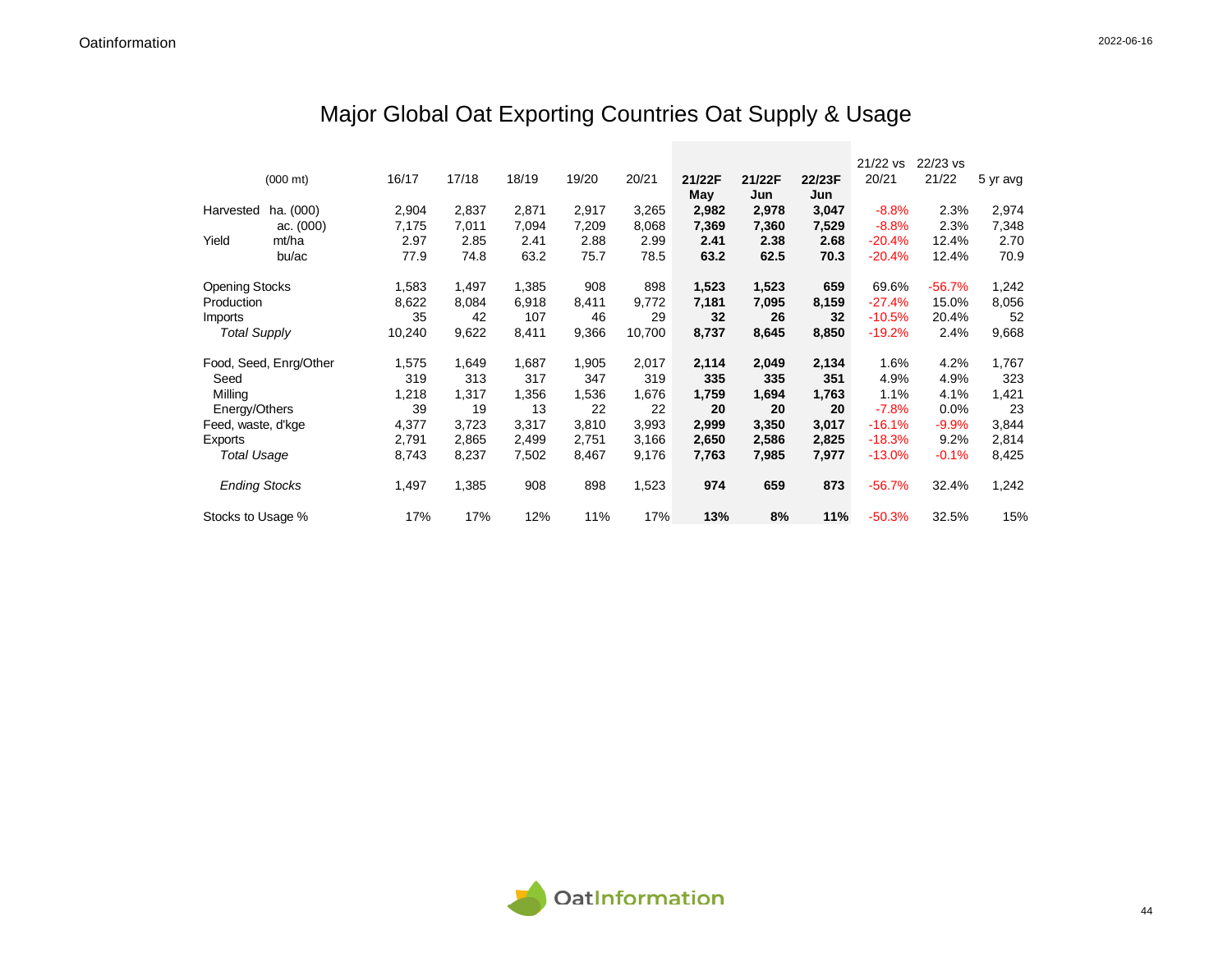## Major Global Oat Importing Countries Oat Supply & Usage

|                       |                        |       |       |       |       |       |        |        |        | 21/22 vs | 22/23 vs |          |
|-----------------------|------------------------|-------|-------|-------|-------|-------|--------|--------|--------|----------|----------|----------|
|                       | $(000 \text{ mt})$     | 16/17 | 17/18 | 18/19 | 19/20 | 20/21 | 21/22F | 21/22F | 22/23F | 20/21    | 21/22    | 5 yr avg |
|                       |                        |       |       |       |       |       | May    | Jun    | Jun    |          |          |          |
| Harvested             | ha. (000)              | 1,514 | 1,533 | 1,600 | 1,481 | 1,628 | 1,541  | 1,526  | 1,523  | $-6.3%$  | $-0.2%$  | 1,554    |
|                       | ac. $(000)$            | 3,741 | 3,789 | 3,955 | 3,659 | 4,024 | 3,808  | 3,770  | 3,764  | $-6.3%$  | $-0.2%$  | 3,839    |
| Yield                 | mt/ha                  | 2.11  | 1.81  | 2.23  | 1.90  | 2.29  | 2.00   | 2.15   | 2.14   | $-6.1%$  | $-0.4%$  | 2.07     |
|                       | bu/ac                  | 55.5  | 47.5  | 58.6  | 49.7  | 60.0  | 52.6   | 56.4   | 56.1   | $-6.1%$  | $-0.4%$  | 54.4     |
| <b>Opening Stocks</b> |                        | 1,147 | 1,157 | 1,143 | 989   | 982   | 1,050  | 1,050  | 681    | 7.0%     | $-35.2%$ | 1,064    |
| Production            |                        | 3,200 | 2,777 | 3,575 | 2,806 | 3,723 | 3,087  | 3,277  | 3,258  | $-12.0%$ | $-0.6%$  | 3,232    |
| Imports               |                        | 2,660 | 2,781 | 2,573 | 2,763 | 2,807 | 2,745  | 2,680  | 2,915  | $-4.5%$  | 8.7%     | 2,717    |
| <b>Total Supply</b>   |                        | 7,007 | 6,715 | 7,291 | 6,558 | 7,512 | 6,883  | 7,008  | 6,853  | $-6.7%$  | $-2.2%$  | 7,017    |
|                       | Food, Seed, Enrg/Other | 2,284 | 2,375 | 2,415 | 2,477 | 2,575 | 2,662  | 2,661  | 2,762  | 3.3%     | 3.8%     | 2,425    |
| Seed                  |                        | 246   | 249   | 224   | 227   | 241   | 237    | 234    | 234    | $-2.9%$  | 0.0%     | 238      |
| Milling               |                        | 1,994 | 2,058 | 2,134 | 2,193 | 2,274 | 2,365  | 2,367  | 2,468  | 4.1%     | 4.3%     | 2,131    |
| Energy/Others         |                        | 44    | 67    | 57    | 57    | 60    | 60     | 60     | 60     | $0.0\%$  | 0.0%     | 57       |
| Feed, waste, d'kge    |                        | 3,419 | 2,912 | 3,711 | 2,979 | 3,709 | 3,177  | 3,484  | 3,297  | $-6.1%$  | $-5.4%$  | 3,346    |
| Exports               |                        | 147   | 92    | 176   | 121   | 177   | 120    | 182    | 145    | 3.2%     | $-20.5%$ | 143      |
| <b>Total Usage</b>    |                        | 5,850 | 5,379 | 6,302 | 5,577 | 6,461 | 5,959  | 6,327  | 6,204  | $-2.1%$  | $-1.9%$  | 5,914    |
| <b>Ending Stocks</b>  |                        | 1,157 | 1,337 | 989   | 982   | 1,050 | 923    | 681    | 649    | $-35.2%$ | $-4.6%$  | 1,103    |
| Stocks to Usage %     |                        | 20%   | 25%   | 16%   | 18%   | 16%   | 15%    | 11%    | 10%    | $-33.8%$ | $-2.8%$  | 19%      |

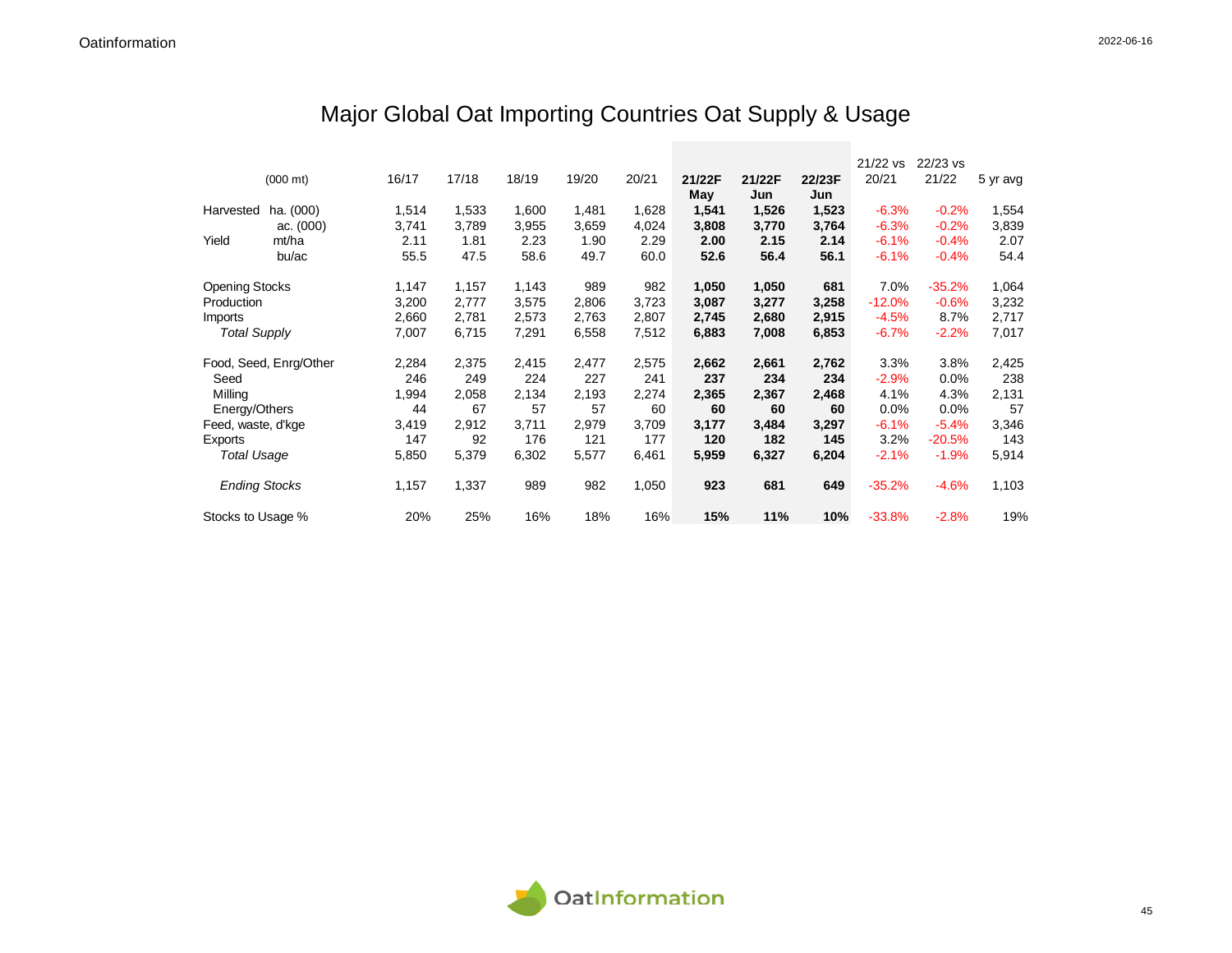## All Major Global Oat Markets Oat Supply & Usage

|                       |                        |        |        |        |        |        |        |        |        | 21/22 vs | 22/23 vs |          |
|-----------------------|------------------------|--------|--------|--------|--------|--------|--------|--------|--------|----------|----------|----------|
|                       | $(000 \text{ mt})$     | 16/17  | 17/18  | 18/19  | 19/20  | 20/21  | 21/22F | 21/22F | 22/23F | 20/21    | 21/22    | 5 yr avg |
|                       |                        |        |        |        |        |        | May    | Jun    | Jun    |          |          |          |
| Harvested             | ha. (000)              | 8,284  | 8,249  | 8,411  | 7,998  | 8,578  | 8,032  | 7,994  | 8,204  | $-6.8%$  | 2.6%     | 8,246    |
|                       | ac. $(000)$            | 20,092 | 20,058 | 20,255 | 19,259 | 20,603 | 19,300 | 19,225 | 19,749 | $-6.7%$  | 2.7%     | 19,880   |
| Yield                 | mt/ha                  | 2.46   | 2.45   | 2.21   | 2.44   | 2.56   | 2.31   | 2.33   | 2.42   | $-9.0%$  | 3.9%     | 2.40     |
|                       | bu/ac                  | 64.5   | 64.2   | 57.9   | 63.9   | 67.2   | 60.5   | 61.2   | 63.6   | $-9.0%$  | 3.9%     | 62.9     |
| <b>Opening Stocks</b> |                        | 3,303  | 3,274  | 3,202  | 2,476  | 2,621  | 3,351  | 3,343  | 2,147  | 27.5%    | $-35.8%$ | 2,983    |
| Production            |                        | 20,354 | 20.196 | 18,547 | 19,481 | 21,974 | 18,527 | 18,639 | 19,877 | $-15.2%$ | 6.6%     | 19,768   |
| Imports               |                        | 3,253  | 3,363  | 3,419  | 3,645  | 3,723  | 3,522  | 3,411  | 3,796  | $-8.4%$  | 11.3%    | 3,481    |
| <b>Total Supply</b>   |                        | 26,573 | 26,500 | 24,687 | 25,043 | 27,642 | 24,849 | 24,886 | 25,298 | $-10.0%$ | 1.7%     | 26,089   |
|                       | Food, Seed, Enrg/Other | 7,002  | 7,229  | 7,147  | 7,546  | 7,748  | 8,022  | 7,927  | 8,143  | 2.3%     | 2.7%     | 7,334    |
| Seed                  |                        | 1,166  | 1,167  | 1,106  | 1,109  | 1,107  | 1,114  | 1,109  | 1,144  | 0.2%     | 3.2%     | 1,131    |
| Milling               |                        | 5,787  | 5,990  | 5,983  | 6,373  | 6,576  | 6,861  | 6,766  | 6,946  | 2.9%     | 2.7%     | 6,142    |
| Energy/Others         |                        | 203    | 185    | 221    | 231    | 292    | 220    | 206    | 211    | $-29.2%$ | 2.2%     | 226      |
| Feed, waste, d'kge    |                        | 13,170 | 12,731 | 12,132 | 11,779 | 13,008 | 11,003 | 11,670 | 11,554 | $-10.3%$ | $-1.0%$  | 12,564   |
| Exports               |                        | 3,463  | 3,544  | 3,473  | 3,746  | 4,208  | 3,653  | 3,705  | 3,775  | $-11.9%$ | 1.9%     | 3,687    |
| Total Usage           |                        | 23,432 | 23,487 | 22,449 | 22,710 | 24,532 | 22,312 | 22,965 | 23,125 | $-6.4%$  | 0.7%     | 23,322   |
| <b>Ending Stocks</b>  |                        | 3,140  | 3,014  | 2,238  | 2,333  | 3,111  | 2,537  | 1,921  | 2,173  | $-38.2%$ | 13.1%    | 2,767    |
| Stocks to Usage %     |                        | 13%    | 13%    | 10%    | 10%    | 13%    | 11%    | 8%     | 9%     | $-34.0%$ | 12.3%    | 12%      |